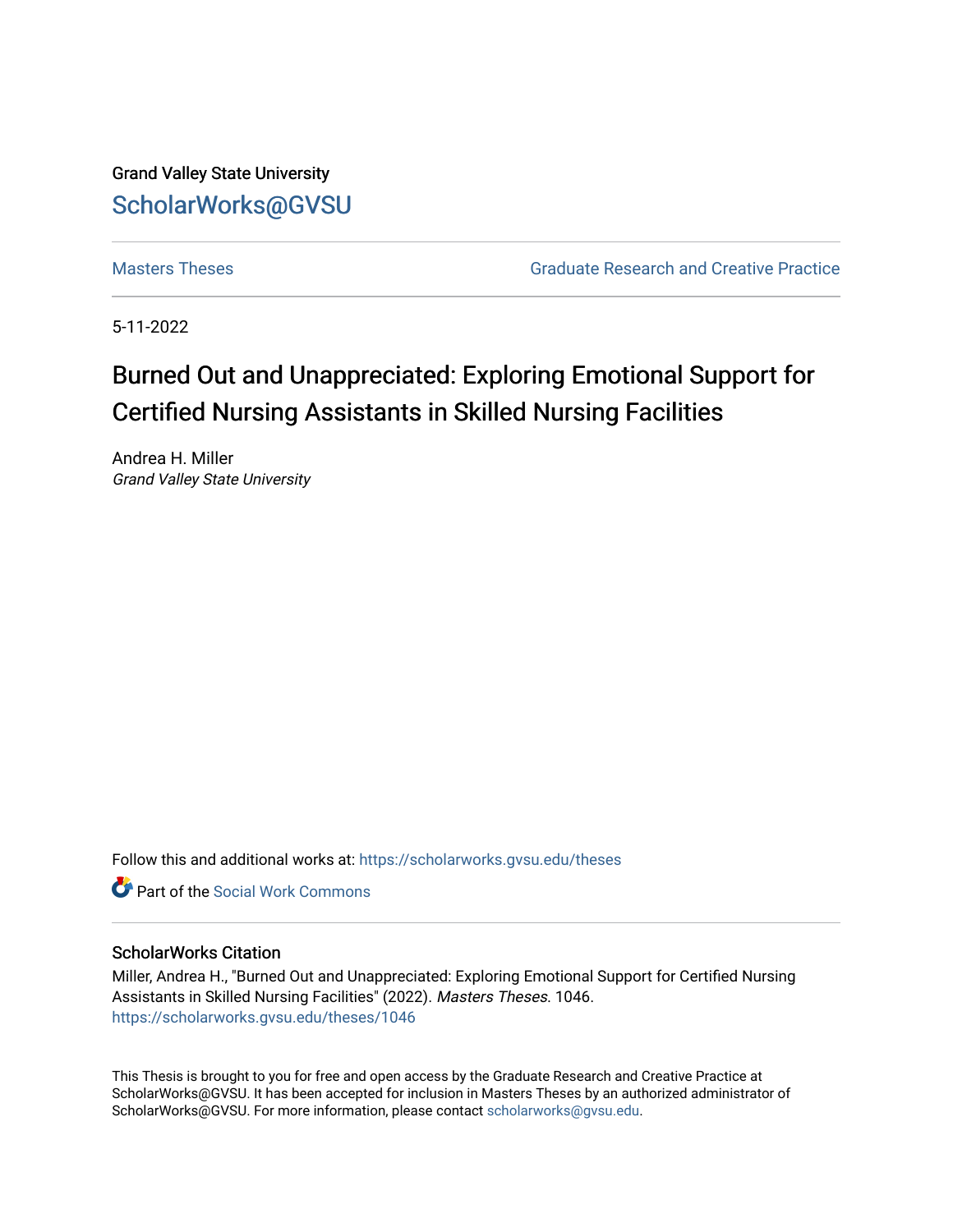# Burned Out and Unappreciated: Exploring Emotional Support for Certified Nursing Assistants in Skilled Nursing Facilities

Andrea Hannah Miller

# A Thesis Submitted to the Graduate Faculty of

# GRAND VALLEY STATE UNIVERSITY

In

Partial Fulfillment of the Requirements

For the Degree of

Master of Social Work

School of Social Work

April 2022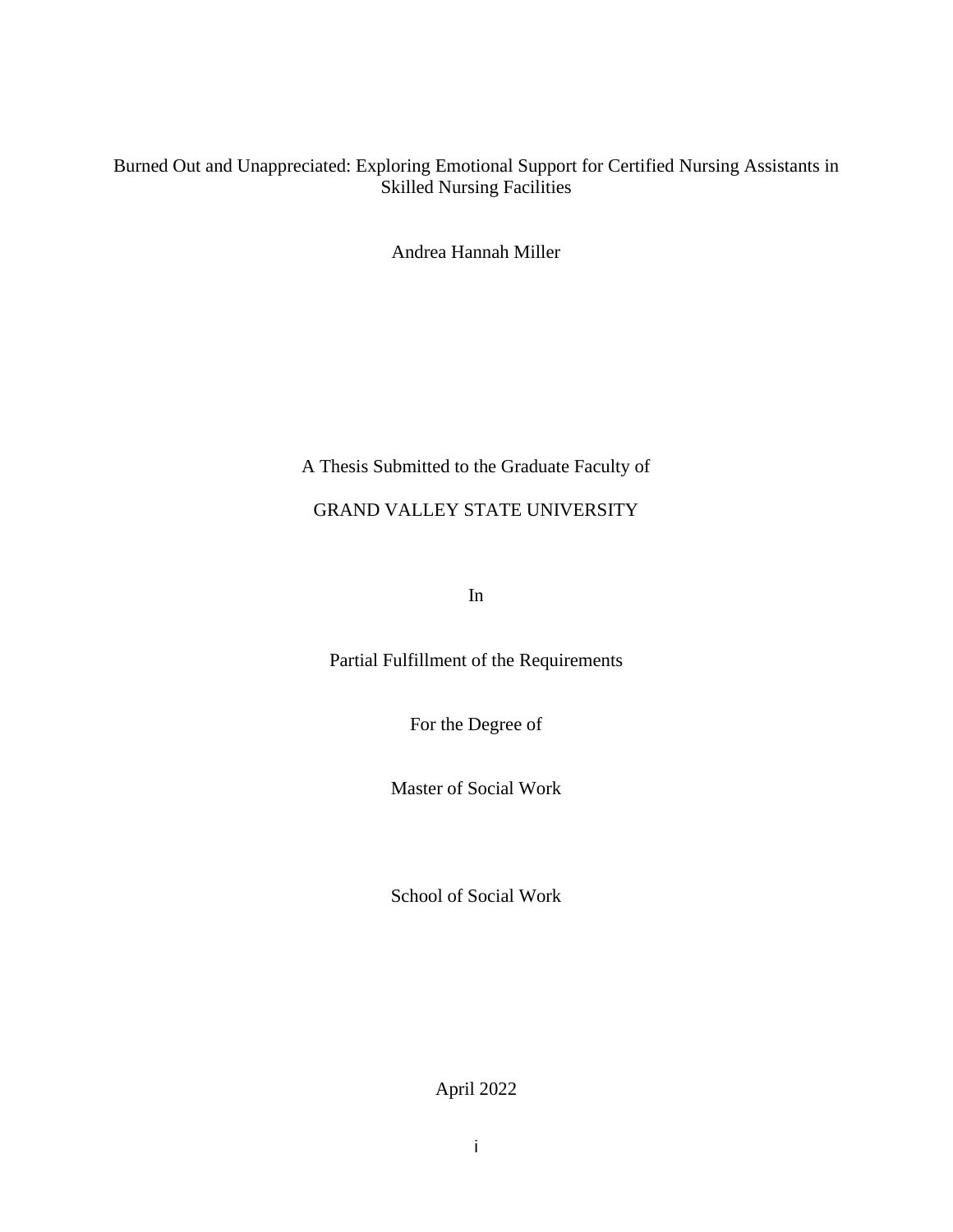**Thesis Approval Form** 



The signatories of the committee members below indicate that they have read and approved the thesis of Andrea Hannah Miller in partial fulfillment of the requirements for the degree of Master of Social Work.

Farbarin

4.26.2022 M. Paola Leon, Thesis committee chair Date

Libra-Heavy

Lihua Huang, Committee member

Sally Pelon, Committee member

4.26.2022 Date

4.26.2022

Date

Accepted and approved on behalf of the College of Education & Community Innovation

Shevel Le

Dean of the College 4/26/2022 5/11/2022

Accepted and approved on behalf of the **Graduate Faculty** 

Associate Ville-Provost for the Graduate School

Date

Date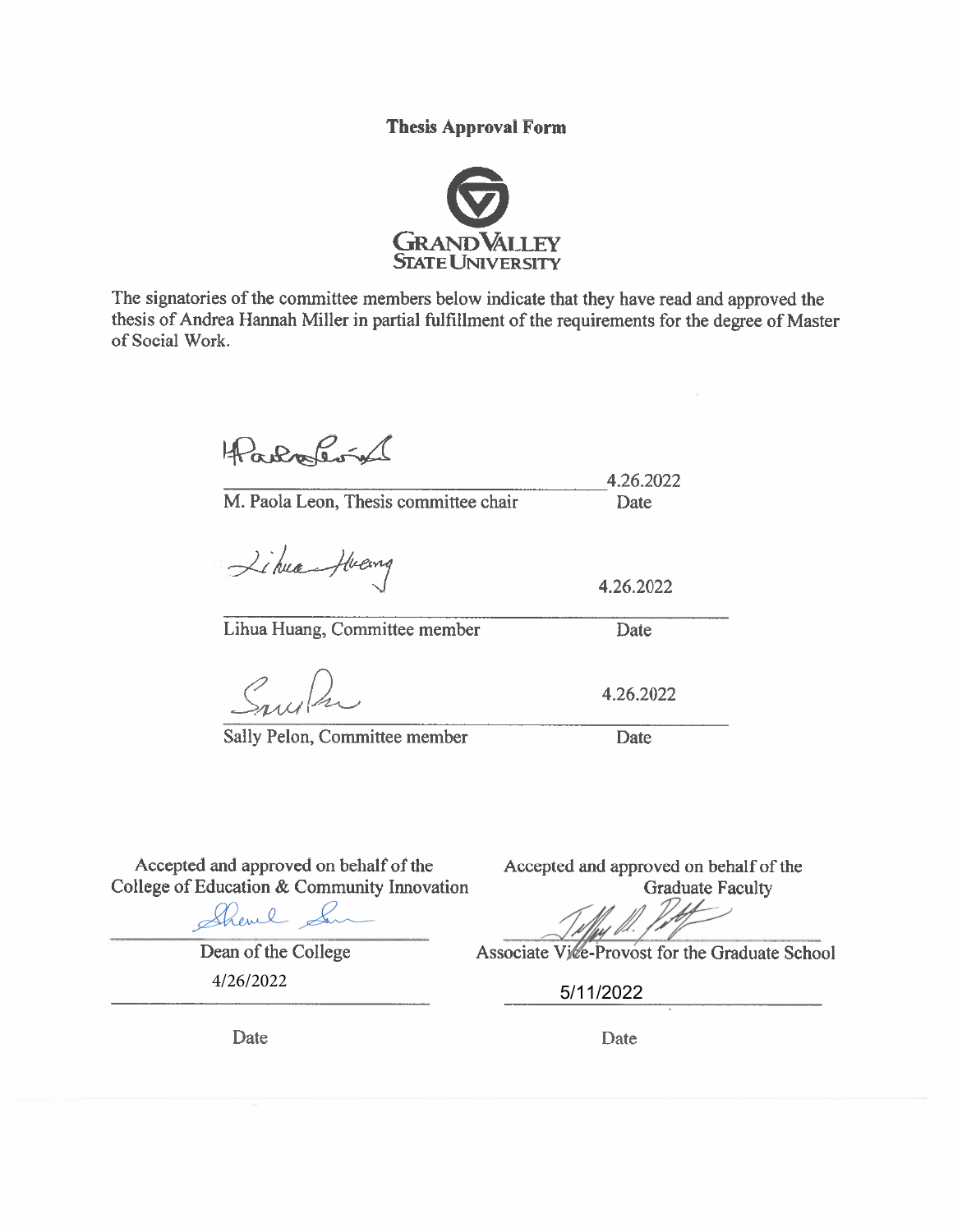# **Dedication**

This study is for all the CNAs who give their blood, sweat, and tears every day. You are not nearly appreciated or supported enough despite *everything* you do daily. I will never stop fighting for you all. Thank you from the bottom of my heart.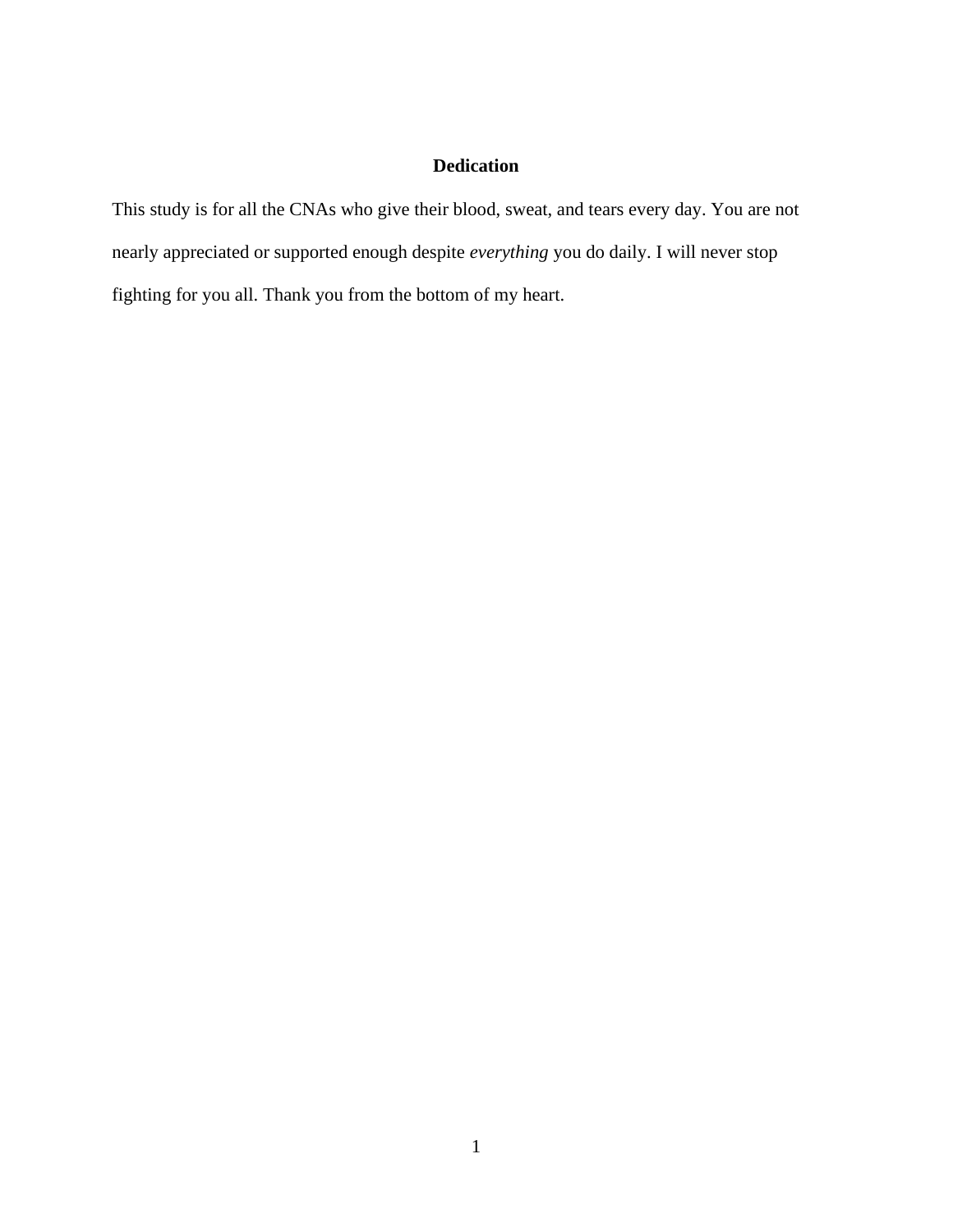### **Acknowledgments**

To my committee, thank you so much for believing in me and my project. The support you have given me has been immense, and for that, I am greatly appreciative.

Thank you to the professors in the social work department who encouraged me to write this thesis.

To my parents, who have *always* believed in me, no matter what crazy thing I do to push and challenge myself-like voluntarily doing a thesis or traveling to Hong Kong to present a research poster as an undergrad-. The love and support you have always provided have made me the person I am today. Thank you times a million.

Thank you to my friends, classmates, and boyfriend who sit and listen to me babble about older adults and how to support them and the people taking care of them better. Thank you for always cheering me on and not saying that I am crazy for voluntarily doing a thesis even if you were thinking it. Thank you for reading over my writing, giving me validation, and telling me no when I say that I am quitting.

To Koko, who was willing to take on a sophomore in college that knew *nothing* about research as a research assistant. Although I did the work, you helped me find my passion for research. Never in a thousand years did I think responding to your email would bring me to where I am now, but I am *so* happy that it did.

To all the older adults whom I cared for, thank you. Without all of you, I would not be the person I am personally and professionally.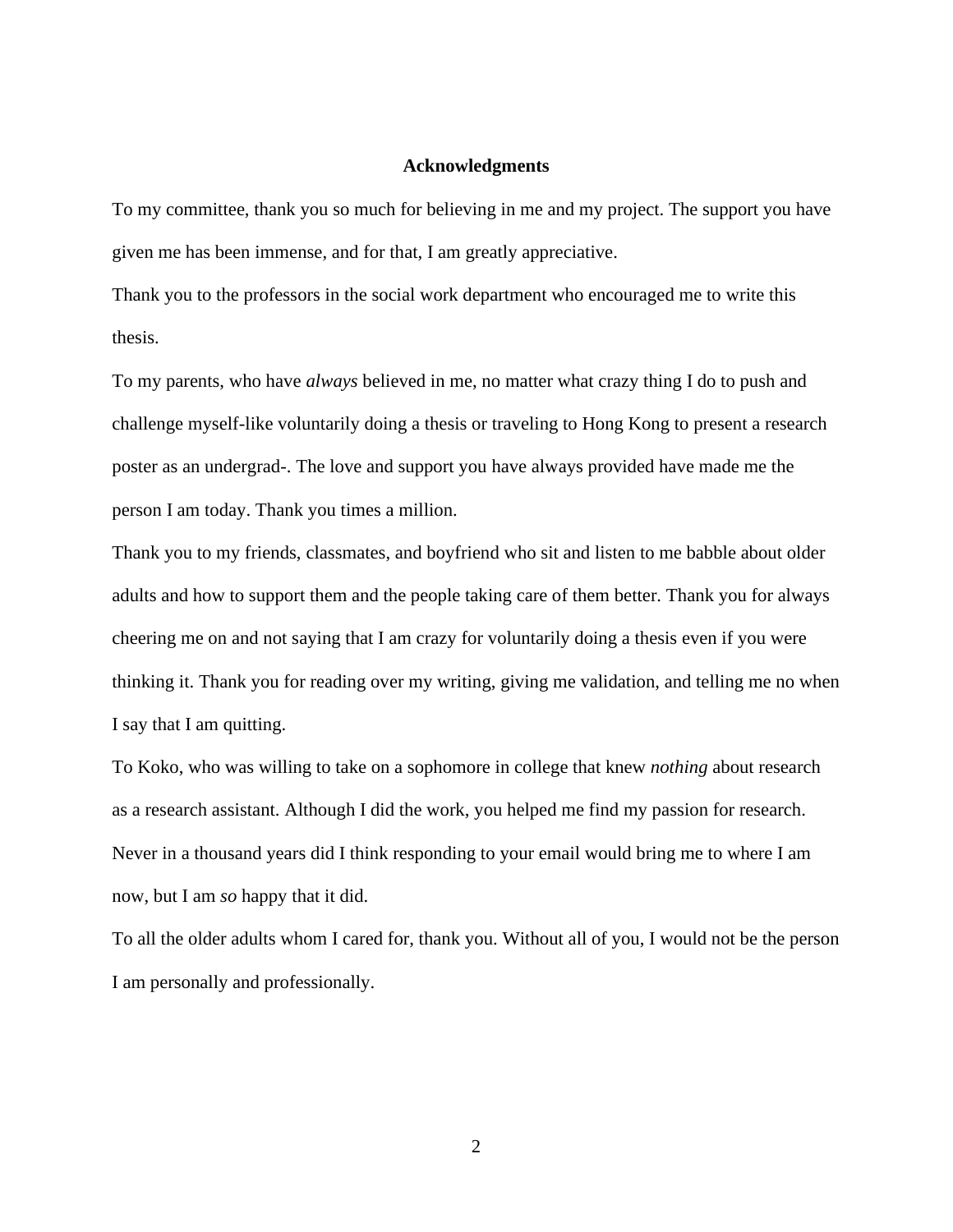#### **Abstract**

This qualitative exploratory study involved individual interviews with three certified nursing assistants (CNAs) working for skilled nursing facilities within the West Michigan area. Using semi-structured questions, the researcher asked the CNAs about the different critical incidents (CIs) and job demands they experience. CNAs were also asked about the support resources they currently have through their SNF employer, if those resources are meeting their needs, and if CISM could be a beneficial resource option. Thematic analysis was used to code and interpret the data from the interview to find four main themes: *Burnout, Communication, Inconsistency, and Teamwork.* Participants identified physical and emotional burnout, lack of communication on available support resources, not being able to confide in management, inconsistencies in resident care and the treatment of staff, and a work environment where teamwork is limited and CNAs are underappreciated, as their main stressors and CIs. This study's findings emphasize that although increasing wages for these workers is necessary, interventions, resources, and an empowering environment is just as essential to retain and recruit CNAs.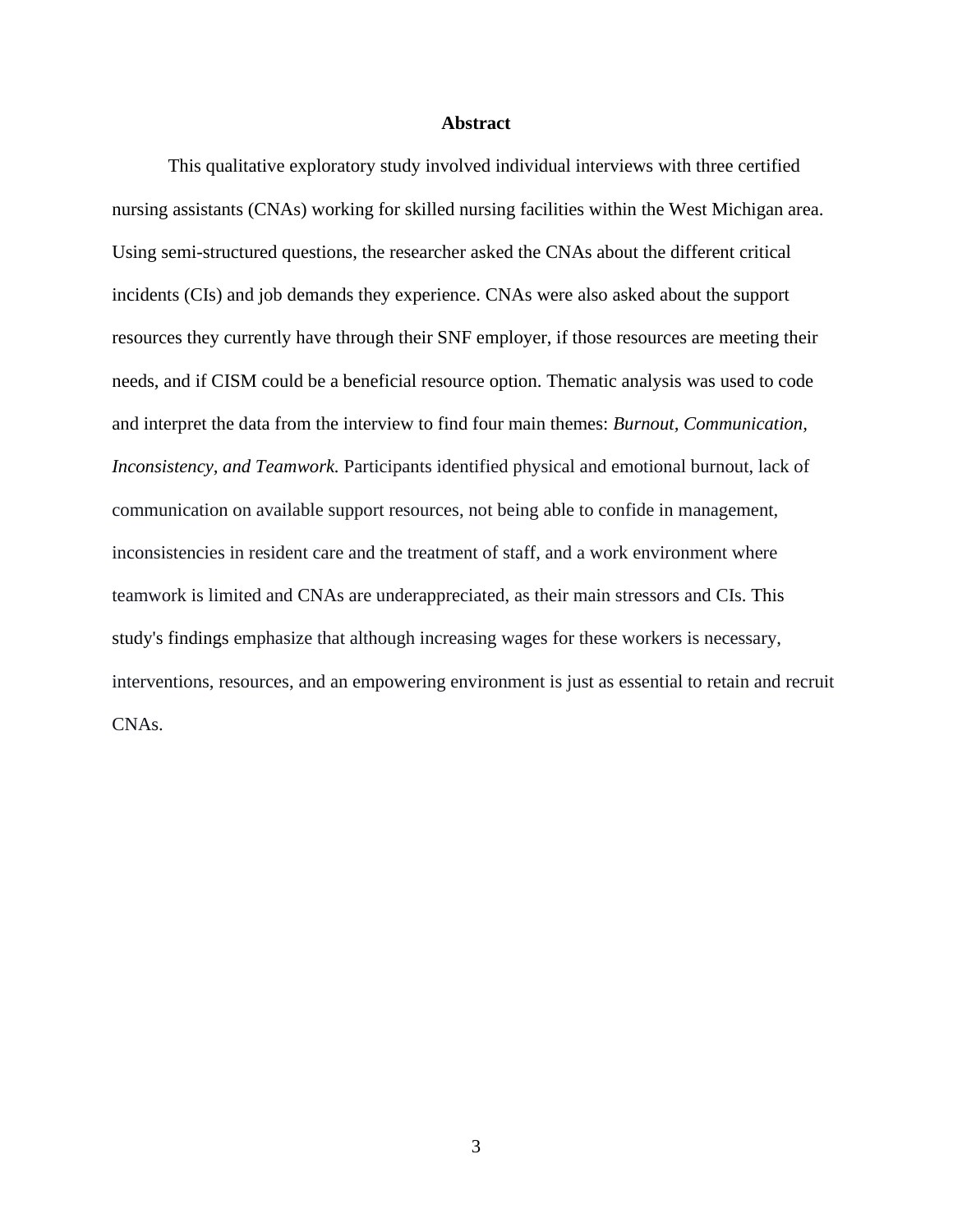# **Table of Contents**

| $\mathbf{i}$    |
|-----------------|
| $\overline{11}$ |
| 1               |
| 3               |
| $\overline{4}$  |
| 5               |
| 6               |
| 6               |
| 7               |
| 8               |
| 9               |
| 9               |
| 9               |
| 11              |
| 19              |
| 26              |
| 37              |
| 45              |
| 53              |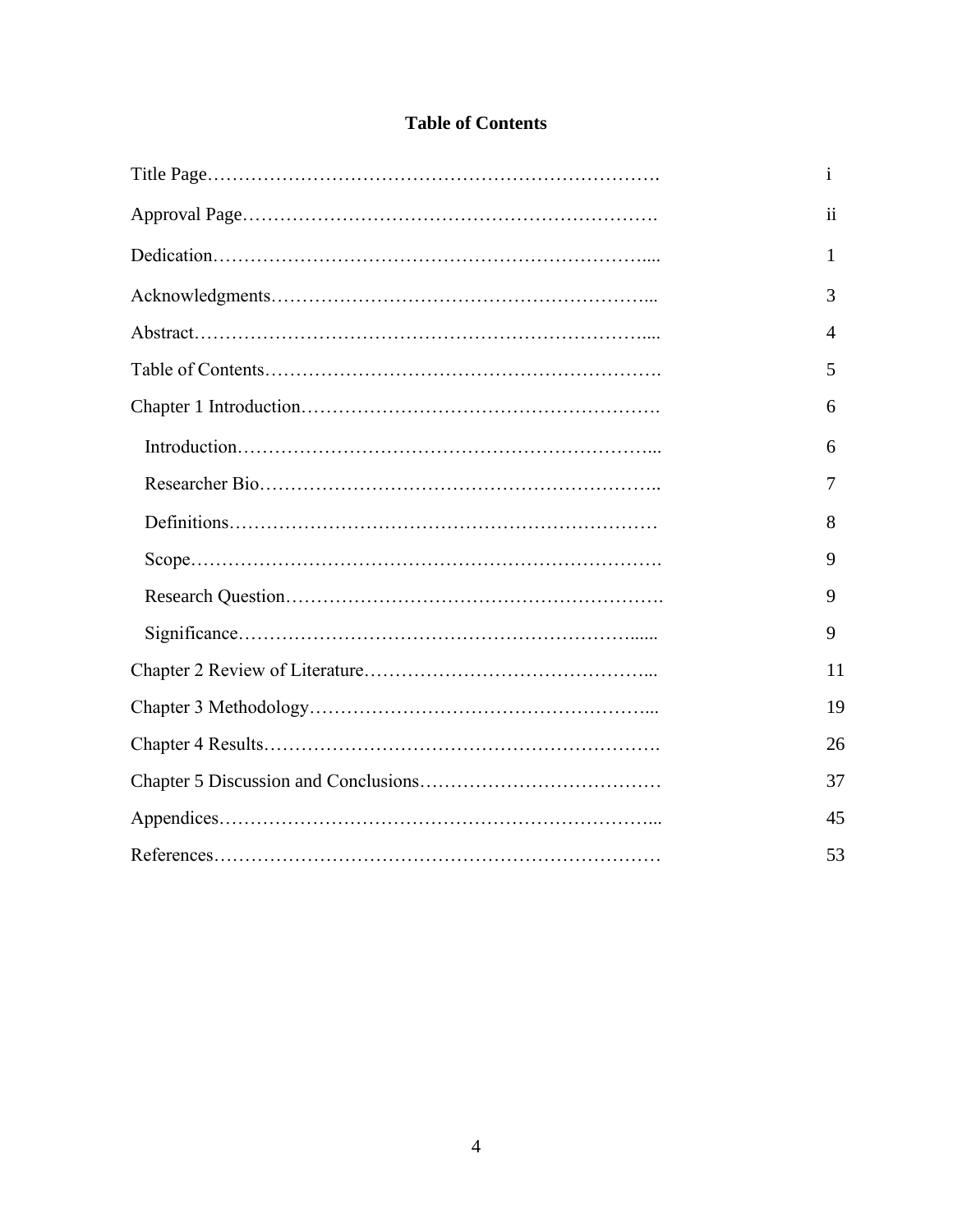### **Chapter 1 Introduction**

### **Introduction**

When certified nursing assistants (CNAs) working at skilled nursing facilities (SNFs) feel supported, their work improves, they enjoy their job more, and they are less likely to resign. (Travers et al., 2020). Therefore, CNA employers such as SNFs (skilled nursing facilities) must work to create an environment that provides necessary resources that helps CNAs feel empowered and supported (Travers et al. 2020). Retention of CNAs is critical, as maintaining sufficient staffing and high-quality nursing home care is currently a significant issue (Plaku-Alakbarova, 2018).

Zhang et al. (2014) suggests that many CNAs currently lack the necessary supportive work conditions, which makes them more vulnerable to on-the-job stressors. According to Marney et al. (2007), specific occupational stressors and events can become traumatic and potentially affect those involved tremendously. These experiences are referred to as critical incidents (CIs). The state of cognitive, physical, emotional, and behavioral arousal resulting from CIs is known as critical incident stress (CIS). In order to assist professionals with the CIS and CIs, they experience, JT Mitchell provided a formal framework known as critical incident stress management (CISM) (Marney et al., 2007). CNAs experience CIs and CIS often. However, Mayer (2018) found that they do not have a resource such as CISM to cope. In Mayer's (2018) study, nurses attended formal CISM debriefings following a CI and reported hearing comments that made them feel validated, supported, and not alone. Although not a CISM session, when provided CNAs with a regular support group, participants appreciated the opportunity to hear their coworkers' opinions (Burack and Chichin 2001). This research study aimed to explore whether CISM is a job resource that CNAs could benefit from to feel better supported.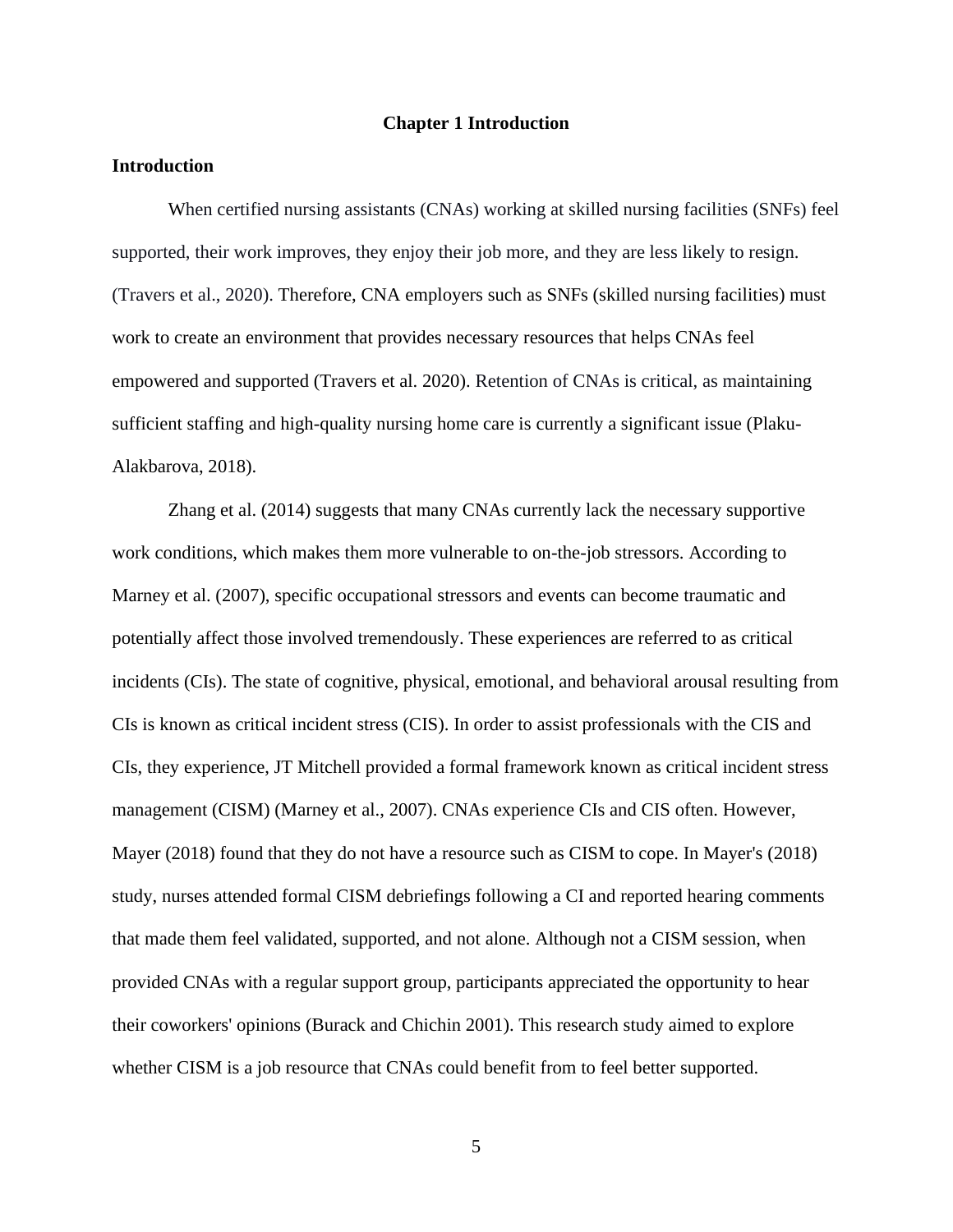Schaufeli (2017) mentions how examining psychosocial factors at work and improving employee well-being is essential. They explain that poor working conditions and burned-out workers lead to increased sick days, occupational injuries, poor job performance, and reduced productivity. As a result, psychosocial elements and employee well-being eventually transfer into financial company results. (Schaufeli, 2017). The Job Demands Resources (JD-R) model can be applied to increase job engagement and limit burnout as a conceptual framework for workplace evaluation. Due to its comprehensive, broad, flexible, and communicative nature, this research study will be utilizing the JD-R model as its conceptual framework (Schaufeli, 2017). The JD-R model has been successfully used within nursing research (McVicar 2016; Keyko et al., 2016; Broetje et al., 2020). According to Schaufeli (2017), within the JDR-model, resources are aspects of a job that help achieve work goals, reduce job demands and any physical and mental costs, or assist workers' growth and development. Examples of job resources include the support from others, which CISM provides to professionals. As a result, the researcher believes that the JD-R model can be used while discussing CNA's job demands and resources.

### **Researcher Bio**

The researcher became passionate about exploring the use of CISM with CNAs due to personal experience. They worked at an assisted living facility for three years as a resident aide. During that time, they experienced a lot of physically and mentally draining moments. They were overworked, underpaid, and underappreciated. However, the most significant influence for this project came after witnessing a traumatic incident regarding a resident's death. Despite the incident's emotional toll, management provided no support or resources to cope with what had happened. At that point, the researcher realized there was a major systematic issue: care facilities expect their staff to care for their residents without providing them with any resources to care for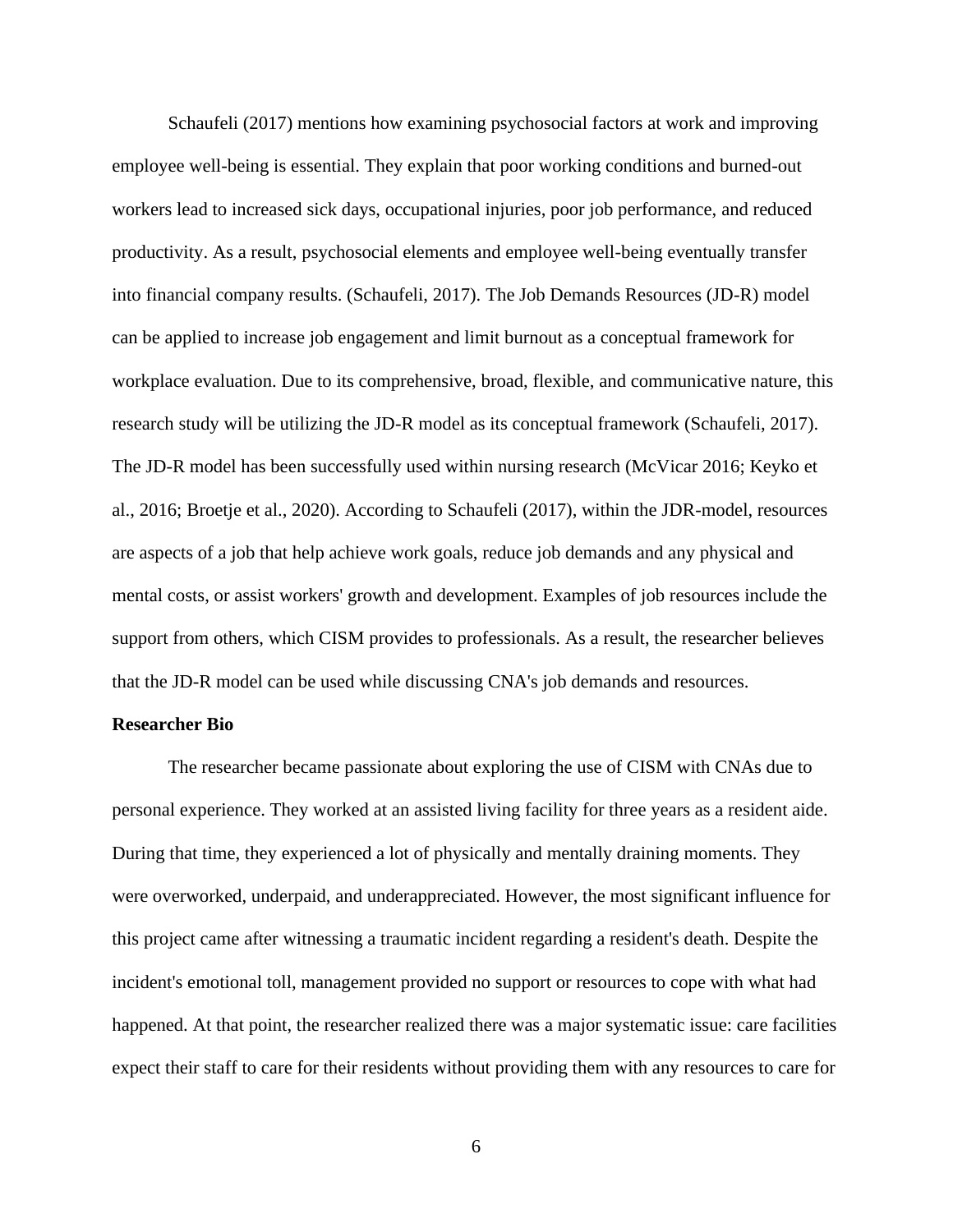themselves. The researcher searched for resources or support services specific to their situation as a formal caregiver but had little luck. Several years later, amid their MSW program and witnessing the COVID-19 pandemic that has shined a spotlight on the need to support our frontline workers, the researcher learned about CISM and how it has helped so many professionals cope with the incidents' they experience. The researcher started looking into how CISM might help CNAs, which led to the development of this project.

It is important to note that personal experience and knowledge of the researcher can influence observations and conclusions. Because the researcher has experience working in an assisted living center as a resident aide, there is the chance that personal biases will have impacted the research study. However, the researcher feels that their personal experience was also an advantage during this study, as they were able to relate and connect with the CNA participants on a level that someone who hasn't worked in direct care might not have been able to.

#### **Definitions**

- **Certified Nursing Assistant:** "Certified nursing assistant (CNAs) work under the supervision of a nurse and assist patients with daily living tasks" (Stefanacci and Cusack, 2016, para.15).
- **Skilled Nursing Facilities:** "Nursing homes provide skilled nursing care and related services for residents who require medical or nursing care and rehabilitation services for people with injuries, disabilities, and illnesses. The term "nursing homes" includes facilities certified to participate under the Medicare and Medicaid programs, specifically skilled nursing facilities (SNF) that participate in Medicare and nursing facilities (NF) that participate in Medicaid only, but not assisted living facilities" (MITRE, 2020, p.6)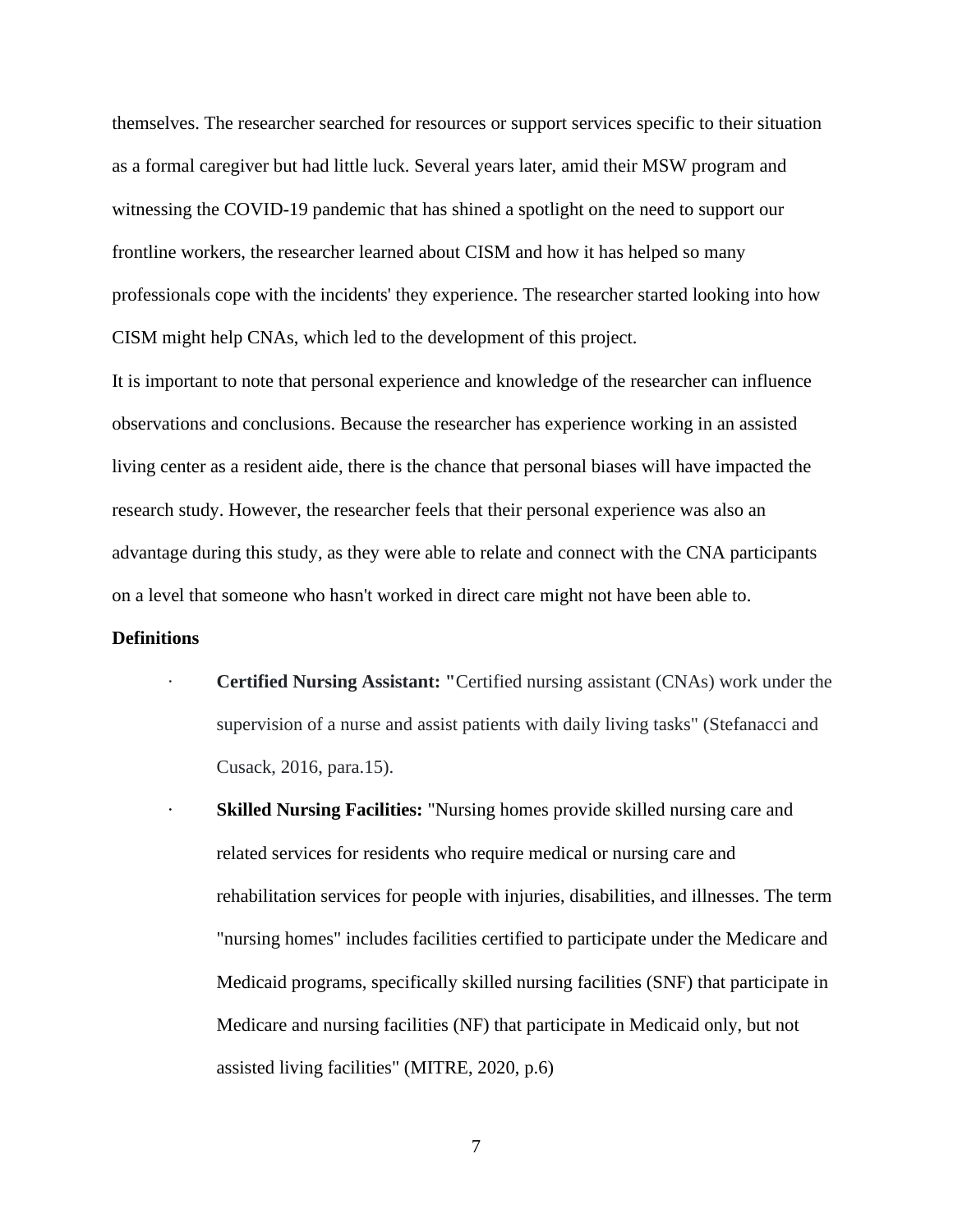### **Purpose**

The purpose of this qualitative study was to explore whether CISM would be a beneficial emotional support resource for CNAs within the West Michigan area. In the research study, CISM was defined as a "system of education, prevention, and mitigation of the effects from exposure to highly stressful critical incidents" (Occupational Safety and Health Administration, 2021). Emotional support will be defined as the "verbal and nonverbal processes by which one communicates care and concern for another, offering reassurance, empathy, comfort, and acceptance" (American Psychological Association, 2020).

### **Scope**

The researcher conducted three interviews with current CNAs over the age of 18, within the west Michigan area. Participants were asked about the different CIs and job demands they experience. Using open-ended questions, CNAs were also asked about the support resources they currently have through their SNF employer, if those resources are meeting their needs, and if CISM could be a beneficial resource option. Participants were educated on what CIs and CISM were.

#### **Research Questions**

This research study sought to explore the following questions: 1. From the perspective of CNAs, what are the different CIs and job demands they experience? 2. What emotional support resources do they currently have through their SNF employer and are they meeting their needs? And 3. Could CISM be a beneficial emotional support resource for these workers?

#### **Significance**

Mayer (2018) states that although there is research on health care professionals (HCP) and CISM, most of it focuses on prehospital HCPs or nurses working in emergency settings and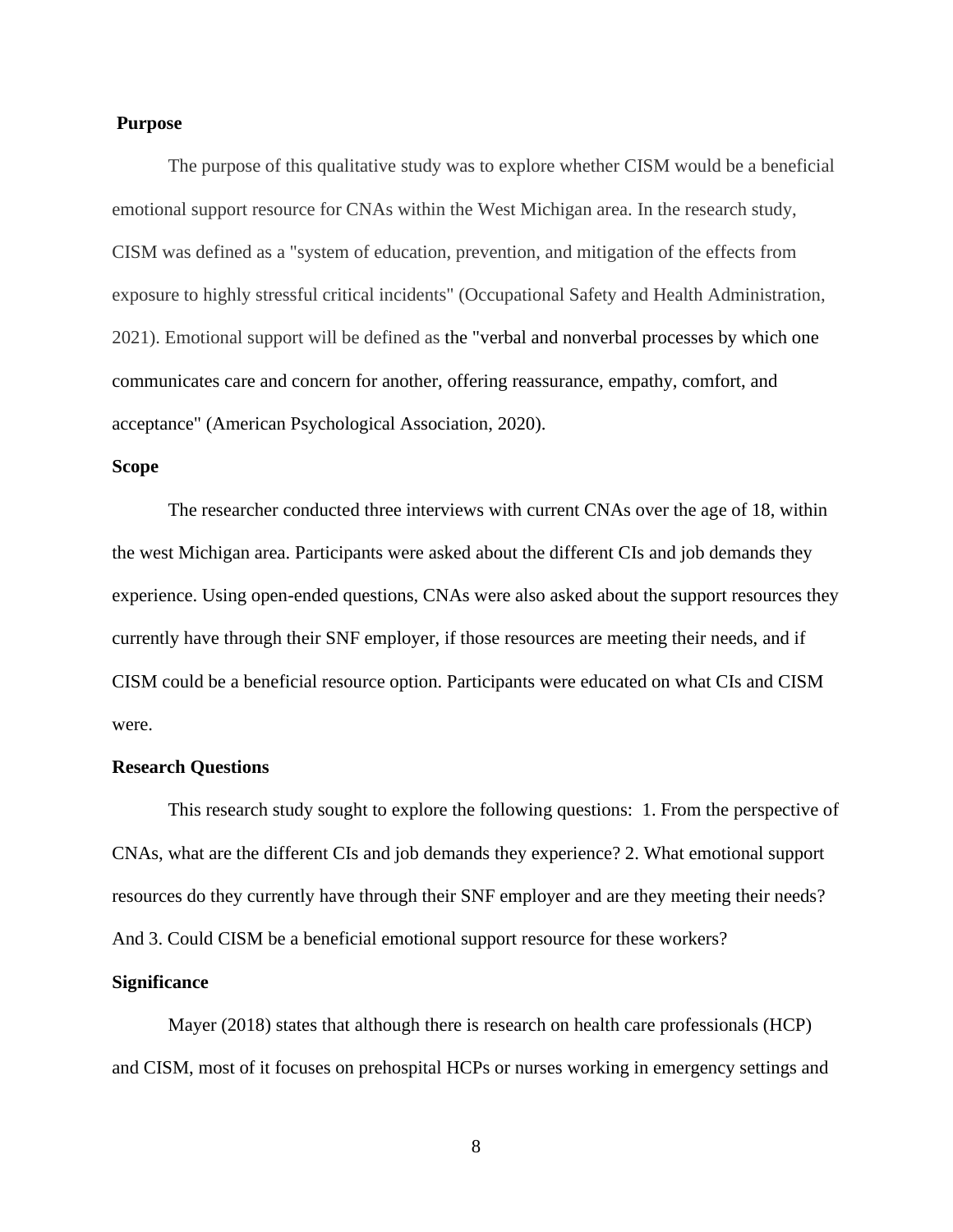ICUs. As a result, the personal and professional impacts of CIs on other HCPs, in SNFs are unknown (Mayer, 2018). Furthermore, there are limited studies that discuss CNAs connected to CIs or CISM, which this research study aimed to explore. Dreher et al. (2019) also state that CNAs are an understudied population of direct care workers, which is why the researcher chose them as the target population.

Along with that, due to the expected increase in the older adult population, evidencebased retention interventions for CNAs are more essential today than ever before (Dreher et al., 2019). There are many aspects of supporting staff to retain them, including supporting them emotionally. However, Freyer et al. (2016) found that CNAs often report their employers having plans to implement debriefing to increase emotional support but failed to follow through. Therefore, the most common support method for participants is informal peer support. Although these informal discussions were valuable, most CNAs favored a more formal debriefing process (Fryer et al., 2016), which CISM would provide.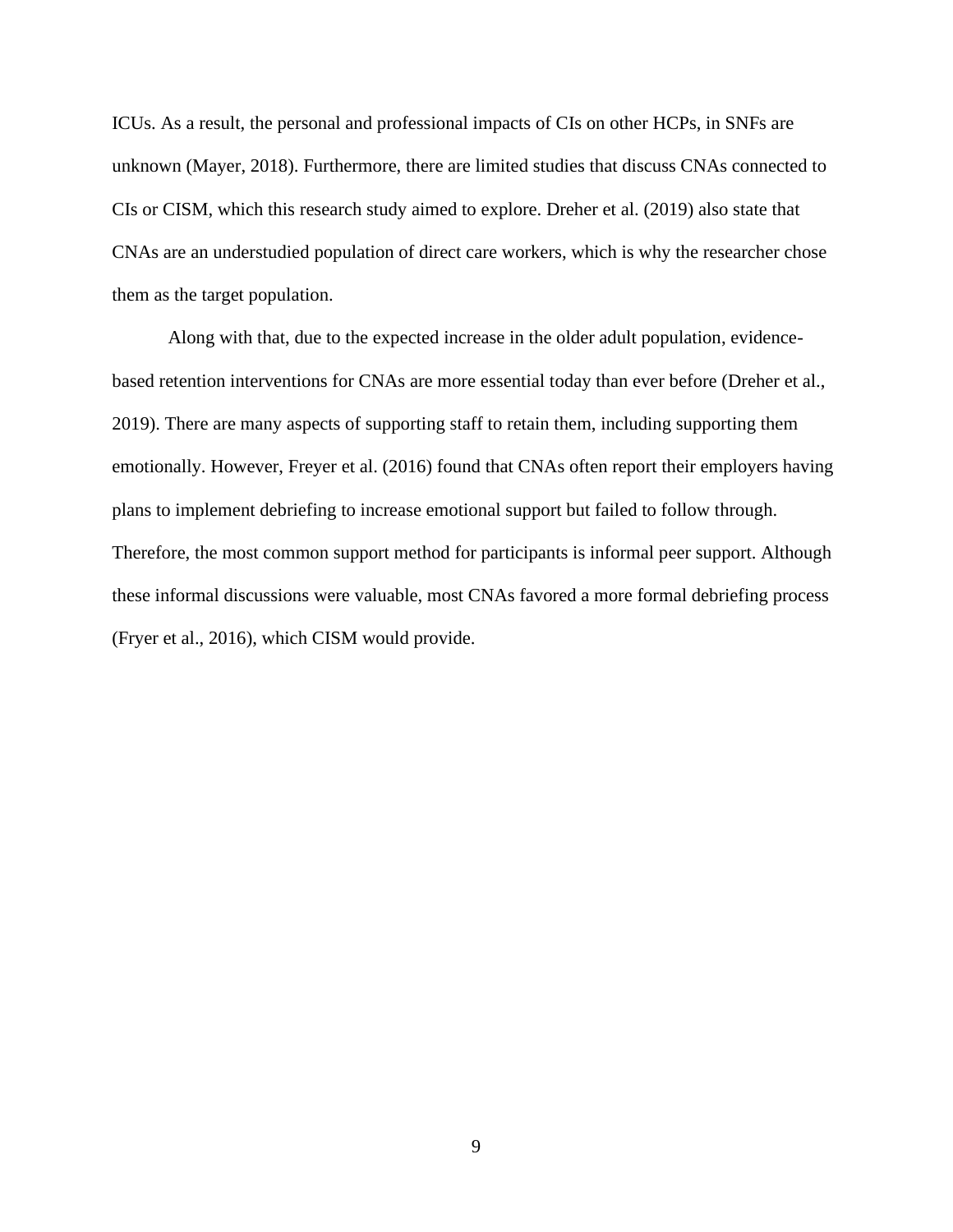#### **Chapter 2 Review of Literature**

#### **Review of Literature**

#### *The Need for CNAs*

Older adults living in SNF's rely on CNAs to provide 90% of their direct care needs (Pfefferle & Weinberg, 2008). By 2030, there will be 70 million people aged 66 and over in the United States (Knickman & Snell, 2002). However, the World Health Organization (2014) states that by 2035, there will be a shortage of 12.9 million healthcare workers-this includes CNAsworldwide. Knickman and Snell (2002) deem this to be the "2030 problem" (p. 849) as there will be an immense challenge in providing sufficient care resources and an effective service system that meets the needs of the aging Baby Boomer cohort. The rapidly aging population will likely lead to more individuals moving into nursing homes, as approximately 3.9 million Americans already receive care in nursing homes each year (Denny-Brown et al., 2020).

#### *Job Demands*

So why is there such a shortage of CNAs and other healthcare workers that is only going to keep growing? Part of it has to do with the job demands. According to Schaufeli (2017), the JD-R model describes job demands as aspects that require physical or mental effort and are associated with specific physiological and psychological costs. According to Denny-Brown et al. (2020), CNAs do physically demanding work, receive limited training, care for many residents per shift, receive low wages and few benefits, and have limited prospects for career advancement. As a result, 45 percent of CNAs are somewhat or very likely to leave their jobs within the year (Denny-Brown et al., 2020). Geiger-Brown (2004) states that the shortage of CNAs has led to longer shifts, limited breaks, and more weekends for current workers. CNAs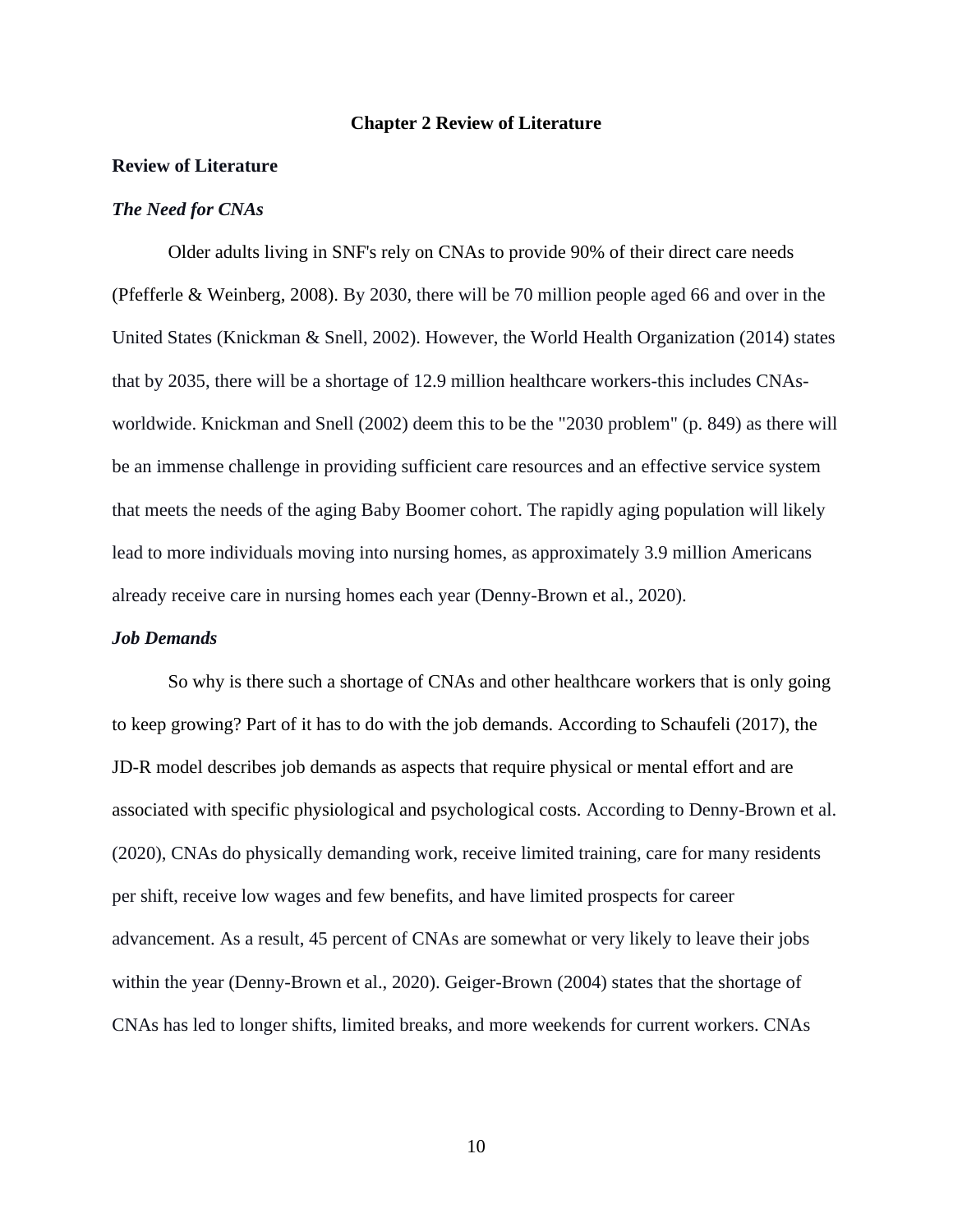also reported heavy emotional demands as they often struggle to complete their work assignment with insufficient time to provide needed emotional support to their clients (Geiger-Brown, 2004).

Demanding work schedules have also been shown to reduce psychological well-being and increase the risk of cardiovascular disease, gastrointestinal symptoms, and sleep difficulties (Geiger-brown et al., 2004). There has also been an increased risk of coping with maladaptive behaviors, such as cigarette smoking, alcohol, drug use, and excessive caffeine intake (Geigerbrown et al., 2004 p.293). Because the quality of care for SNFs residents is directly linked to the capable and caring presence of a CNA, the physical and mental health status of the workers directly impacts the overall well-being of the residents they care for (Geiger-brown et al., 2004). As a result, Muntaner et al. (2006) argue that CNAs working in SNF are in dire need of occupational mental health prevention and health promotion interventions (Muntaner et al., 2006).

### *Work Safety*

An individual's work environment and how safe it is can potentially be a major CI, which in turn causes CIS. According to Lapane et al. (2016), SNFs have one of the highest occupational illness and injury rates in the United States. As a result, CNAs also have among the highest rates of sprains, strains, and tears of all occupations in the United States (Lapane et al., 2016). In fact, Denny-Brown (2020) states that CNAs are three times more likely to be injured on the job than the typical United States worker, and more than half of CNAs had incurred at least one workrelated injury within the past year (National Academies of Science, Engineering, & Medicine, 2022). Despite this, 63 percent of CNAs will not receive paid leave (Denny-Brown, 2020).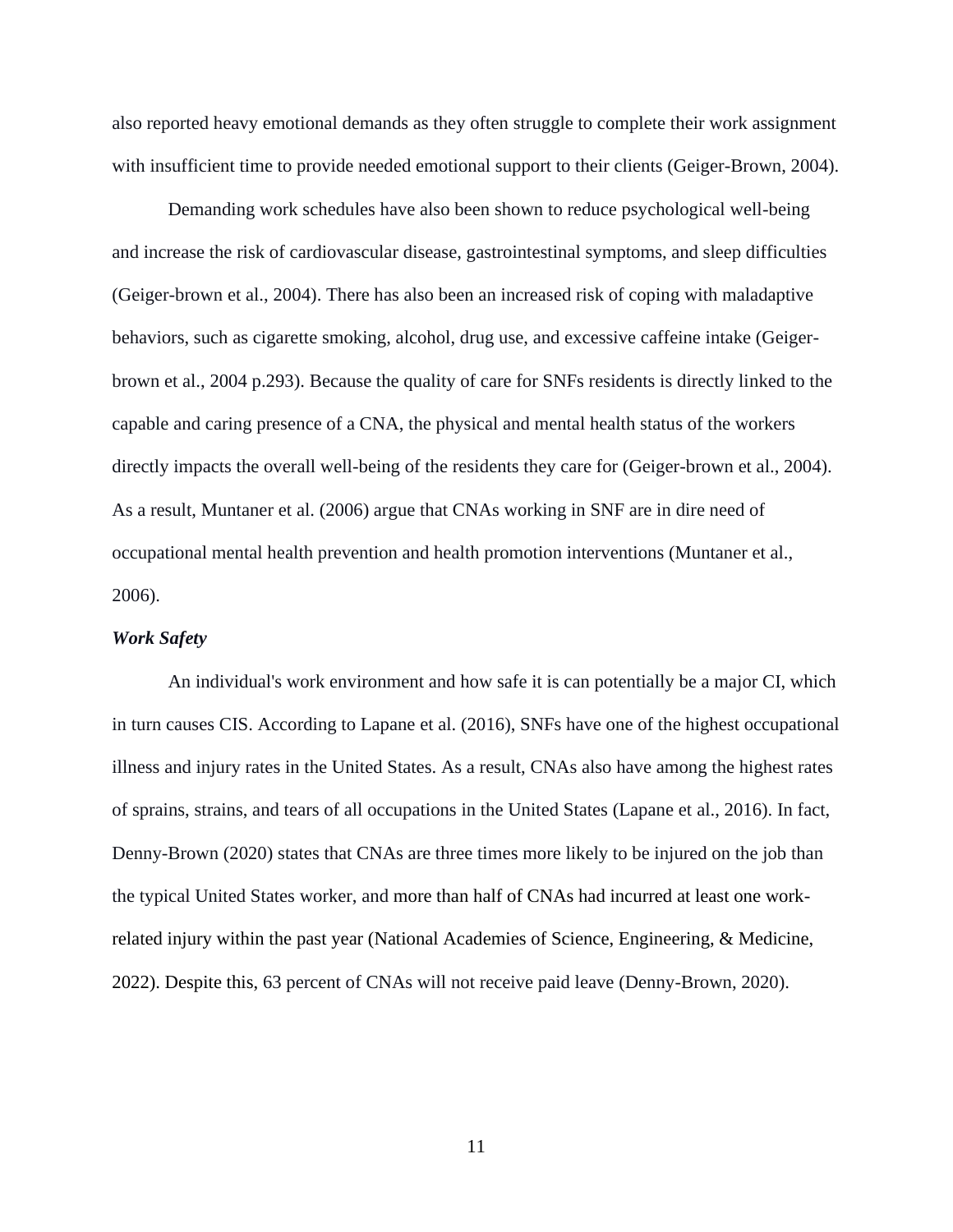### *COVID-19*

The Corona Virus (COVID-19) pandemic was a major CI for many. But for CNAs working in SNF it has added significant strain to their already vulnerable workforce, which has historically experienced high levels of turnover, chronic staffing shortages, and high burnout (White et al., 2020). During the midst of the COVID-19 pandemic, SNF workers saw one of the highest death rates among all occupations according to the National Academies of Science, Engineering, & Medicine (2022) Specifically, White et al. (2020) found that SNF residents have made up 27% of total COVID-related deaths in the US (Chapman & Harrington, 2020). Furthermore, CNAs in SNFs are particularly vulnerable to COVID-19 exposure and illness due to the high level of personal care required in this setting (White et al., 2020), and that one in five SNFs has had a severe personal protective equipment shortage during the COVID-19 pandemic (Kaldy, 20201) There was also the challenges of protecting all residents, but especially those with dementia who have difficulty adhering to social distancing and universal masking policies. (National Academies of Science, Engineering, & Medicine, 2022).

### *Death*

Experiencing a person dying is inevitable when working with the vulnerable older adult population in a SNF. However, according to Van Riesenbeck et al. (2015), CNAs often feel emotionally unprepared for the death of their residents. In addition, Burack and Chichin (2001) report how most CNAs feel that caring for a dying person is an emotionally draining, distressing, and stressful experience that often leaves them feeling helpless. Moreover, Ersek et al. (2000) found there is no formal grief support resource implemented within SNFs for CNAs after a residents' death. This is an issue, as dealing with grief is necessary for CNAs to effectively care for dying residents on an ongoing basis (Burack & Chichin, 2001). Furthermore, some CNAs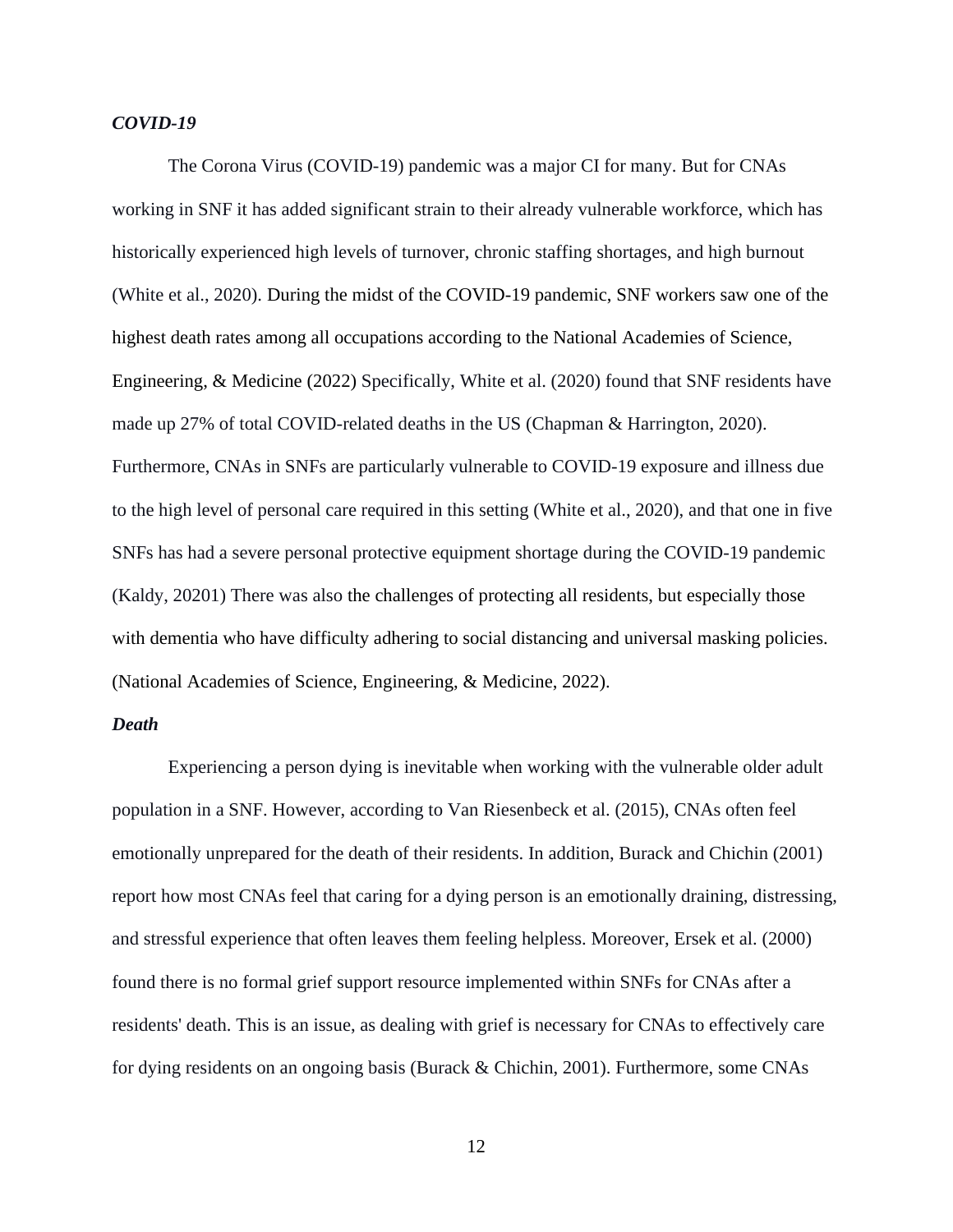believe that their management simply views the care of dying residents as a part of the job, so therefore no real consideration has been given to providing them grief support. Along with this, the authors found that CNAs expressed frustration that they are taught how to provide the best possible care to residents and families while their own needs are ignored (Burack and Chichin, 2001).

Burack and Chichin (2001) also report that CNAs understand they should not get overly attached to residents. A few CNAs even said they maintain an emotional distance from residents to protect themselves from the pain of loss. However, most CNAs still end up becoming attached to their residents and often consider them to be like family (Burack & Chichin, 2001). For example, Fisher and Wallhagen (2008) found that CNAs phone their coworkers on the job to check on a resident who has suddenly declined in health, fallen, or approaching death. Or they might arrive early to work to hear about the resident's status (Fisher & Wallhagen, 2008). In other words, the bond can become powerful between a CNA and their residents, because over time they not only care for them as residents, but as humans (Fisher & Wallhagen, 2008). But with a strong bond, comes an increase in risk of experiencing CIs and CIS related to a resident's death.

For instance, one responsibility that many CNAs have reported as distressing is taking care of a resident's body after death (Burack & Chichin, 2001; Barooah et al., 2015). This task was reported to be particularly challenging when it happened early in the CNAs' work experience. One CNA said, the first time they had to clean the body of one of her residents, they ended up scared and emotional, hiding in the bathroom (Burack & Chichin 2001). CNAs also said they find it difficult to adjust to the fact that a resident's bed is filled immediately after a resident's death with someone new, as it leaves little to no time to grieve.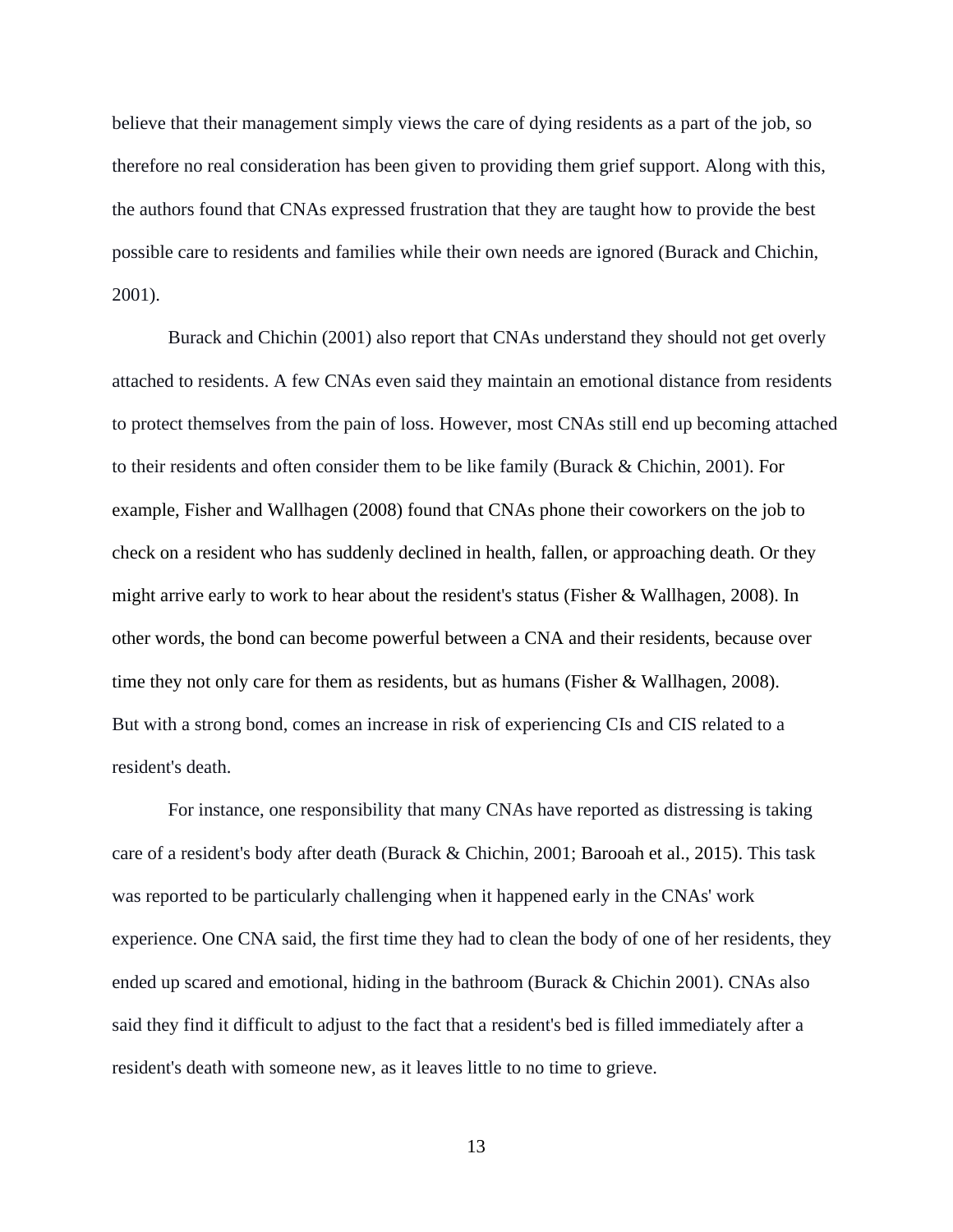In addition, CNAs share how it can be difficult to think about starting a new relationship so soon after losing someone due to the thought of experiencing the whole process and the feelings that come with it again. To help better cope with these incidences, Burack and Chichin (2001) found that CNAs desired ongoing education and more information on what to expect on the job. It was mentioned how although they are taught the mechanical components of the job when it comes to emotional involvement and responses, there is little to no conversation or preparation. (Burack & Chichin 2001). Overall**,** given the role that emotional attachment and multiple losses have on staff, strategies that support and guide CNAs through the death of their residents are needed (Ersek et al., 2000). As a result of these interventions, they will improve the experience of the CNA, which will, in turn, improve the quality of life of the residents (Van Riesenbeck et al., 2015).

### *Violence*

Exposure to violence from residents towards CNAs happens as well. According to Antai-Otong (2001), workplace violence refers to physical assault, threatening behavior, or verbal abuse within the workplace. It also includes psychological traumas, including threats, an intimidating presence, and harassment of any nature, such as being followed, sworn at, or shouted at. Lachs et al. (2013) share how 15.6% of CNAs reported having residents direct aggressive behaviors toward them over two weeks of the duration of the study.

The threats posed by a potentially aggressive resident can be a substantial work stressor for CNAs (Lachs et al., 2013). Resident-to-staff aggression (RSA) may damage staff through physical injury, psychological distress, reduced job satisfaction, burnout, and emotional reactions (Lachs et al., 2013). Flannery et al. (2000) mention how although medical attention to CNAs is readily available after RSA, the focus on the worker's mental well-being is minimal. As Antai-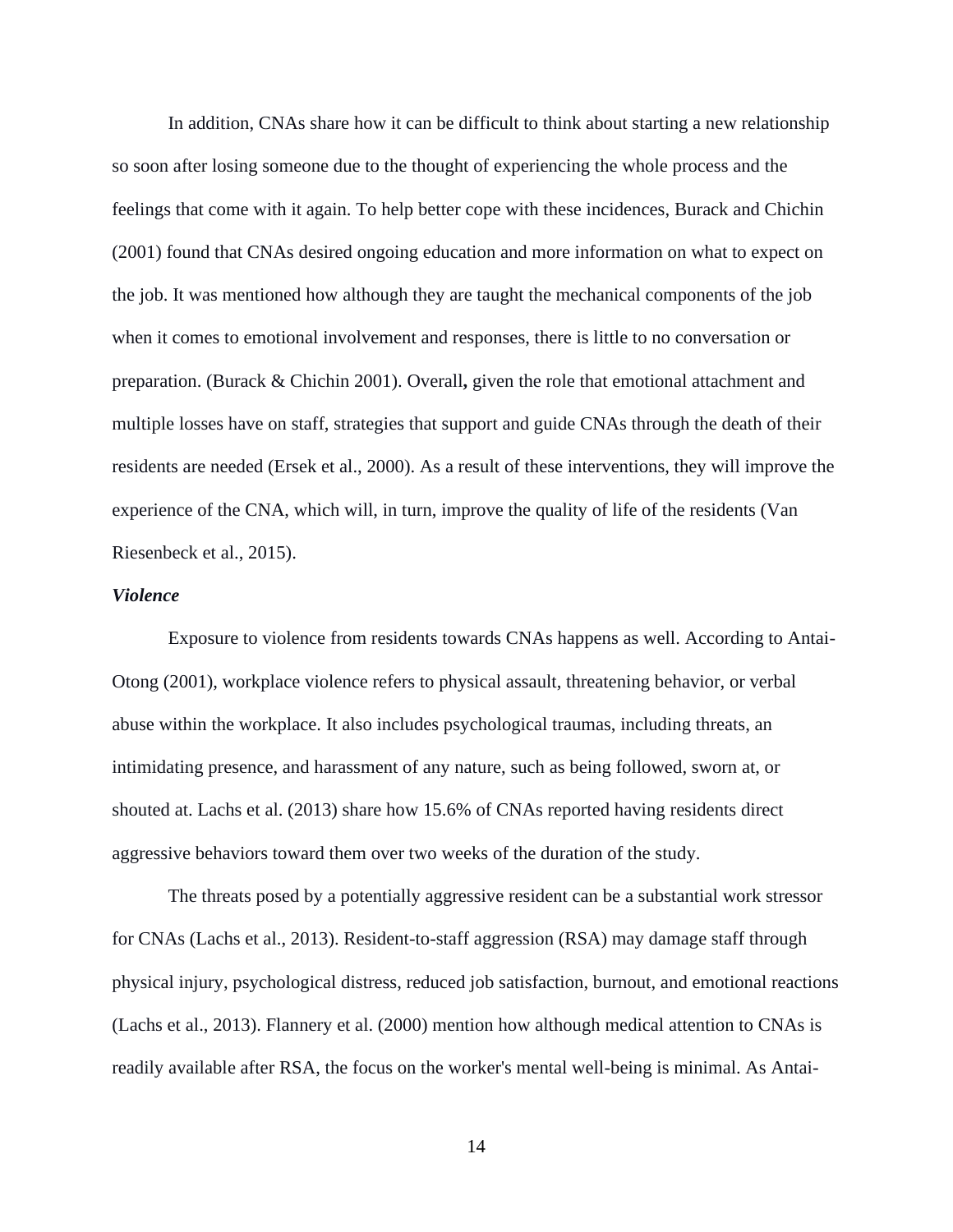Otong (2001) states, this is an issue, as exposure to this workplace violence and stressful situations increase the risk of stress-related illnesses, including acute stress disorder, PTSD, and adverse medical outcomes.

Antai-Otong (2001) also states that RSA may also lead to abuse or neglect of the resident. Staff also may react to RSA by avoiding contact with aggressive residents, causing them to receive poorer quality care potentially. Unfortunately, SNF administrators and staff victims frequently do not report and, when possible, even ignore RSA, which is often considered just another part of the job. Altogether, RSA may negatively affect the quality of care, resident and staff safety, and staff job satisfaction, morale, and turnover (Lachs et al., 2013).

### *Critical Incidents*

When a critical incident (CI) happens, the impact it causes can be monumental (Lim et al., 2000). Working in a high-stress occupation such as a CNA can cause multiple CIs to build up over time. When this happens, it creates a domino effect when the stress is not addressed and dealt with effectively (Lim et al. 2020). Maxwell (2020) states that more severe impact incidents usually involve sudden deaths or severe injuries and accidents within SNFs. When these types of events occur, the probability is high that there will be severe impacts, not only on other employees but residents as well. As a result, there is frequently a need to provide staff with grief support services and information. Despite this, planning for these incidents and having support available often does not happen. (Maxwell 2020).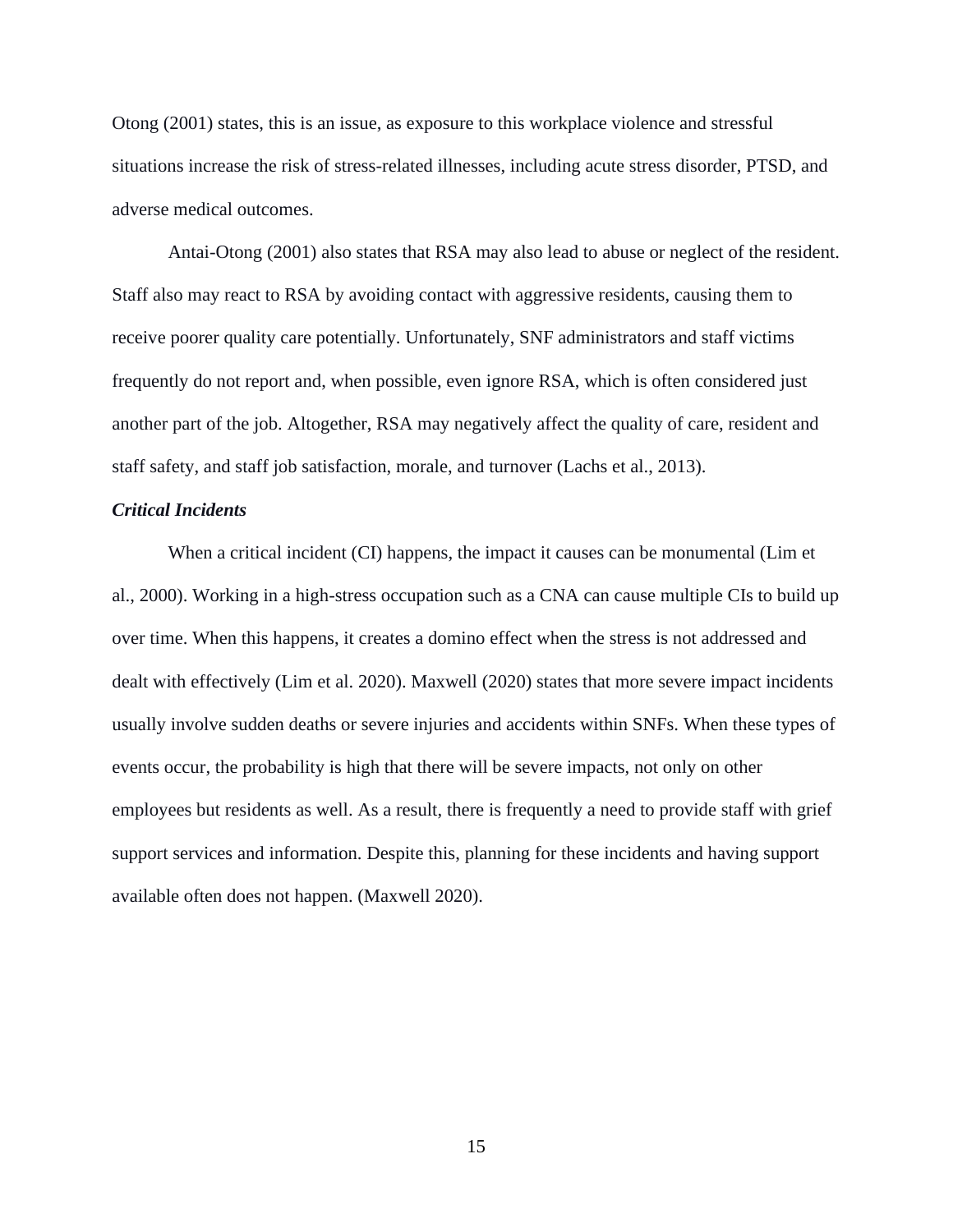#### *Critical Incident Stress Debriefings*

According to Lim et al. (2000), In the 1980s, Jeffrey Mitchell, founder of the International Critical Incident Stress Foundation (ICISF), proposed a crisis intervention program called Critical Incident Stress Debriefing (CISD). Mitchell believed it could assist workers with any CIs or distress from their jobs. CISD is made up of structured group sessions as well as follow-up interventions. Sessions typically happen between 24 and 72 hours after the CI event and are facilitated by a qualified mental health practitioner (Lim et al., 2000). The main goal of the sessions is to provide workers the opportunity to process and discuss the incident and any thoughts or feelings they may have regarding it with their peers and a professional. Mayer (2018) had nurses attend formal debriefings following a CI in their study. Following the CISD session, the nurses shared that hearing comments from their coworkers provided validation, support and made them feel less alone in how they felt regarding the incident (Mayer, 2018). It is important to note that although CISD is beneficial, it is not counseling nor a substitute for psychotherapy (Lim et al., 2000). However, it is unreasonable to believe that one process, such as a single debriefing session, is enough to support every employee involved in an incident, as it is simply one system component (Lim et al., 2000).

#### *CISM*

Critical Incident Stress Management (CISM) was later used to replace the generic CISD (Everly and Mitchell, 1997). *Overall, CISM represents* a more holistic approach and a better overarching representation of the CISD process, according to Swab (2020). Although CISM was originally intended to assist public safety professional, it has evolved to include workers outside the public safety professions such as HCP (Swab, 2020).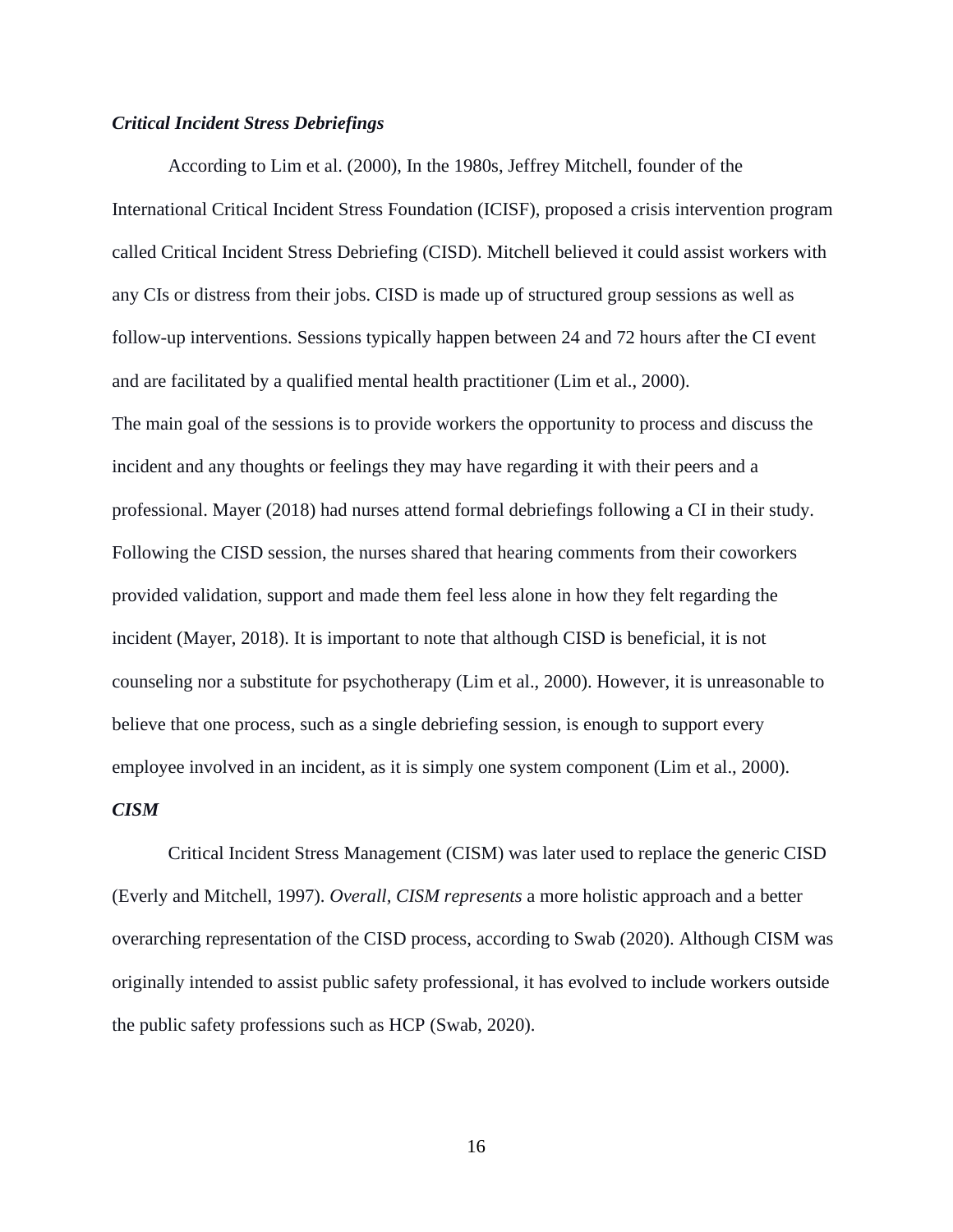There are also several types of CISM interventions. Two that may be beneficial for CNAs due to the CIs and CIS's they experience, are the CISM grief and loss sessions, and pre-crisis education sessions. According to Cardinal (2021), a grief and loss session, is an intervention following a death that assists people in understanding their grief reactions as well as creating a healthy atmosphere of openness and dialogue around the circumstances of death. The pre-crisis education sessions provide individuals with the information to increase their knowledge in incident awareness, crisis response strategies, and stress management coping skills (Cardinal, 2021).

According to Swab (2020), CISM received significant criticism regarding its processes. During the 1990s, researchers were challenging the benefits of CISM, stating that it was an unhelpful intervention and even increased the one-year risk of PTSD after a traumatic event. As a result, other stress management options such as psychological first aid (PFA) were explored. However, according to Swab (2020), PFA does not meet the unique needs of first responders or HCP experiencing CIs as CISM does. CISM allows attendees to be present with their peers who responded to the same incident, CISM team peers who understand the profession, and CISM mental health professionals who understand the psychology of the situation.

Despite the criticisms, Swab (2020) found that 2/3 of those who participated in a CISM intervention at some point in their career found it helpful. Along with that, CISM still remains the most widely accepted form of stress management for first responders and HCP (Swab, 2020). Furthermore, Everly and Mitchell (1997) state that as crises and disasters continue to become an epidemic, the need for effective crisis response resources is essential. As a result, crisis intervention programs are being recommended and even mandated in a wide variety of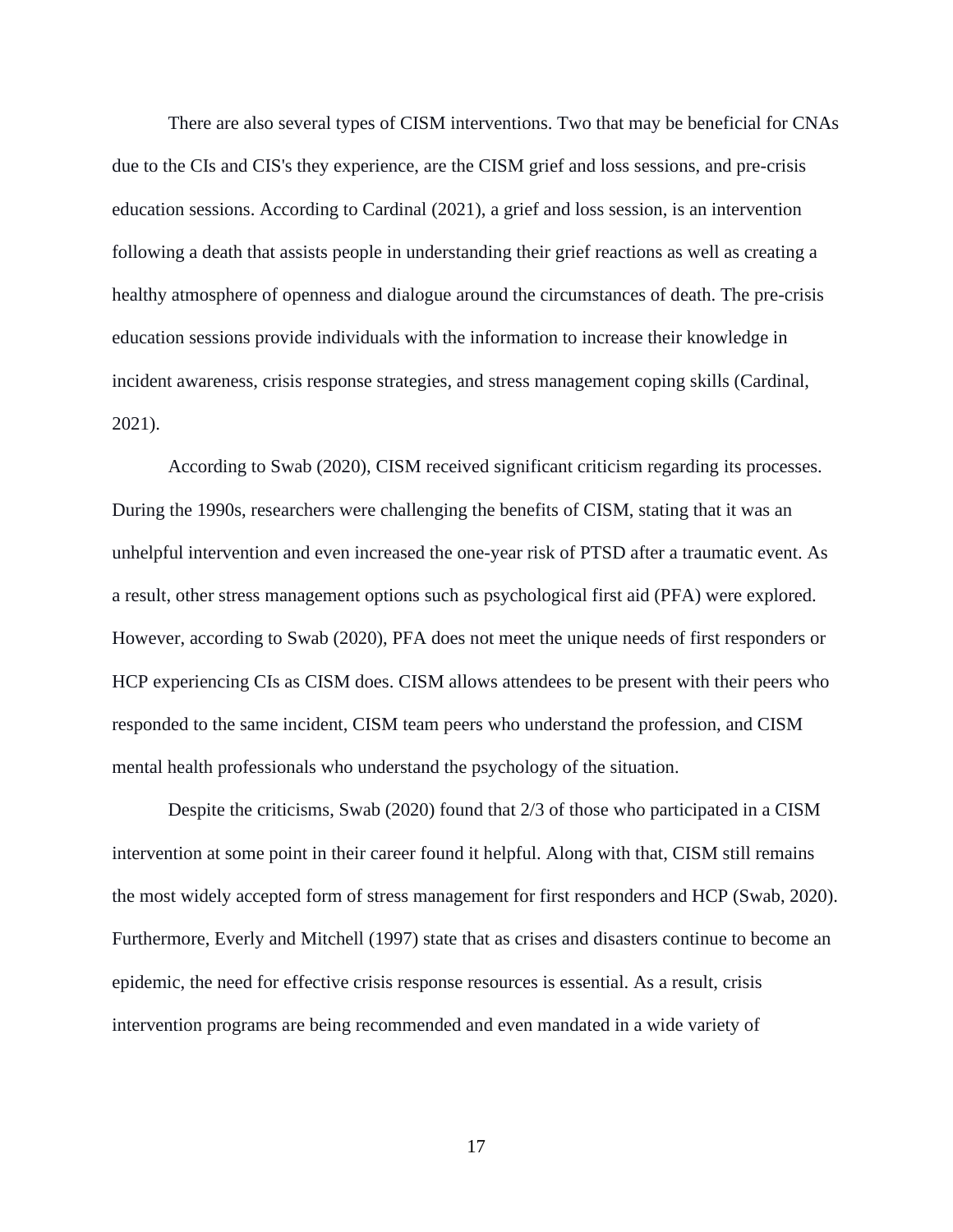community and occupational settings. Overall, CISM provides a cost-effective approach to crisis response that would benefit many workers, including CNAs, which this study explores further.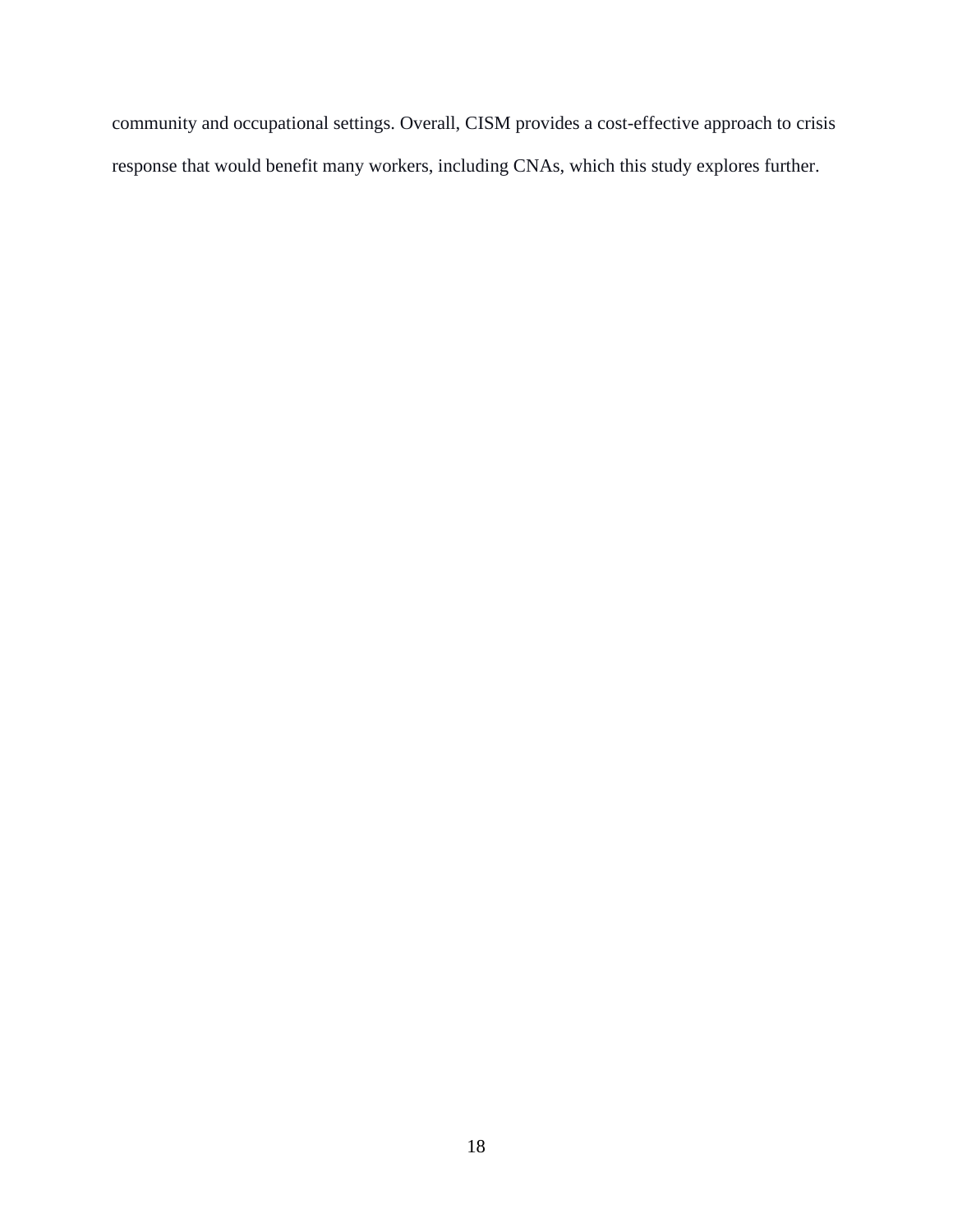#### **Chapter 3 Methodology**

### **Methodology**

#### *Discussion of Research Design, Methodologies, and Methods*

This is a cross-sectional, phenomenological qualitative research study. The study was cross-sectional because the researcher wanted to take a snapshot in time of the experiences of the participating CNA's. This was phenomenological research, due to its focus on the lived experiences of the participants. The following study was also deemed as an exploratory study due to its small sample size.

Data was collected through one-on-one interviews. Focus groups were originally chosen as they provide a more relaxing environment than a one-on-one interview and allow for collaboration resulting in different perspectives emerging from the discussion (Barret & Twycross, 2018). However, the researcher had challenges with recruitment, time alignments and time limitations with completing this project, so one-on-one interviews were deemed to be the best option.

The interviews used semi-structured open-ended questions, allowing the participant to share their experiences within the boundaries of the researcher's topic (Mitchell, 2015). The questions inquired about different CIs and job demands participants experienced, the support resources they currently have through their SNF employer, if those resources meet their needs, and if CISM could be beneficial as a resource option for these workers.

Interviews were conducted via Zoom video teleconference to provide researchers and participants with a convenient and safe alternative to in-person meetings during the COVID-19 pandemic (Santhosh et al., 2021). The flexibility of video teleconferencing was also able to eliminate transportation and transit time barriers. It also allowed the researcher to be more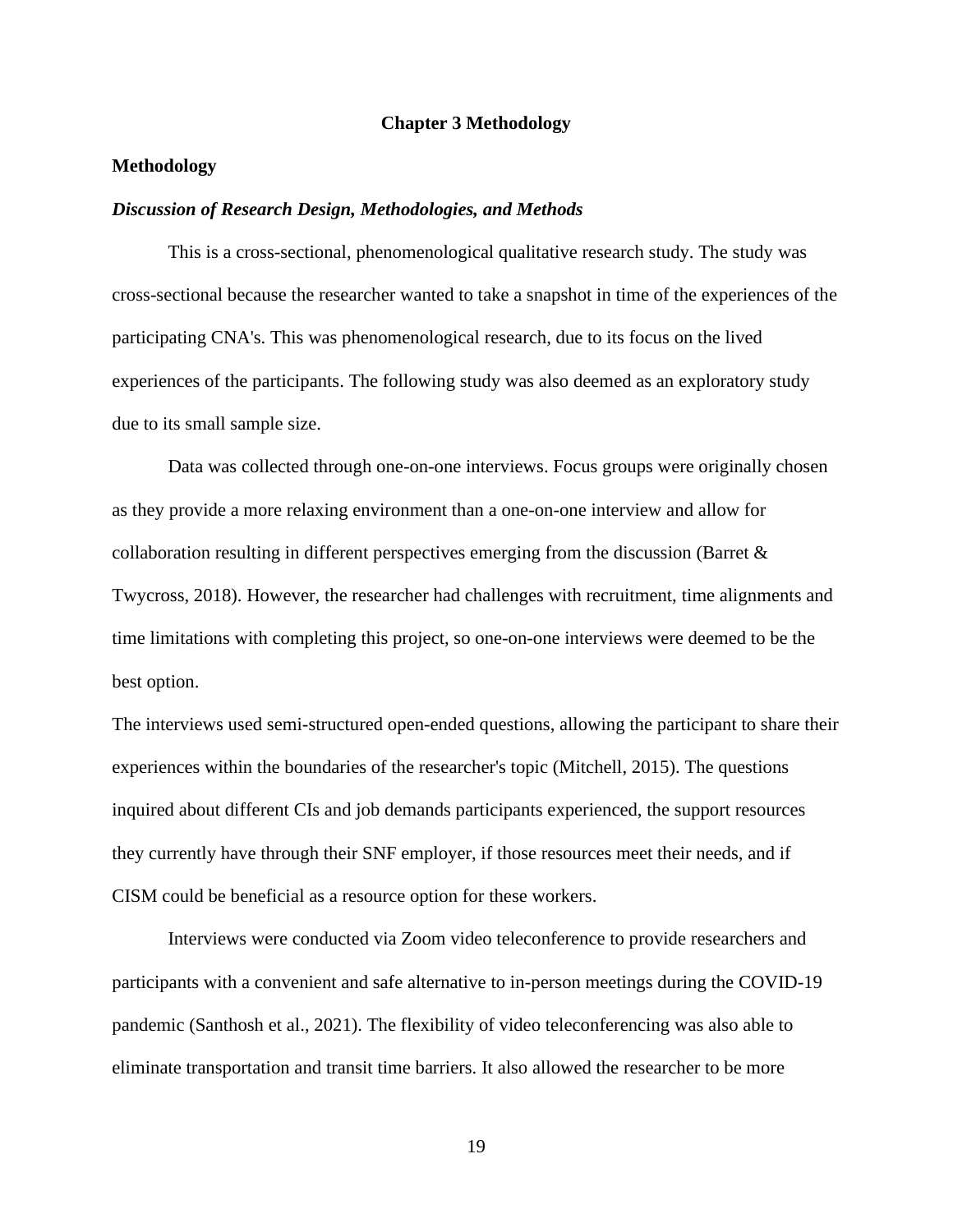accommodating and flexible for scheduling interviews at nontraditional times that worked with participants' schedules. Zoom was selected as the teleconferencing software for its instant recording of both video and voice of participants, its accessibility via multiple platforms, and its video and audio file storage can be sent directly to the researcher's computer immediately after the session (Matthews et al., 2018). Interviews were digitally recorded and transcribed through Zoom's live transcription and edited for misspellings by the researcher.

#### *Participants Recruitment*

In order to recruit participants, the researcher reached out via email to the Grand Valley State University's School of Social Work's listserv, the Grand Valley State University's Nursing program, Grand Valley State University's Student Nurses' Association, Grand Valley State University's Pre-Nursing Association, Grand Rapids Community College's CNA training program, Grand Rapids Community College's Gerontology program, Grand Rapids Community College's Nursing program, Goodwill's CNA training program, Western Michigan University's Nursing program, Western Michigan University's Gerontology program, IMPART Alliance, and community partners through the researchers internship at the Area Agency on Aging of Western Michigan. The researcher's social media accounts were also used. However, the researcher ended up mostly relying on snowball sampling through one of the participants sharing the studies information with their coworkers.

#### *Sampling*

The participants were required to be over the age of 18 and be employed as a CNA at an SNF within the western Michigan area. Purposive, non-random sampling was used to recruit individuals who met these requirements. Three individuals met these qualifications and agreed to participate in this study. All 3 participants were female, but their ages were not discussed beyond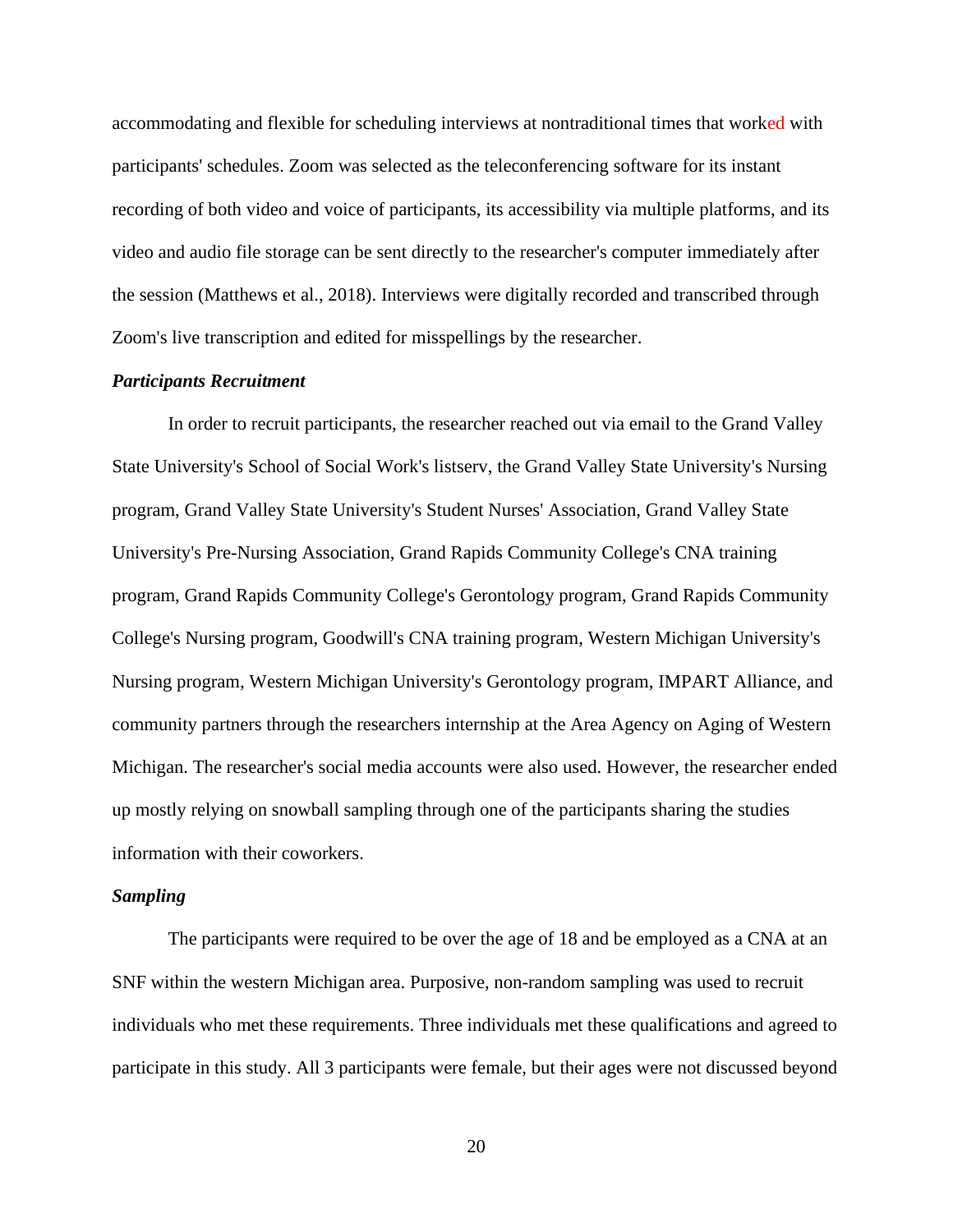the over 18 years of age requirement. Two participants identify as Asian Americans, and one identifies as White. The participants reported an average length of service of 4.6 years, with a range of 3 years to 6 years. Pseudonym's given to the participants include Cassie, Mia, and Ava **Table 1** Participant demographics  $(n = 3)$ 

| Race              | Number of participants |
|-------------------|------------------------|
| Asian<br>American | 2                      |
| White             |                        |

### *Research Ethics*

The research study was reviewed by the Institutional Review Board at Grand Valley State University. The protocol number is: 22-245-H.

Bishop et al.'s (2008) study mentions the importance of being aware that many individuals are reluctant to share their candid views of their jobs and supervisors due to their employer finding out. As a result, making efforts to build their trust in the research process through confidentiality and understanding of research goals was essential. Although geographic subdivisions were provided for the location of employment, participants were only required to provide the town or city their employer resides in to make sure it was in West Michigan. Individuals interested in participating in the focus group had to contact the co-investigator via email. Their names were included in the email, as well as in the screening survey that are password protected. Names were required in the survey because one of the survey questions asks about their date and time availability for the interview. Once the interviews were completed, the researcher used pseudonyms to replace the names of CNAs. Other identifiable information included resident experiences, which was all de-identified.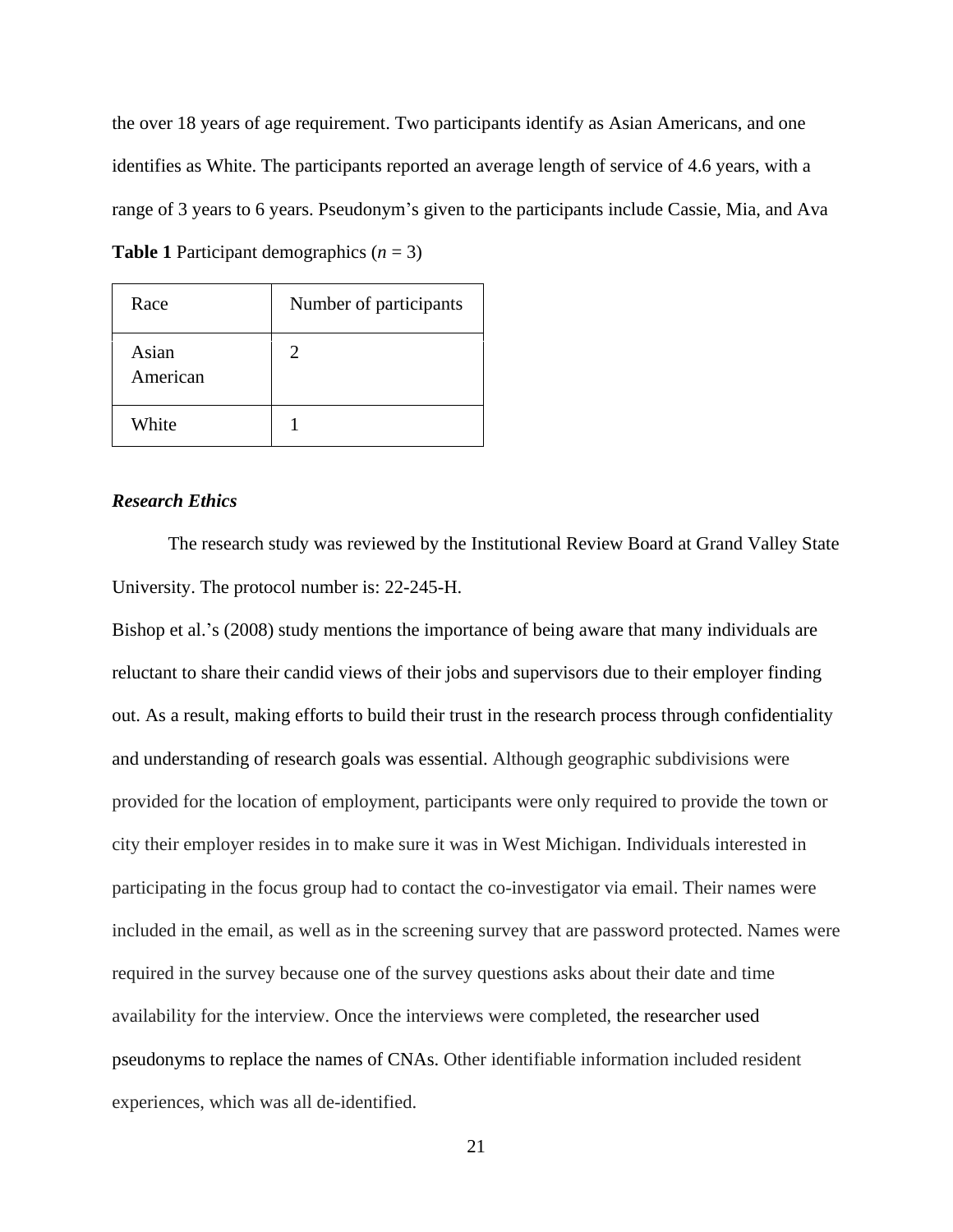Interviews were conducted online via Zoom, and the participants were asked to find a quiet, secluded location to provide confidentiality. Verbal consent from participants was obtained for the video and audio recording. Verbal consent to participate in the study was also obtained once the researcher went through the informed consent form and asked if they had any questions. The researcher also provided attendees with a password-protected electronic invitation to ensure the session's privacy, and there was also a waiting room to further protect the meeting. Some of the interview questions were sensitive, including asking about CIs the participants have experienced. Participants were informed that these questions had the potential to cause them discomfort, distress, or frustration or bring up past traumatic events. To minimize the risks of that happening, participants were told they could request a break or skip questions. Furthermore, the participants were also able to choose to stop participating, and withdrawal from the study at any time, for any reason without experiencing any consequences, or prejudice. The participants were also provided with free mental health resources that they can access independently.

#### *Data Collection Procedures and Protocol*

A recruitment email and flyer outlining the study objectives was sent out to the Grand Valley State University's School of Social Work's listserv, the Grand Valley State University's Nursing program, Grand Valley State University's Student Nurses' Association, Grand Valley State University's Pre-Nursing Association, Grand Rapids Community College's CNA training program, Grand Rapids Community College's Gerontology program, Grand Rapids Community College's Nursing program, Goodwill's CNA training program, Western Michigan University's Nursing program, Western Michigan University's Gerontology program, IMPART Alliance, the researcher's social media accounts, and community partners through the researchers internship at the Area Agency on Aging of Western Michigan. Interested CNAs responded to the researcher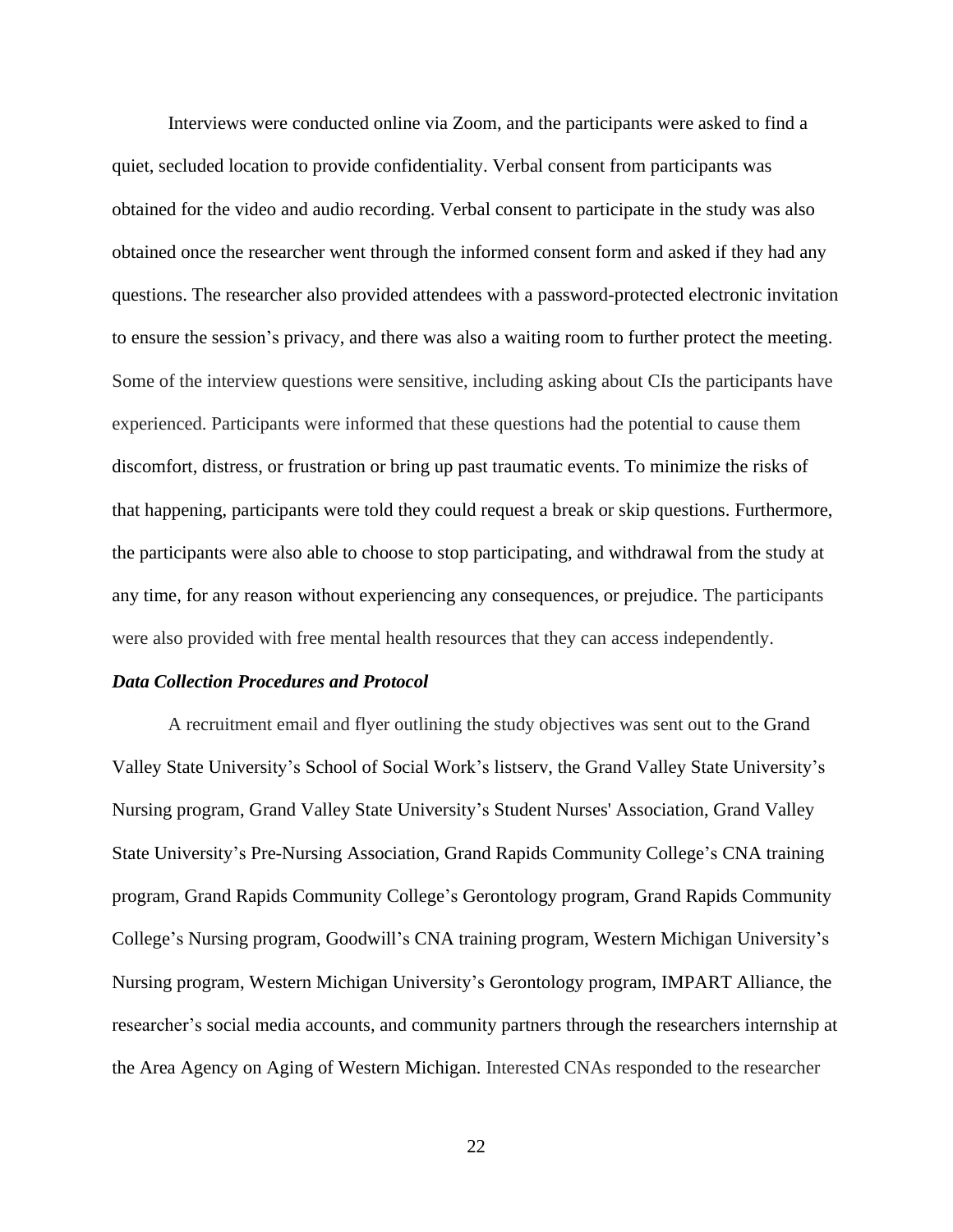via email. Participants were then provided with an online survey link via Qualtrics to collect basic demographic information-name, race, gender, -and information to make sure they qualified— did they work at a nursing home as a CNA, geographical location of the workplace and to indicate their preferred meeting time by day of the week, and time of day.

After participants were deemed eligible, they were provided with the consent form, which they were instructed to read through carefully. A date and time for each interview was coordinated, and participants were provided with an information guide that included the digital link to the video-enabled online interview, links to support for any technological issues with Zoom, as well as to free mental health services to support and help participants cope with any emotions that the interview may bring up. In addition, the guide had an overview of the interview expectations, including keeping their camera on throughout the session other than if there were internet connection issues. Participants were also reminded within the guide as well as throughout the entire process, that their involvement was voluntary, and that they could choose to withdraw from the study via email request at any time until data reporting. The researcher started each interview by asking if the participants had any questions about the consent form, and then each person verbally consented to participate.

Each interview was between 40 minutes to 1 hour and 10 minutes. A Dell Intel Core 15 10th Generation laptop was used for the interview via Zoom. The Zoom sessions were recorded only to the cloud, not the laptop. As soon as the recording was ready, the recording was transferred to a Panopto secured folder where the researcher was the only one with access and deleted from the Zoom cloud. The researcher edited the transcription completed through Zoom's live transcription. Upon completion of the transcription, the video recording was deleted. The transcriptions were saved on the researcher's encrypted portable storage device. The researcher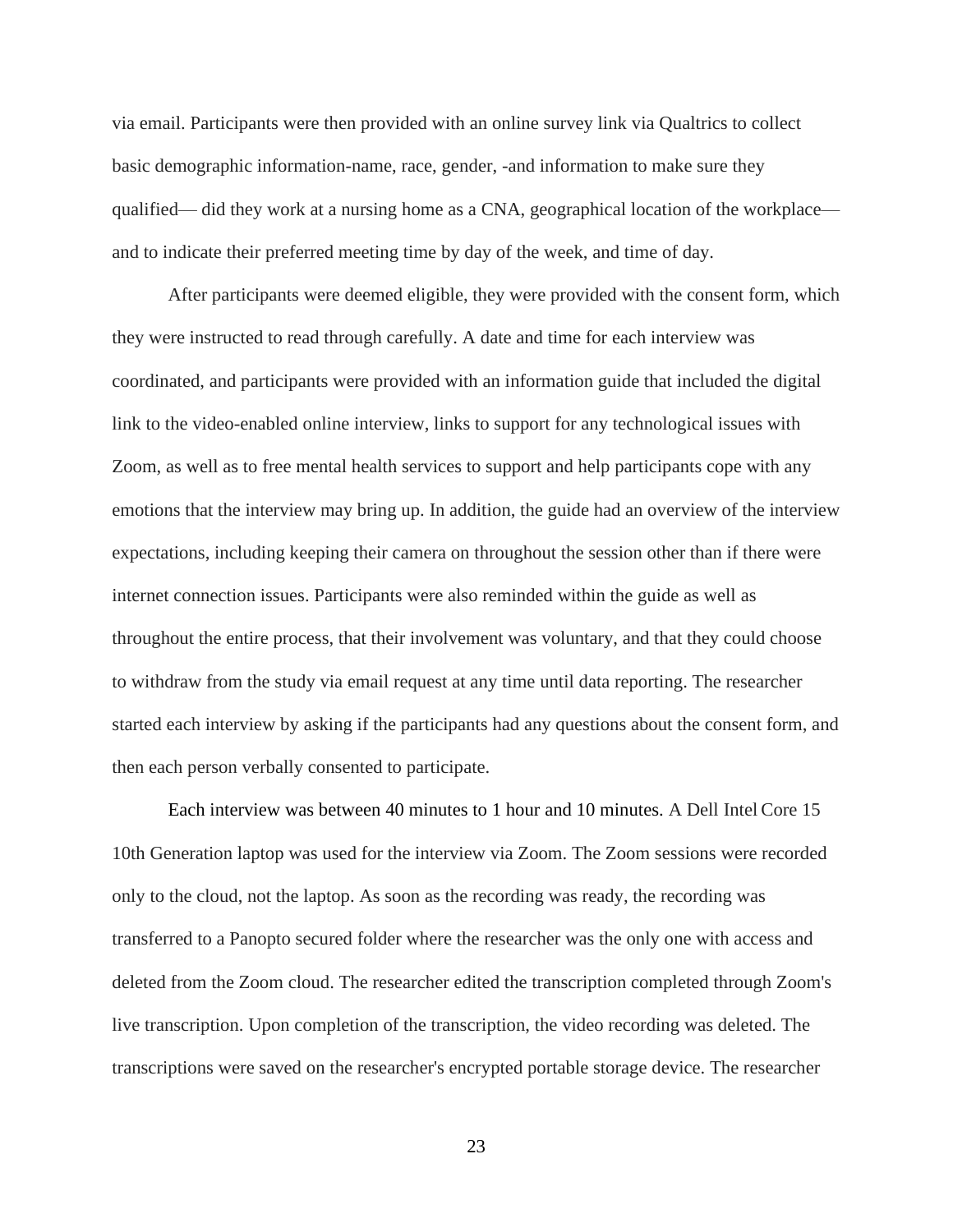assigned each participant a number to differentiate between participants during data analysis while keeping them unidentifiable. In writing the final research paper, the researcher assigned pseudonyms to the interviewees and de-identified other individuals discussed during the interview. After the thesis defense, the transcriptions and any personal data were deleted, and the only thing remaining is this research paper.

### *Data Analysis*

The researcher thoroughly read the three transcripts while jotting down preliminary themes on paper. The transcripts were each read through again several times, and the process of coding began. Because there were no pre-defined categories, open coding was used, and the researcher independently and manually coded the transcripts to find common concepts and patterns. The researcher then took the three transcripts and generated as many codes as possible that were closely tied to the data as well as the studies research questions. A general inductive approach to data analysis was adopted because it enabled the researcher to identify themes as they emerged from the raw data, and the codes were used to narrow down and find the data's most common themes: *Burnout, Communication, Inconsistency, and Teamwork.* Figure 1 provides a visual of the codes and themes found within the three interviews. Because the student researcher was the only one coding and analyzing the data, transcripts were read until a saturation point within the research process when no new information was reached. The following results section is the final reporting of this study.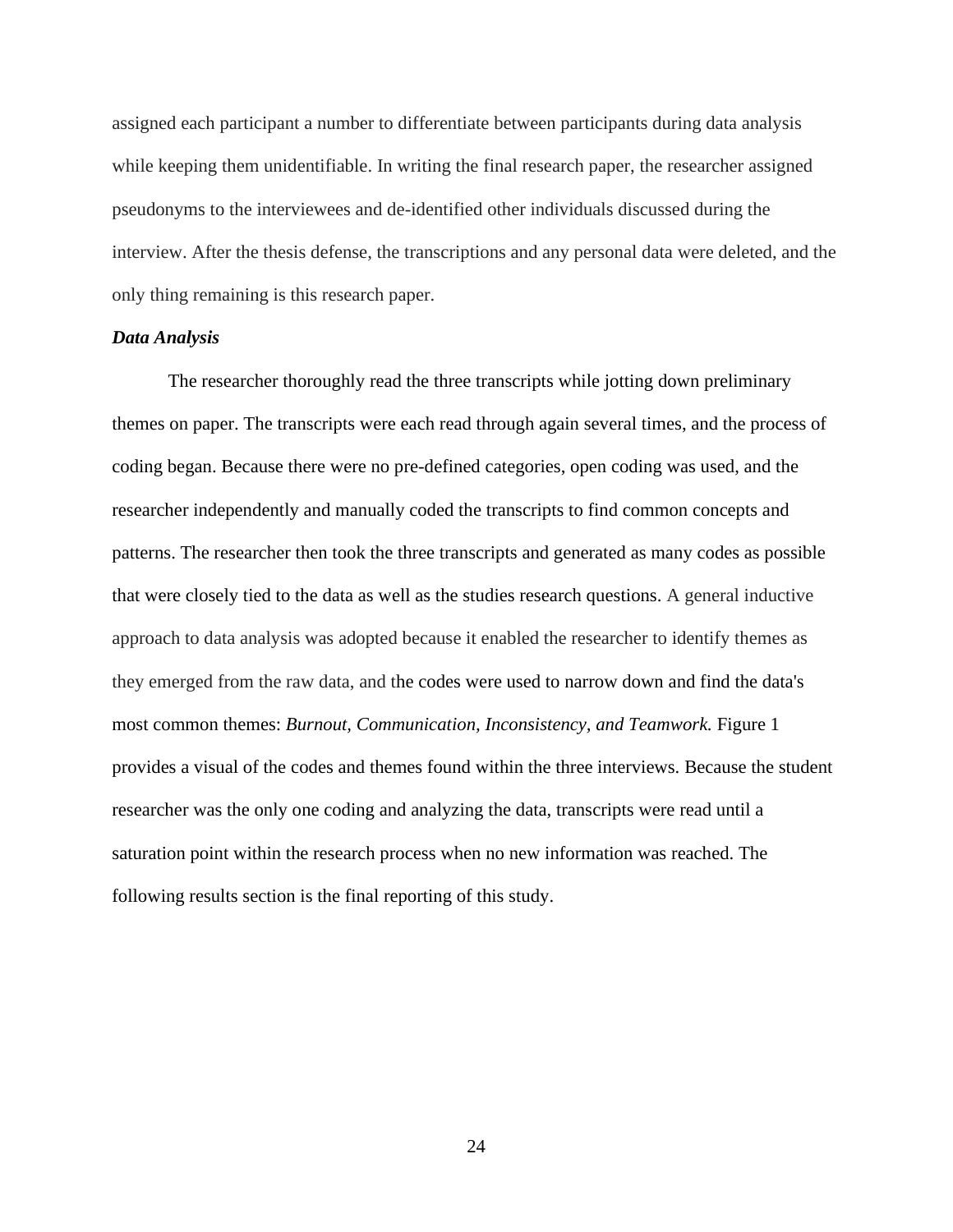

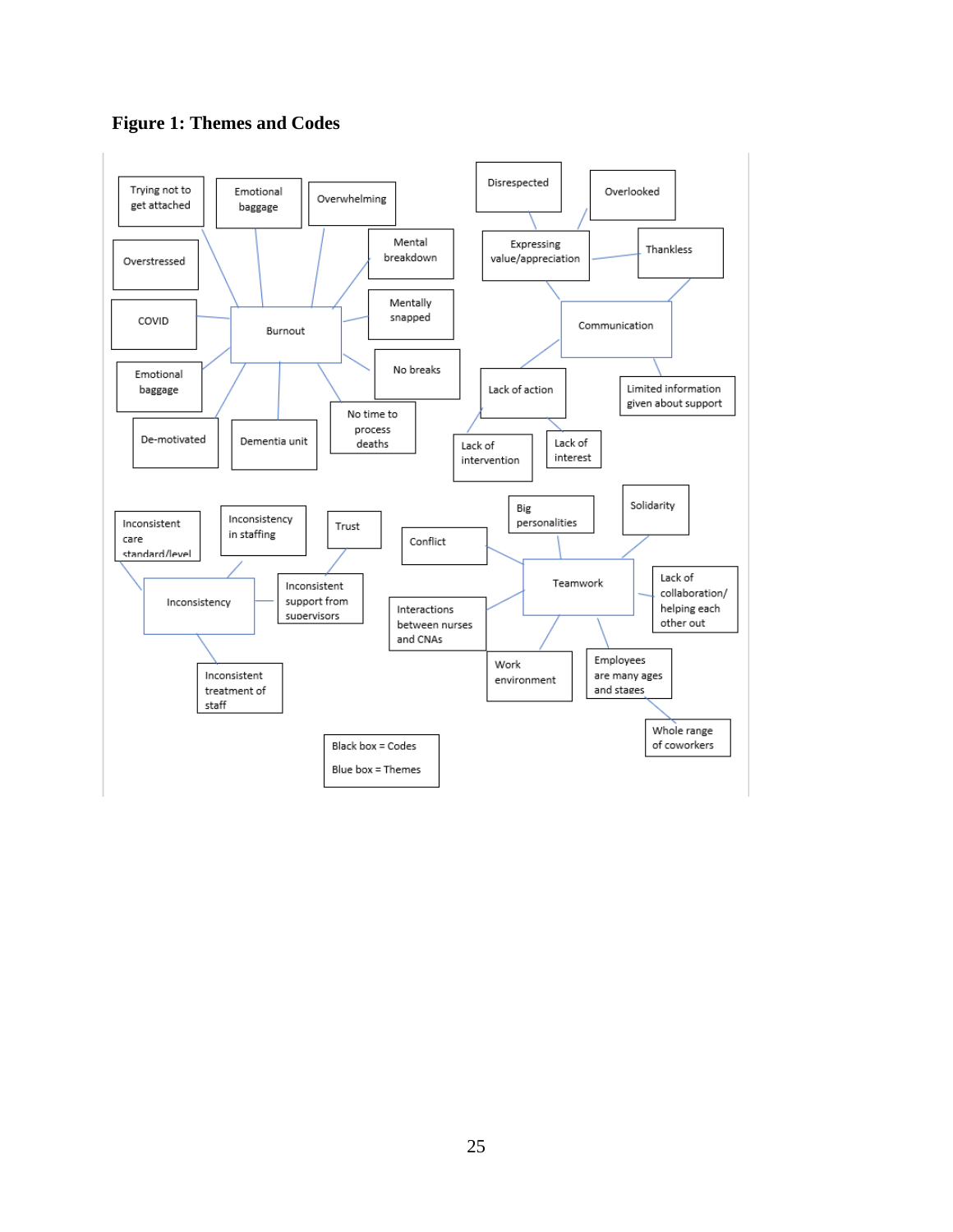#### **Chapter 4: Results**

### *Burnout*

According to the Mayo Clinic (2022), burnout can involve physical or emotional exhaustion. Regarding the physical aspect, both Ava and Cassie stated that there is a lot of lifting and assisting with residents' daily living tasks. As a result of the lifting, Ava mentioned that there had been quite a few times when she injured her back. Mia also stated that even while the unit was short-staffed and exhausted, their management still had a mentality of "you can't sit down because there's always something you can do." Ava also spoke about this, saying that many days they don't even have time to take a 15-minute break.

In terms of the emotional aspect though, Ava mentioned that the hardest thing for her is trying not to get attached to the residents. She explained how when she is with the same residents every day, it becomes "really sad" to see them decline and eventually pass away. While talking about emotional stressors, Cassie had a similar answer. She stated that what burns CNAs out the most "is the emotional baggage you can carry working with people." Cassie went on to explain:

When you are working with a population that you know is not gonna be there necessarily the next year you're there, you just kind of gotta adjust to people leaving and coming and going pretty fast, honestly, to maintain the care of other people that are still there.

All three participants frequently work(ed) in the facility's memory care unit with the residents who have dementia. Ava explained how working in the memory care unit can be emotionally exhausting. She mentioned that she often feels much more mentally exhausted working with those residents than the others. Similarly, Cassie described how depending on the residents' [dementia] behaviors, caring for them can be overwhelming at times. She shared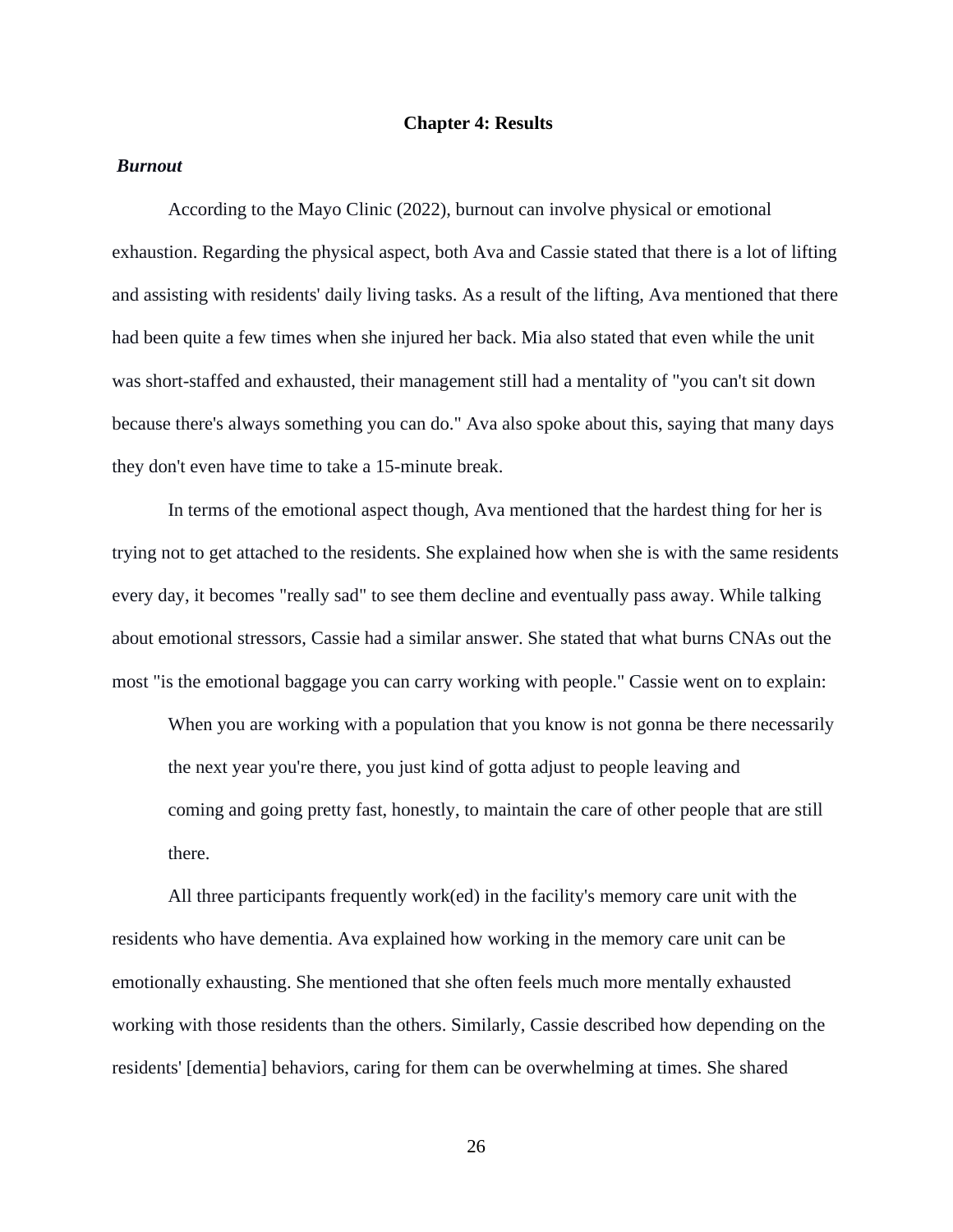how she constantly works to get everyone's needs met even "when those needs sometimes are not in the best interest of your residents." She then gave an example:

Like they want to go home when it is like 5 degrees outside. They do not want to wear a coat, they just want to go outside with their jacket off, or with their shoes and their slippers and everything, and I gotta kinda divert that kind of stuff.

Mia shared about her time working in the memory care unit during the COVID-19 Pandemic: You cannot trap a resident [with dementia] in their room [for quarantine] because they have the tendency to wander, so it was just hard. And you definitely had to be safe and gown up, but it was also hard because, in the memory unit, residents would say, "why are you dressed like that?" And they're confused as is already, but that added an extra layer. Cassie shared how there have been times when residents have passed away alone because their

family did not want to come, or they could not make it in time and the impact that has on her emotionally:

We had this one resident that passed away, and we opened the windows so the cold air could come in and keep the body okay. But having the windows open messed with the heat in that room, so it actually turned out to be really hot in that room instead of cold. So, the funeral home took like 6 hours to get there, and by that time, the body was smelling. It just felt like there should have been more done to have her dignifiedly be picked up and brought somewhere reserved. That one did not sit well with me.

Both Cassie and Ava mentioned how as a result of the Pandemic, many residents passed away around the same time. Ava seemed frustrated and had this to say: "We lost a lot of residents, and all it took was one person to come in knowing that they had COVID, to pretty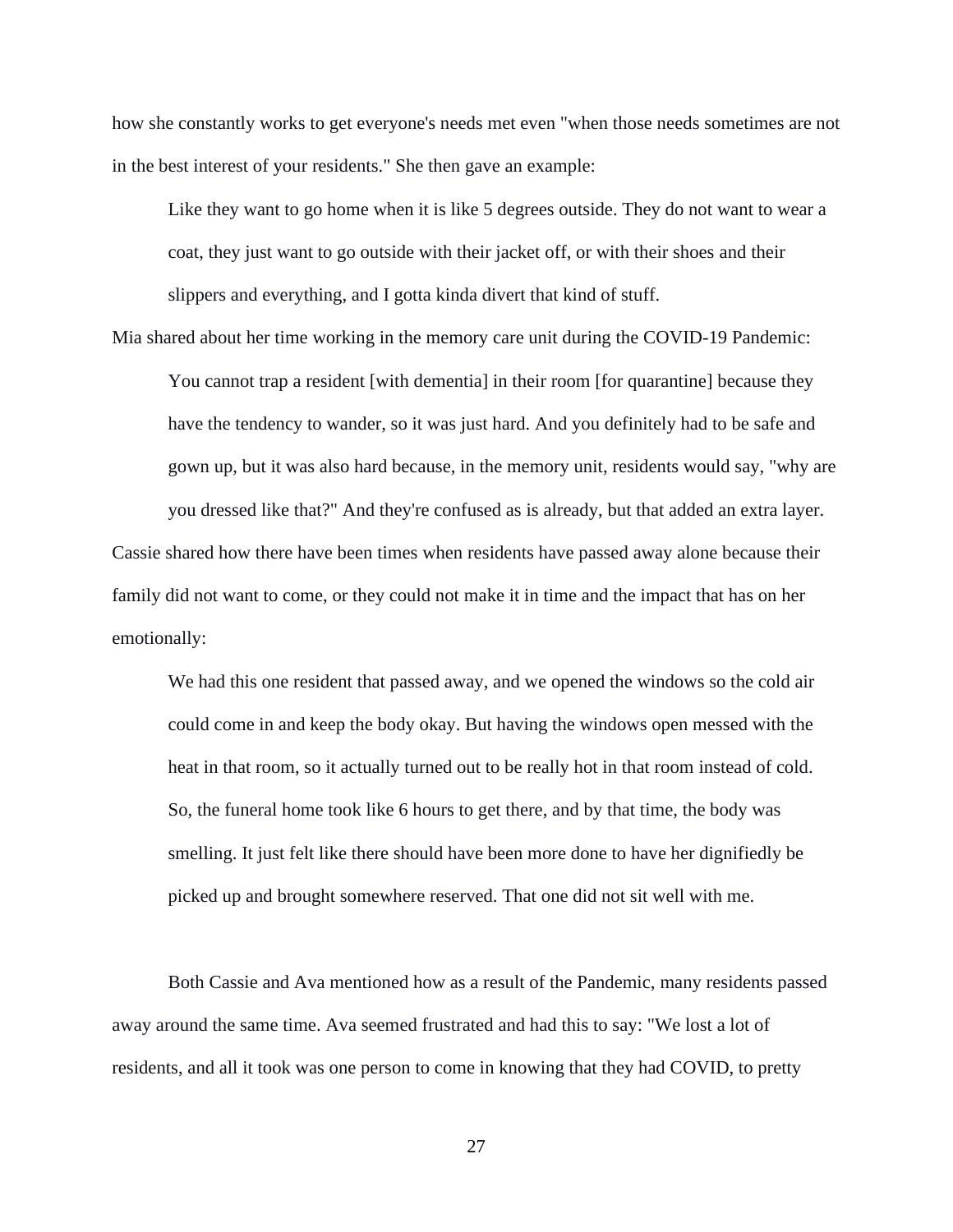much just spread it throughout the whole building." However, despite the significant amount of loss, Cassie explained that there was no chance to process it, which was difficult as she stated how some of them, she really loved, so when they did pass, she stated that it was a massive shock. As she reflected, Cassie said she would have appreciated more time from her managers or even other CNAs to "recognize the fact that we did lose a lot of people, and this is not a normal thing, so it should not be taken as a normal with a normal reaction." Ava shared her experience and feelings when her residents are actively dying. She said that the last couple of days are the scariest and the hardest, but she tries not to get too emotional while doing their care. She went on to explain: "I try to just cry about it like one time, and then I'm like, okay, well in a couple of days, they won't be in pain anymore, and it'll be okay, they'll be in a better place."

### *Communication*

In terms of communicating preparation for work stressors such as a resident's death during training, Ava explained that it was not brought up during her initial training at the facility, or in her CAN certification class. She said: "they just told us to try not to get attached, which I guess is easier said than done. But they didn't really talk about how to deal with it." Regarding the communication about the support resources available, Cassie shared that during their training, the CNAs are told there is a long-term care ombudsman, and they can anonymously call them if a resident needs help. But she went on to explain that it was communicated that the ombudsman was really for the residents. In addition, Ava shared that the facility pays for ten therapy sessions with a mental health professional within their network. But she then explained that the facility does not give its employees information on how to take advantage of this benefit.

Concerning how management communicates their appreciation for their employees, Cassie explained that they are "not very vocal about things like that" and believes that they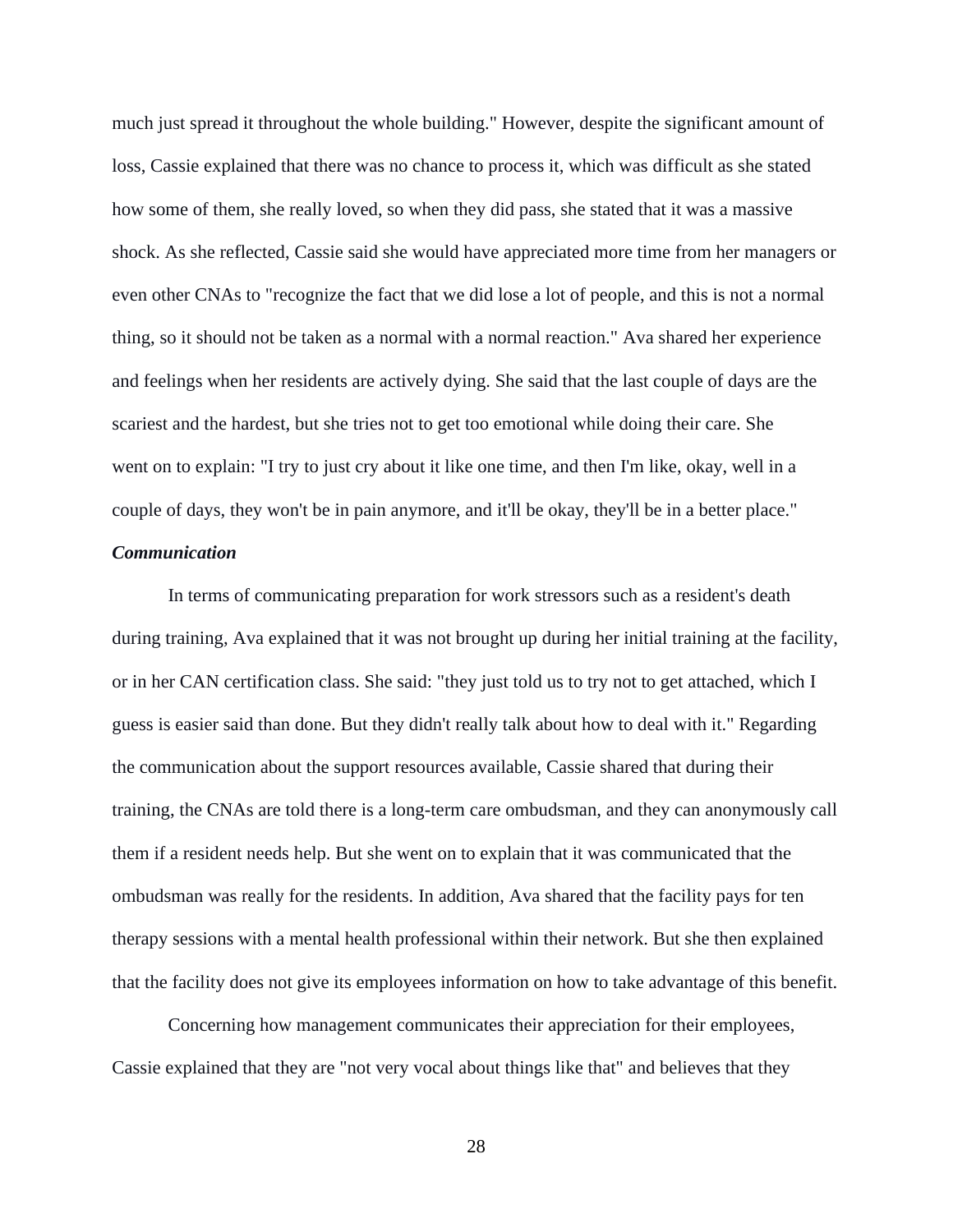"take the good employees for granted." Overall, Cassie stated that she does not think that management values them as much as they should or that "they don't value us really at all." This is partly due to her management telling her and her coworkers after they voiced their concerns that they "don't have to work here. We can always find someone to replace you guys to do your job." When asked what their facility could say or do to make them feel more supported, Cassie had this to say:

I think with our facility. Communication is key, and not just communicating you're doing a bad job all the time but maybe saying, "Hey, you know, I know it's been really hard lately, but I appreciate you guys still showing up and treating the residents nicely," because definitely, not everyone does that. So just maybe a little recognition.

Cassie also shared that management "never really stops to chat about just you." She explains how if they did start a conversation, it was always "oh, this person needs this, oh, you're doing a bad job at this, it needs to be improved."

As for communicating their frustrations and emotions connected to work stressors and CIs, Ava mentioned that she goes to therapy for other reasons but often talks about work stuff there or talking with her coworkers. Cassie stated that for a while, she confided in my coworkers. However, looking back on it now, she does not believe it was very beneficial because "it did more harm than good." So now she has been venting "outside parties" like her boyfriend, which has helped. Mia said she has one or two really good friends that she could vent to, but otherwise, she never really had a way to cope with what was going on at work. As a result, she had this to say: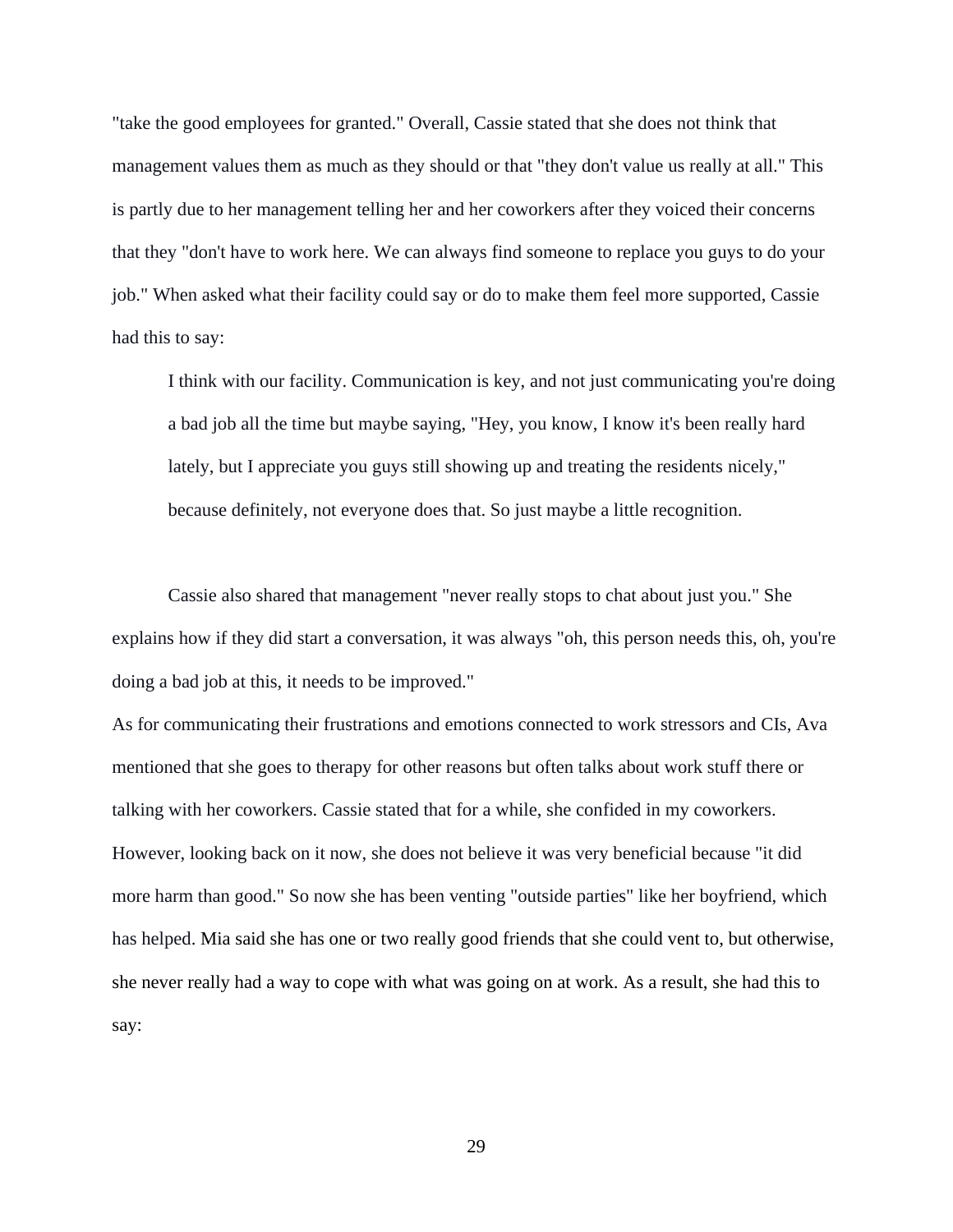I remember getting into my car and just sitting, and [sigh] and like kind of on the verge of a mental breakdown every other day…. It was a lot of stress and anger building up, eventually to me snapping mentally and also to me quitting. I just felt under-appreciated.

Cassie shared how communicating grievances with managers is not workers first option because "you share one thing with one manager suddenly everyone knows and like that's just caused a lot of problems, so I wouldn't feel like comfortable sharing like anything about like personal emotional things like that honestly." Cassie also told a story about when she and her coworkers went "up to the top to like the head guy" regarding a CNA who "frequently called in, did not do any work and babied the residents." Cassie said that, at first, it was nice that he wanted to meet with them to talk. However, she then said, "after we spilled all our guts and everything, all the issues going on, nothing changed." She went on to say that she and her coworkers were told, "Oh, well, the CNAs are just grouping up together, trying to make all this drama and everything." They even called them the "Mean Girl Club." Cassie stated that the whole instance was "really insulting, honestly."

Mia talked about how she would visit her supervisor's office once a week to sit down and talk and express her issues. Mia explained how her supervisor would usually say there is nothing she could do but that she understood why she was feeling the way that she was. However, compared to Mia's new job at a hospital, she shared that they offer their staff counselors and support hotlines. Mia had this to say: "don't get me wrong, it was nice to vent to my supervisor at the time. But I think if I'm venting at once a week every week for two and a half years, and nothing is changing, it's not enough."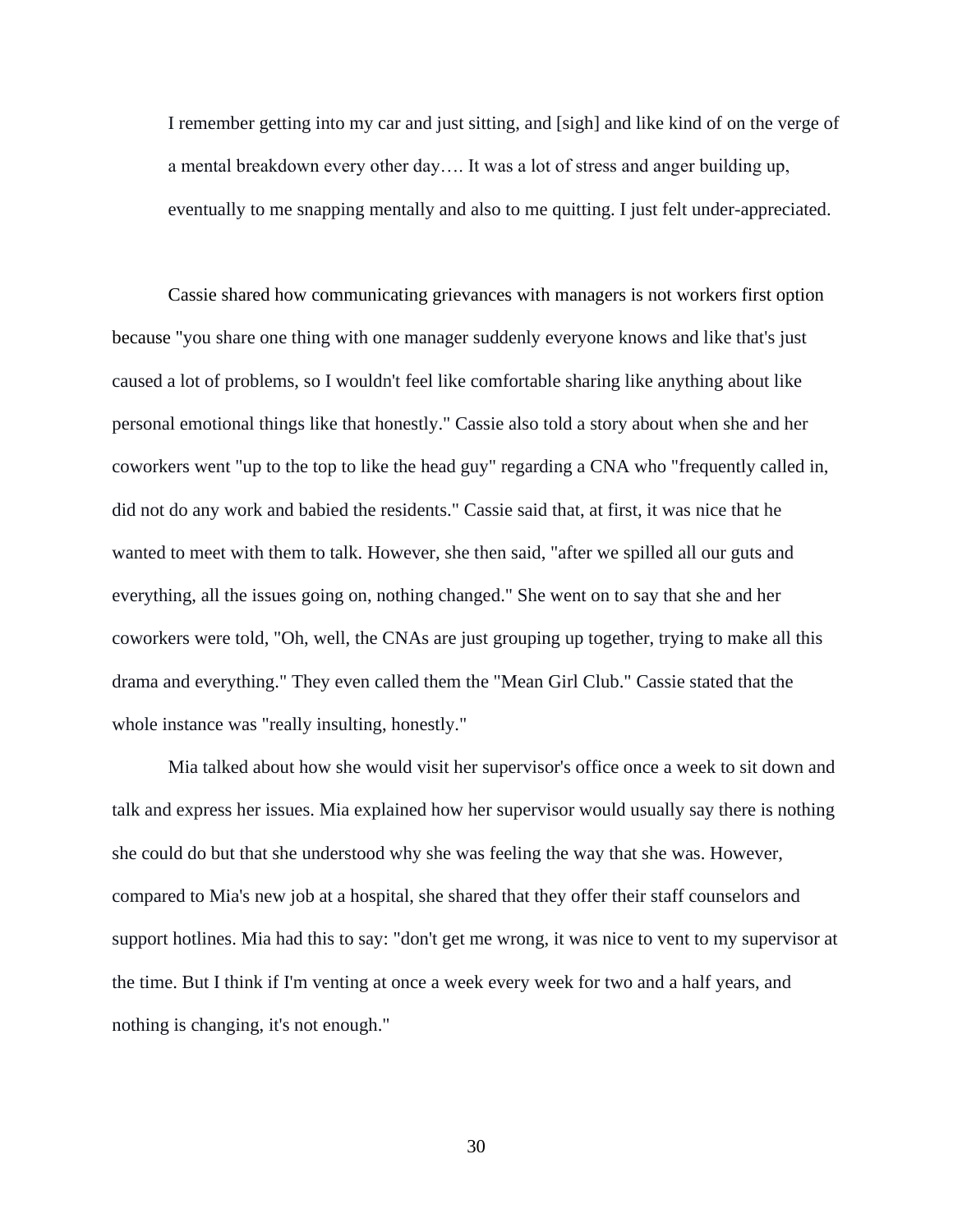Cassie also mentioned how a "train" of new employees came in and "just screwed around, messing up the whole place." As a result, she said how for a while, she was pretty anxious about going to work and could not sleep the night before work. However, when she told her managers that this had become such an issue that she was bringing it home and that she could not sleep, she said, "they still really just didn't care, and basically told us to mind our own business." She said that going to management to voice her opinion and feeling, and the having them not really care made her feel helpless. She had this to say:

What we were saying I felt like reflected the care and the needs of our residents, and if they're not listening to us, then and they're not asking the residents directly, then I feel like they have no idea what they're talking about.

#### *Inconsistencies*

Regarding how much support CNAs would receive from supervisors and management, Ava said that it often "depends on the day." Ava went on to explain how she believes that often supervisors are there only when they want to be. Mia also shared her experience with inconsistent support from supervisors. She explained how for the first two and a half years; she was working at the facility; she did not feel she had support from her supervisor. However, during the last two and a half years she worked there, she explained how the facility hired a new supervisor who was "more down to earth." Cassie shared how recently management has been coming up to the workers and saying things such as "you've actually been doing really good lately." However, she had this to say: "that's like the first time in years that they have said that to me." When asked if the facility does anything to support the staff after a resident death, this was Cassie's response: "Hell, no man, no! Not that I heard of, at least, they don't do nothing for us."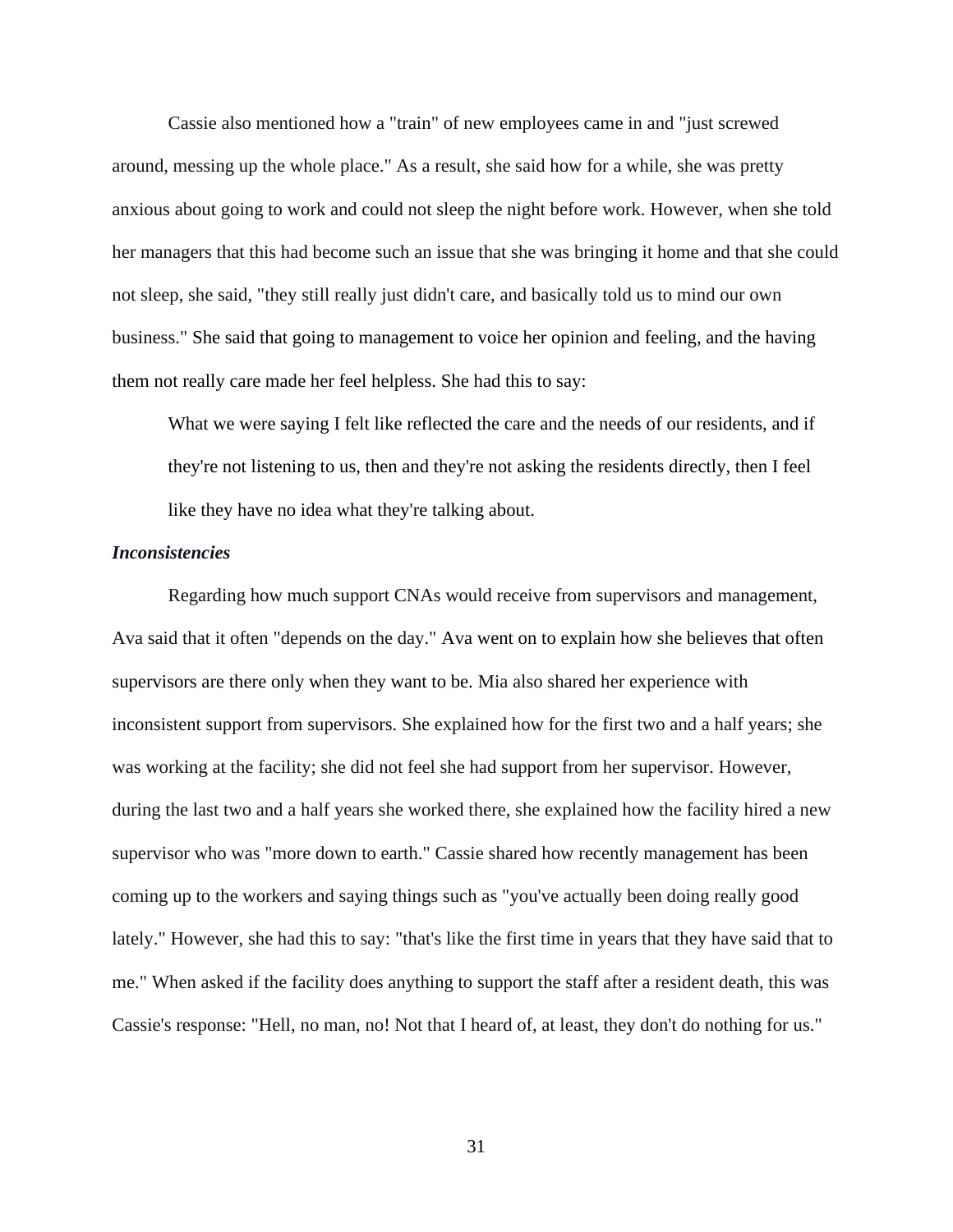She then said that the managers might talk about the resident's death if they happen to be there, and the CNAs are talking about it. However, there is mostly just discussion amongst the CNAs. In terms of inconsistencies of standards for residents care and treatment, Cassie had this to say:

It's hard because like we're all there for the same reason to take care of residents. But it seems like everyone has their own version of like what is the quality standard of care, so that can be frustrating if you work with someone who doesn't really respect the residents as much as you do, or want the same things for the resident as you do, and that also follows in with the manager, too, because there's some managers for sure that are more like dictators, and wanting you to do this and this and that, for the sake of like us looking good, but they don't necessarily take in the consideration of the residents needs and unique needs and you know they're just overall comfortability and their preferences. So that can be hard.

Cassie went on to share an experience having to do with a resident known for falling because they have Parkinson's Disease:

One morning they were pretty adamant about going home, and they were trying to just get out of bed. Another CNA and I were there because it just felt like people needed to be there, so they didn't fall. We were talking and trying to calm them down, and then my nurse came up, and she's like, what are you both doing here? You don't need to be here like he can do what he wants; he'll be fine if you leave him alone. Five minutes later, they fall. The other CNA and I hear it, and we're trying to get their vitals making sure he's okay, and then my nurse comes over, and she's like, "Oh, my gosh! They fell! Who was watching them? This is a teachable moment; they should have been watched!" And it's just like, Ugh! Really lady? That's what we were saying! But it was just so frustrating like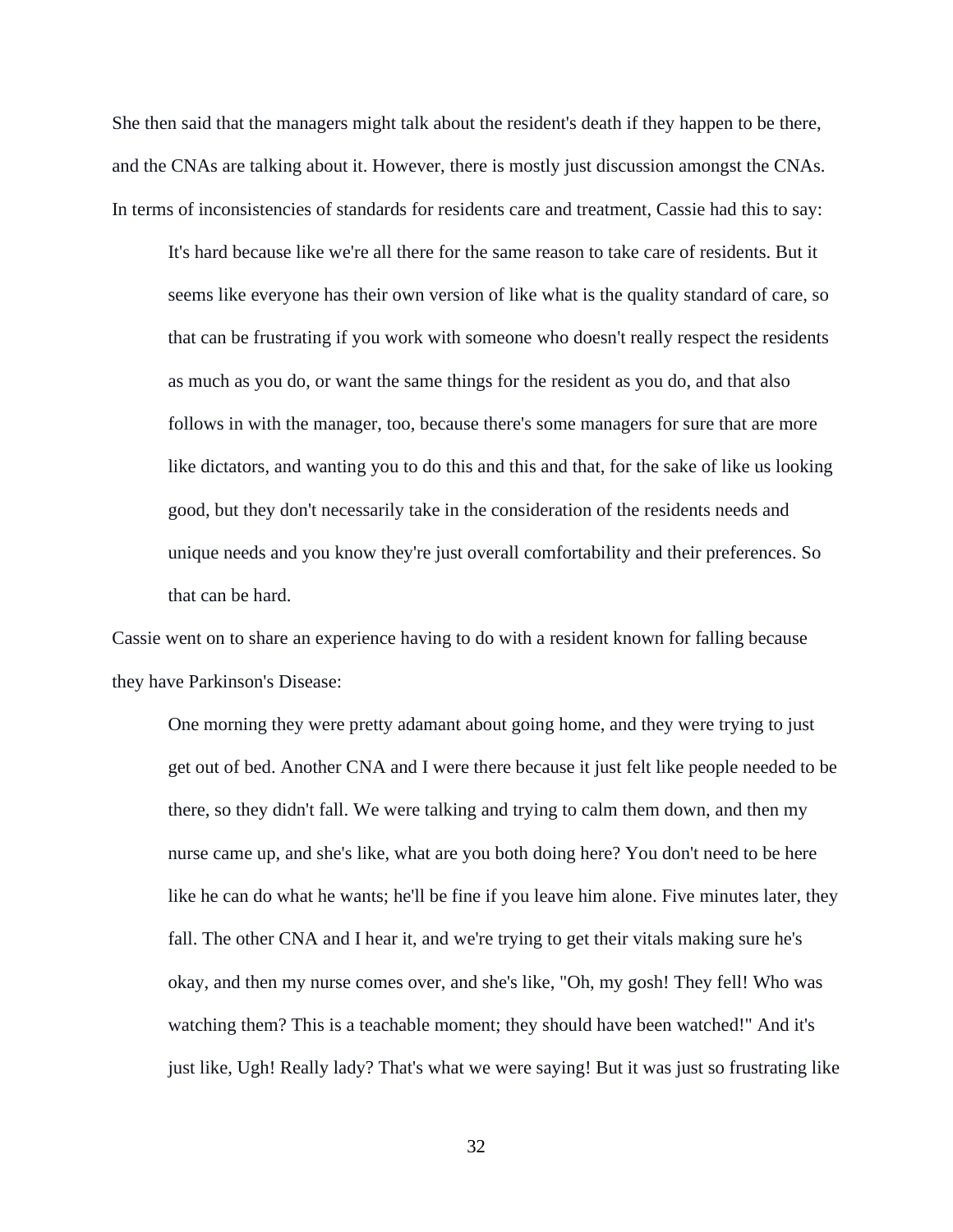I don't want anyone to fall like some of the managers have been going around being like, "Oh, it's their right to fall, you know." And yes, it is their right to fall because they are adults. But if they're in a facility, I'm sure their families don't want us to just watch them fall.

Mia shared that running short staff was a significant stressor during her time at the facility. She explained that since the unit that she worked on was "heavy"-meaning there were a lot of mechanical lifts to assist residents-realistically they should have one nurse and five CNAs on staff. However, she told the researcher that there were many shifts where they would start three CNAs, and if they "were lucky," they would get another aide during the shift.

### *Teamwork*

Improving teamwork was another theme brought up consistently throughout the interviews. Mia discussed that to implicate an intervention like CISM into the facility, the staff would need to come to a "common ground on certain topics and not be against each other." Similarly, Ava said that there are many "strong personalities at work" and that she is not sure having them all come together is a good idea. Mia also explained the challenge of having a whole range of coworkers made up of people right out of high school to those who have been working at the facility for 25 years. Cassie also spoke to the ranging ages but stated how she believes that having a CISM session "where you can learn from each other and learn from other people's experience and their grieving processes" would be helpful. Cassie shared how being able to come together through a CISM session would be nice because they used to have monthly group meetings where the employees could vent to their managers. She explained that "it was kind of nice to bring a little solidarity and bring everyone together from all the units." However, she said that since COVID "hit," the meetings have stopped.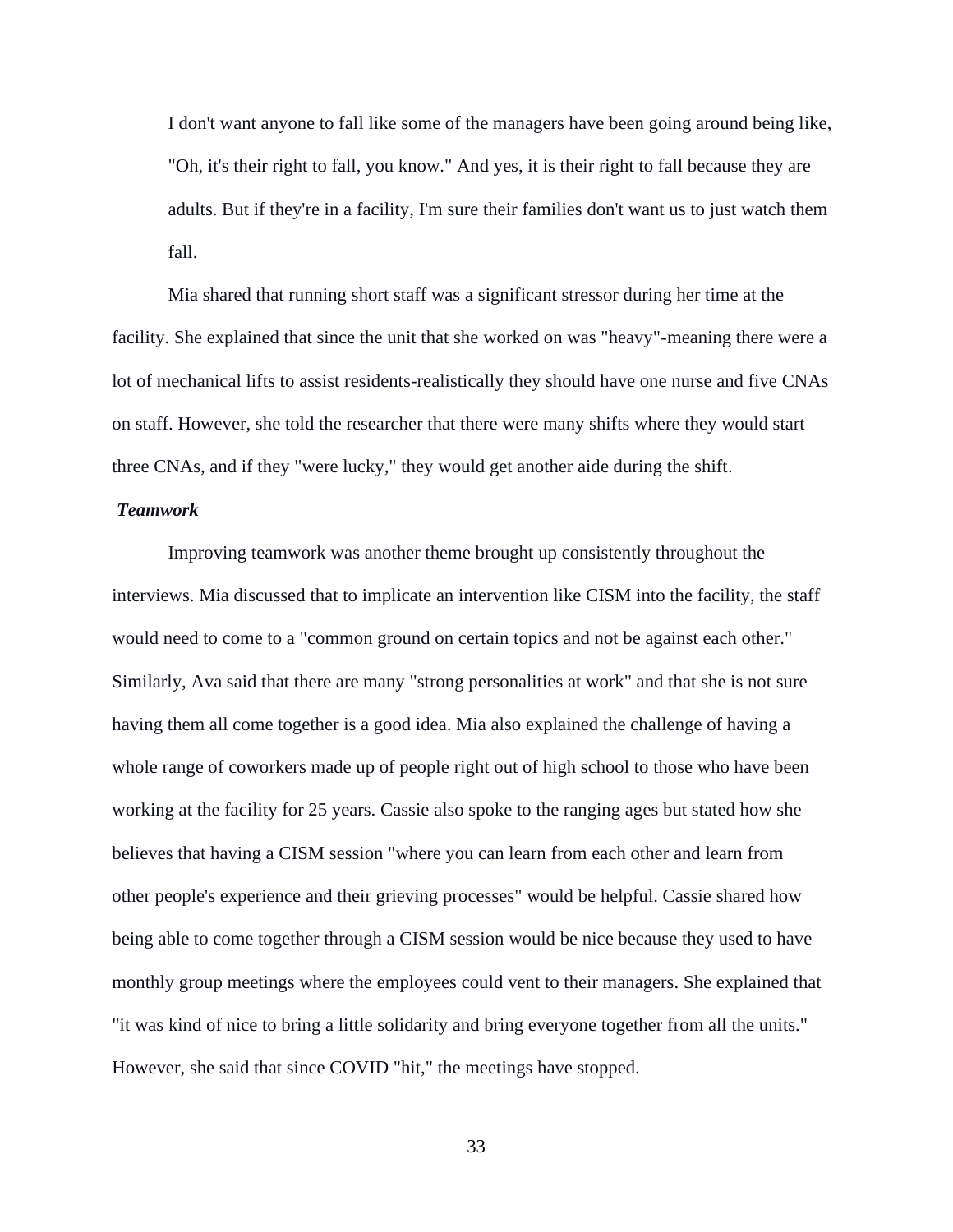The participants also spoke about teamwork and support from their supervisors. One commonality between all the participants was how supervisors rarely helped the CNAs catch up on resident's care. Ava stated that often she feels that supervisors act like they don't have time to go on the floor. She explained how one day she needed toileting a few people and her supervisor said, "Oh I'm not a nurse." Mia also revealed that what most annoyed her about being shortstaffed was that management never helped on the floor. She had this to say: "you know they have LPN or nursing backgrounds, but they're really good at telling you what to do rather than helping you out."

A lack of trust between the SNF staff was also discussed throughout the interviews as a barrier to better teamwork and support. Cassie had this to say:

I don't necessarily need a lot of support from them, but maybe that's just because I feel like the bridge, for that was burned a long time ago, and even if they offered support now, I don't think I'd trust it. Just because with like our managers, I feel like there's a lot of talking back and forth. Like you share one thing with one manager, suddenly everyone knows, and that just caused a lot of problems. So, I wouldn't feel comfortable sharing anything about personal emotional things like that, honestly.

Mia also had this to say regarding her hesitancy toward opening up in a CISM session: "it's a whole trust thing. It's just a like a game of telephone you say one thing and then someone else will say it differently from how you approached it, and things will just more often go downhill." She went onto explain how most people would feel more comfortable venting to an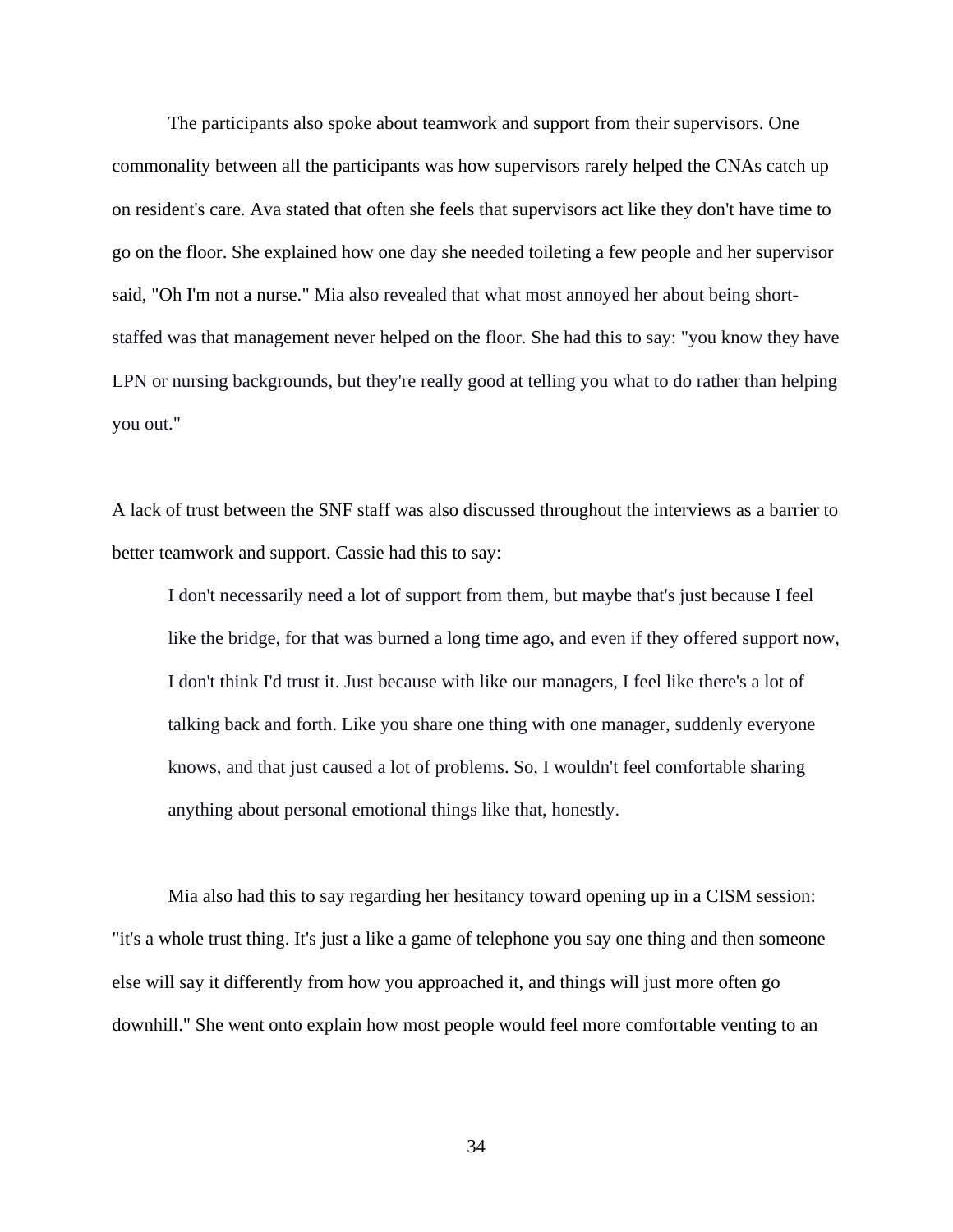anonymous person than their coworkers or managers, because "they know nothing will happen, or they'll just use the information as ammo for later."

Mia stated that there are times that instead of helping her out with care, the nurse left her "drowning." She shared this story as an example:

It was me and another CNA, a nurse, and a trainee nurse on her last day of orientation working. The other CNA wasn't doing much, and it was 9 p.m. We had a resident fall; this resident was giving me the hardest time ever. They were belittling us, yelling, swearing everything up and down. The nurses left, and they left me to take care of this resident by myself, and it was just the most difficult time ever. I finally finished with the resident, came out, and checked on one last resident. As soon as I left the room, the nurse was gonna delegate something else for me to do. Keep in mind this entire eight-hour shift, and she was micromanaging me to do this do that. And then I just mentally snapped, and I yelled, "leave me the fuck alone!" as I went into the kitchen squatting, and I was on the verge of a mental breakdown.

Mia, who took a pay cut with her new job shows how important teamwork and support can be: At [Facility], I got paid \$21 an hour, which sounds great. But like I said, every other day was a hot mess express mentally. And at work where [Hospital] currently I get paid \$15.50 an hour, but I have a phenomenal crew, a phenomenal support system. You know it's less stressful.

Overall, Mia went on to explain how there is a "stigma" between nurses towards CNAs and their job that doesn't have to be there and makes the work environment stressful. As a result, she said that attitude towards CNAs and their work often led to her feeling demotivated to take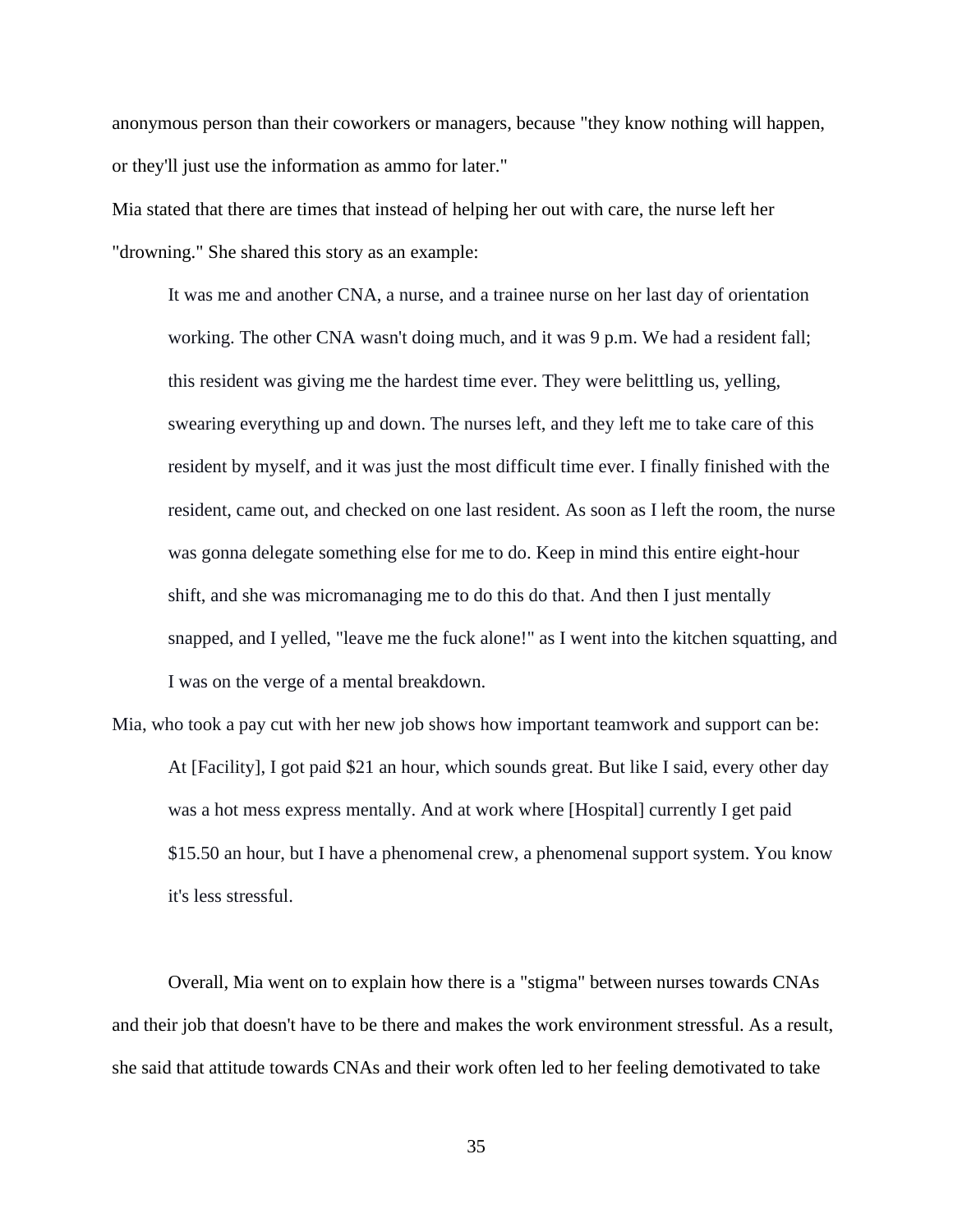care of the residents, lose the love for her job, and feel underappreciated. Overall, she explained how the attitude from all the staff should be that no matter what job position a person is in, they should be willing to help, because ultimately, they are on the same team and the residents, and their care should be everyone's priority.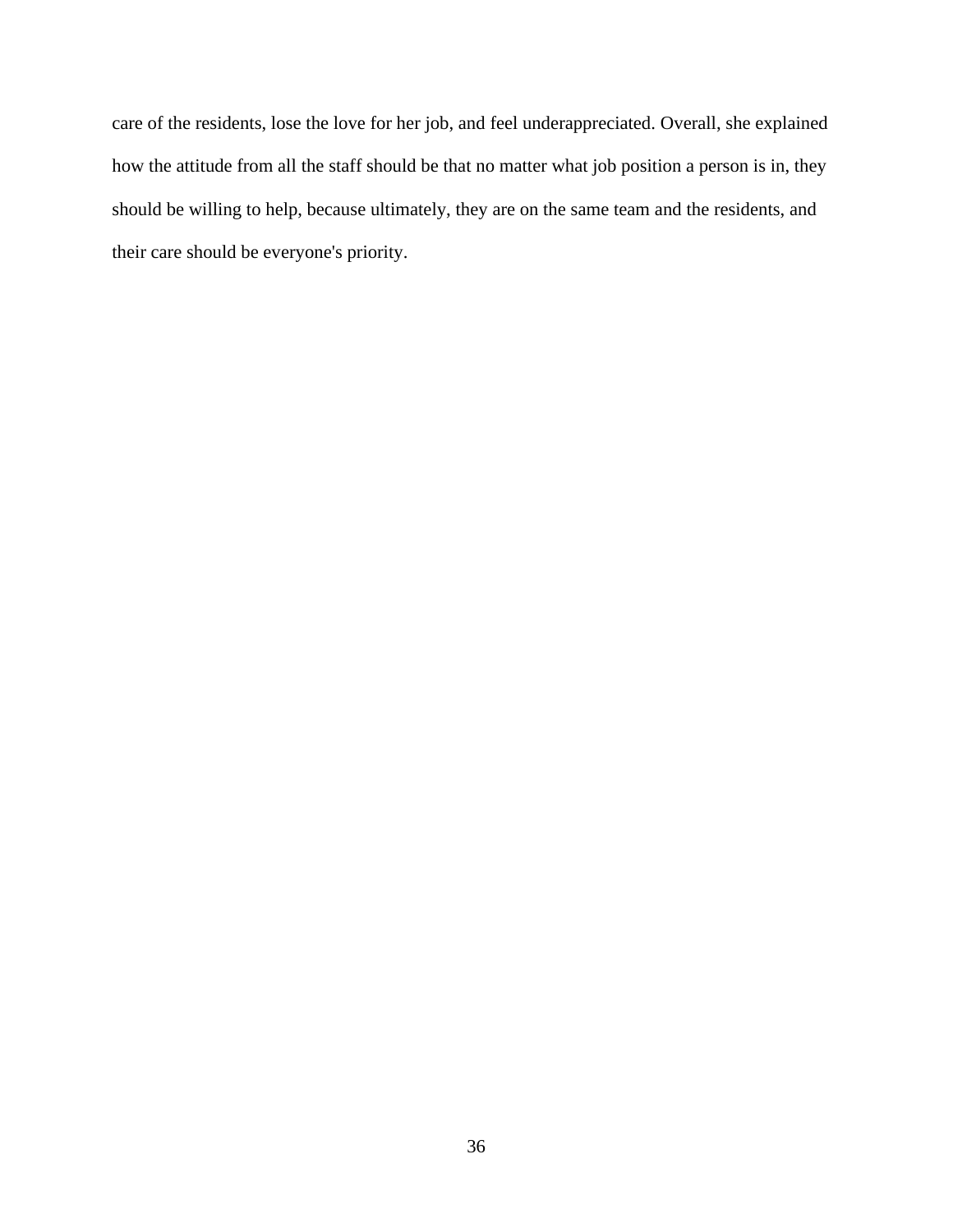#### **Chapter 5 Discussion and Conclusions**

### *Discussion*

The participants defined physical and emotional burnout, lack of communication on available support resources, inability to confide in management, inconsistencies in resident care and the treatment of staff, and a work environment where teamwork is limited, and CNAs are underappreciated as their main stressors and CIs.

This research study sought to explore from the perspective of CNAs what are the different CIs and job demands they experience. Based on the data collected from the three participants, the occupational stressors and CIs that impact them the most include their residents, whether that is figuring out how to provide the best possible care for residents with dementia, the physical strain of the daily care, or experiencing and processing the residents' deaths. These stressors and CIs correspond well with what the researcher found within the available literature.

Interpersonal relationships with coworkers and supervisors and the lack of teamwork were also considered a significant stressor and CI. The main issue brought up by the participants was specifically the nurses and management not assisting CNAs with care due to it being below them and their role. As a result, this leaves the CNAs who are often working on understaffed units frustrated, overworked, and exhausted. These specific findings did not come up in the researcher's literature review. However, there is previous literature from Travers (2019) stating that other HCP, such as nurses, find the work to be unskilled and unimportant, which portrays a similar attitude and mindset. Furthermore, it was found that supervisors and upper management do not always take the CNAs' concerns and needs seriously. Again, although the management comments were not specified in the literature, Travers et al. (2021) mention an overall lack of respect and recognition of what CNAs have to say regarding their residents or their coworkers.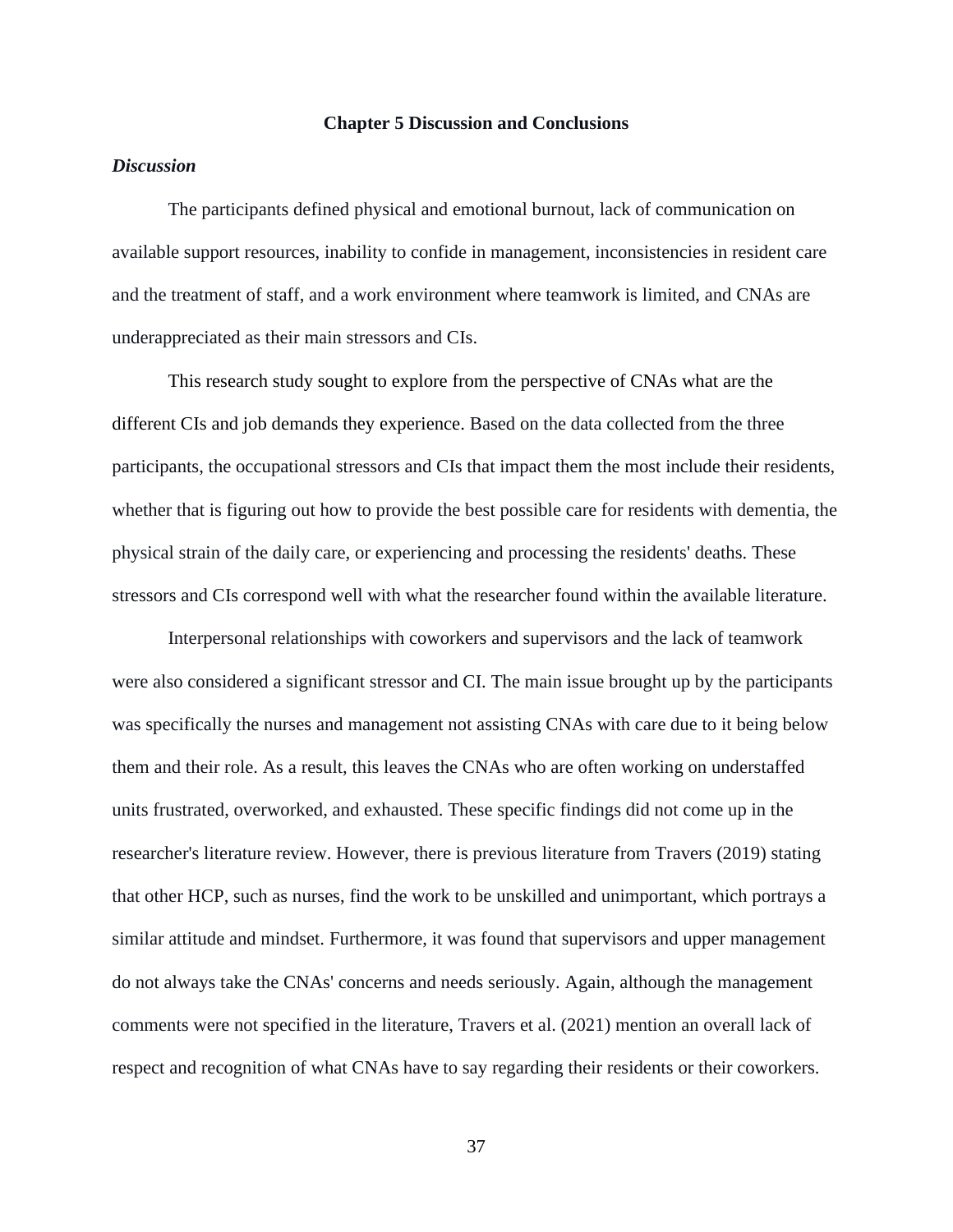The research study also explored what emotional support resources the CNAs currently have through their SNF employer and are they meeting their needs. Although the facility the participants work(ed) for does provide resources such as 10 free therapy sessions or contacting the Long-term Care Ombudsman, these resources were not considered accessible by the participants. In terms of emotional support provided by supervisors, it was deemed inconsistent, and did not fulfil the CNAs needs.

As far as whether CISM would be a beneficial emotional support resource for these workers, the three participants seemed receptive towards the intervention, and believed that it would be beneficial. However, they mentioned the barriers of trying to get workers to get along with each other, and the fear of anything that they share being used against them in the future. Realistically, it is hard to fully answer this without implicating CISM. However, this study's findings emphasize why providing an empowering and supportive environment with resources is essential. And although increasing wages for these workers is important in ensuring CNAs are financially supported, interventions, resources, and an empowering environment that can assist these workers in coping with stressors and CIs is just as essential in order to retain and recruit.

#### *Potential Implications*

Despite decades of improvement efforts, nursing homes still face many long-standing challenges in delivering quality care (The National Consumer Voice for Quality Long-term Care 2022). The COVID-19 pandemic serves as a powerful motivation for addressing long-standing issues in nursing home care. But the current crisis of inadequate staffing is also a byproduct of years of failure to invest in staff wages, benefits, and training. SNF staff members have frequently been called "heroes." Yet they are continuously provided inadequate staffing burdens and unmanageable workloads that lead to high rates of turnover and high stress with no support.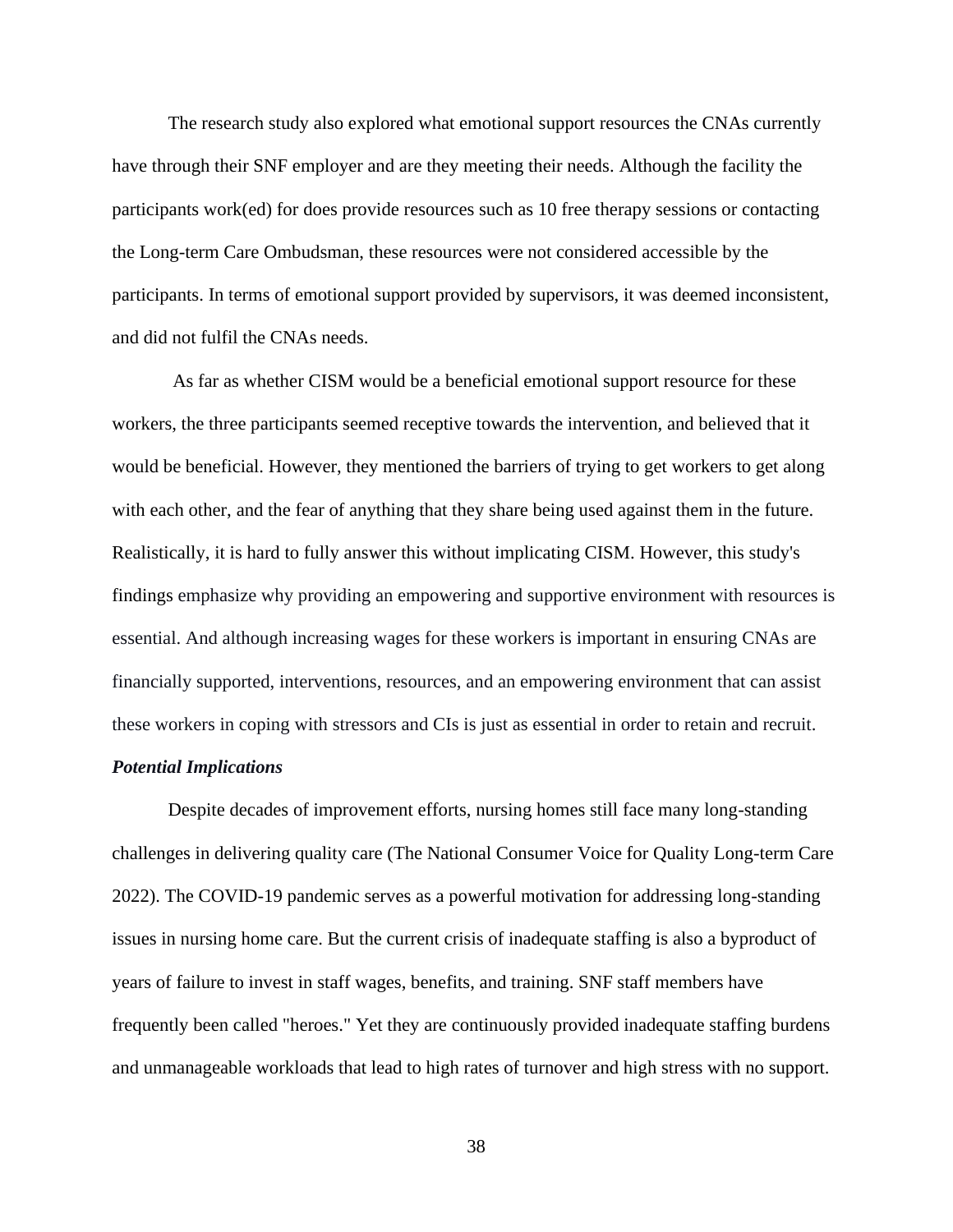Achieving necessary change will require assessing key challenges within the SNF workforce such as low wages, minimal training requirements, and lack of respect and recognition. More than 527,000 CNAs were employed or contracted by nursing homes across the US in 2020. And because of their crucial role in SNFs, significantly improving the quality of care requires investment in CNAs. In 2021, Congress introduced the Nursing Home Improvement and Accountability Act, which seeks to address investing in staff wages, benefits, and training, increasing enforcement, and oversight, and transparency in how nursing homes spend taxpayer dollars. However, as of April 2022, it has yet to be passed. It is recommended that Congress continue to work on this necessary SNF reform by taking every step necessary to ensure the new policies announced by the Biden Administration are put into place (The National Consumer Voice for Quality Long-term Care 2022).

Federal guidelines dictate that facilities must have sufficient staff to assure the safety of residents and attain or maintain the highest possible level of physical, mental, and psychosocial well-being of each resident. But daily staffing levels varied greatly by the facility and are often below the CMS recommended levels. For example, 75 percent of nursing homes were almost never in compliance with staffing levels (National Academies of Science, Engineering, & Medicine, 2022). The National Consumer Voice for Quality Long-term Care (2022) believes that adequate staffing in SNFs has been difficult to achieve for multiple reasons, including a negative perception of nursing homes, unsupportive working conditions, and poor pay and benefits. Increasing SNF staffing has been a consistent recommendation for improving the quality of care (The National Consumer Voice for Quality Long-term Care 2022). But until there is a supportive environment provided, staffing and retention will continue to be an issue.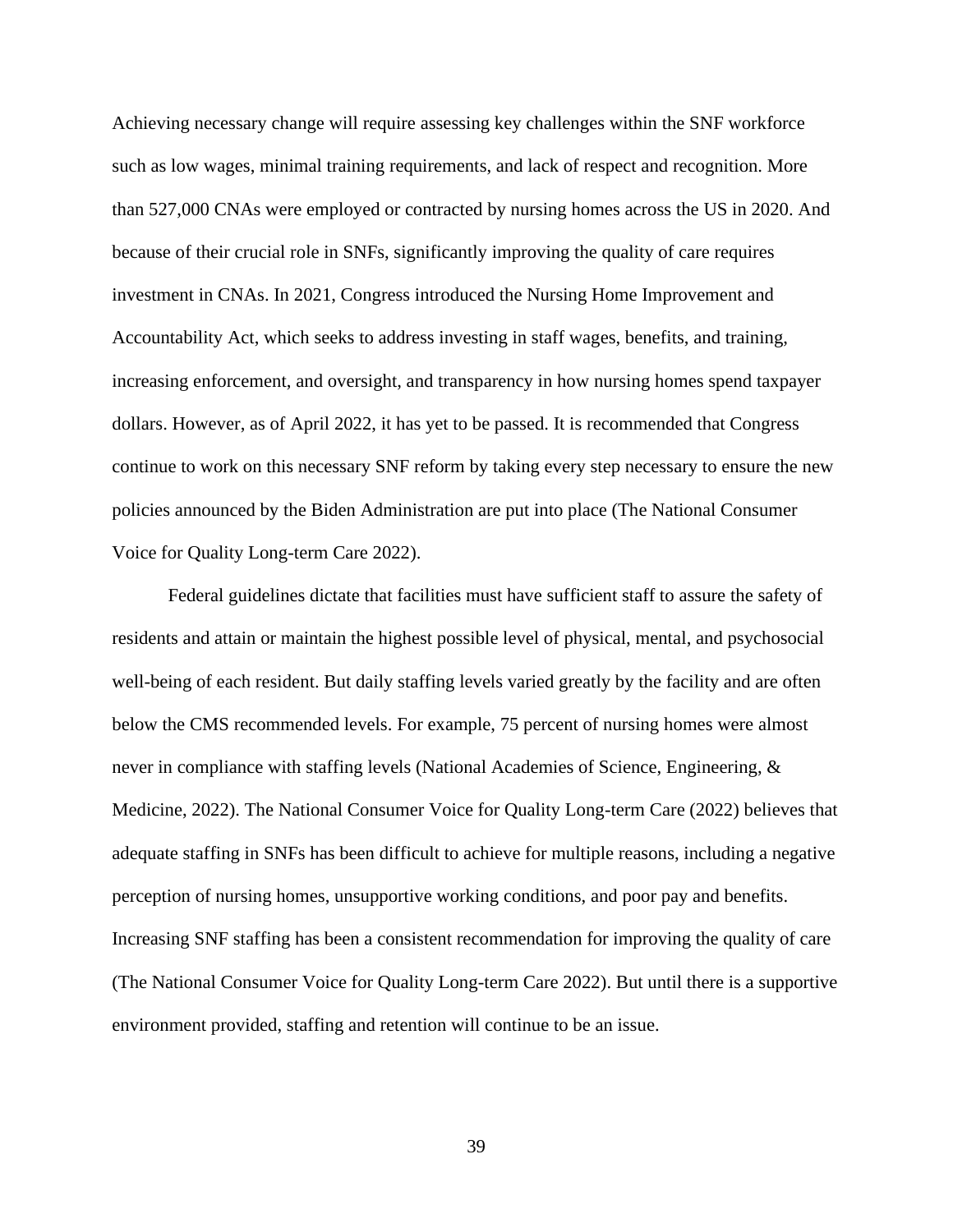Onboarding other staff into the SNF interdisciplinary team such as social workers is also recommended. According to The National Consumer Voice for Quality Long-term Care (2022), within SNFs, social workers are responsible for providing counseling and conflict management to residents, families, and staff. Currently, federal regulations only require SNFs with 120 or more beds to hire a qualified social worker on a full-time basis, which means two-thirds of SNFs are not required to employ a social service staff member. However, the qualified social worker does not need to have a social work degree. It is recommended that these current federal regulations be reconsidered, as having a trained social worker on staff at all SNFs would allow staff, residents, and their families to have consistent support services available (The National Consumer Voice for Quality Long-term Care 2022). Social service staff could also be a great option as the person within an SNF trained in CISM that provides CISD sessions, and grief and loss sessions, due to their social work training and being a safer staff member for CNAs to confide in compared to a nurse or supervisors.

Through speaking with the participants, the researcher learned that there is minimal education or resources provided to help prepare CNAs for what they will encounter while on the job, such as residents' deaths and how to cope with them both through their facility and their CNA training classes. Because of this, another suggestion is adding more training for CNAs to feel confident and knowledgeable in their work, and also feel better prepared for on-the-job stressors and CIs. As of now, CNAs are required to have a minimum of 75 hours of training plus at least 12 hours of CE annually, including 16 hours of supervised practical training, that covers basic nursing services, personal care services, basic restorative services, the mental health of residents, and social services that may support them, care of cognitively impaired residents, and resident rights. However, the minimum number of hours and topics covered by CNA training has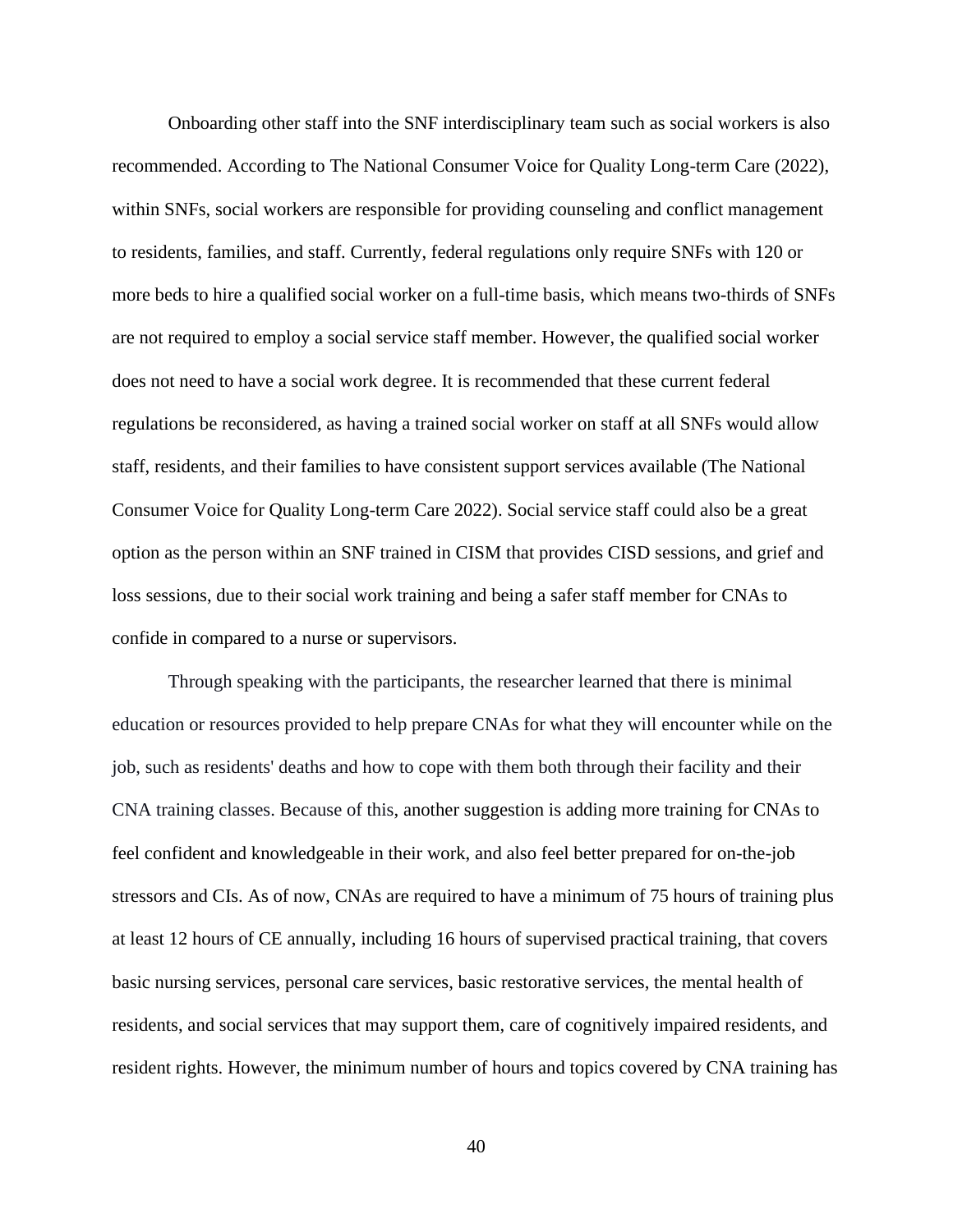been a cause for concern as these requirements have not changed since the passing of the Nursing Home Reform Act, part of the Omnibus Budget Reconciliation Act of 1987. Not only that, but at the beginning of the COVID-19 pandemic, The Centers for Medicare and Medicaid Services (CMS) waived the training requirements for CNAs. As a result, most newly hired staff received as little as 8 hours of training, instead of the minimum required 75 hours, leaving them with inadequate knowledge on how to address the complex needs of their residents. As of April 2022, the waiver remains in place (The National Consumer Voice for Quality Long-term Care 2022).

When CNAs have been required to do additional training, it has been associated with improved SNF care quality and CNA job satisfaction. Training focuses specifically on work-life skills, such as problem-solving, task organization, and working with others, which helped to increase satisfaction. As a result, it is suggested that the number of required hours for training be increased to between 100 and 120 hours, with 50 to 60 of those hours going toward practical training. In addition, CNAs need ongoing professional development to be able to continue to adapt. The current federal requirement for professional development is that CNAs must receive 12 hours of in-service or CE each year. The inclusion of topics such as infection control, care of the cognitively impaired, behavioral health, resident rights, skincare, communication techniques, safety and disaster training, and resident confidentiality may help ensure the competency of CNAs in carrying out their responsibilities.

The researcher also believes that CISM pre-crisis education and grief and loss sessions provided to staff training to increase their knowledge in incident awareness, crisis response strategies, and stress management coping skills would be beneficial (Cardinal, 2021). The National Institute of CNA Excellence is a project which provides virtual training that goes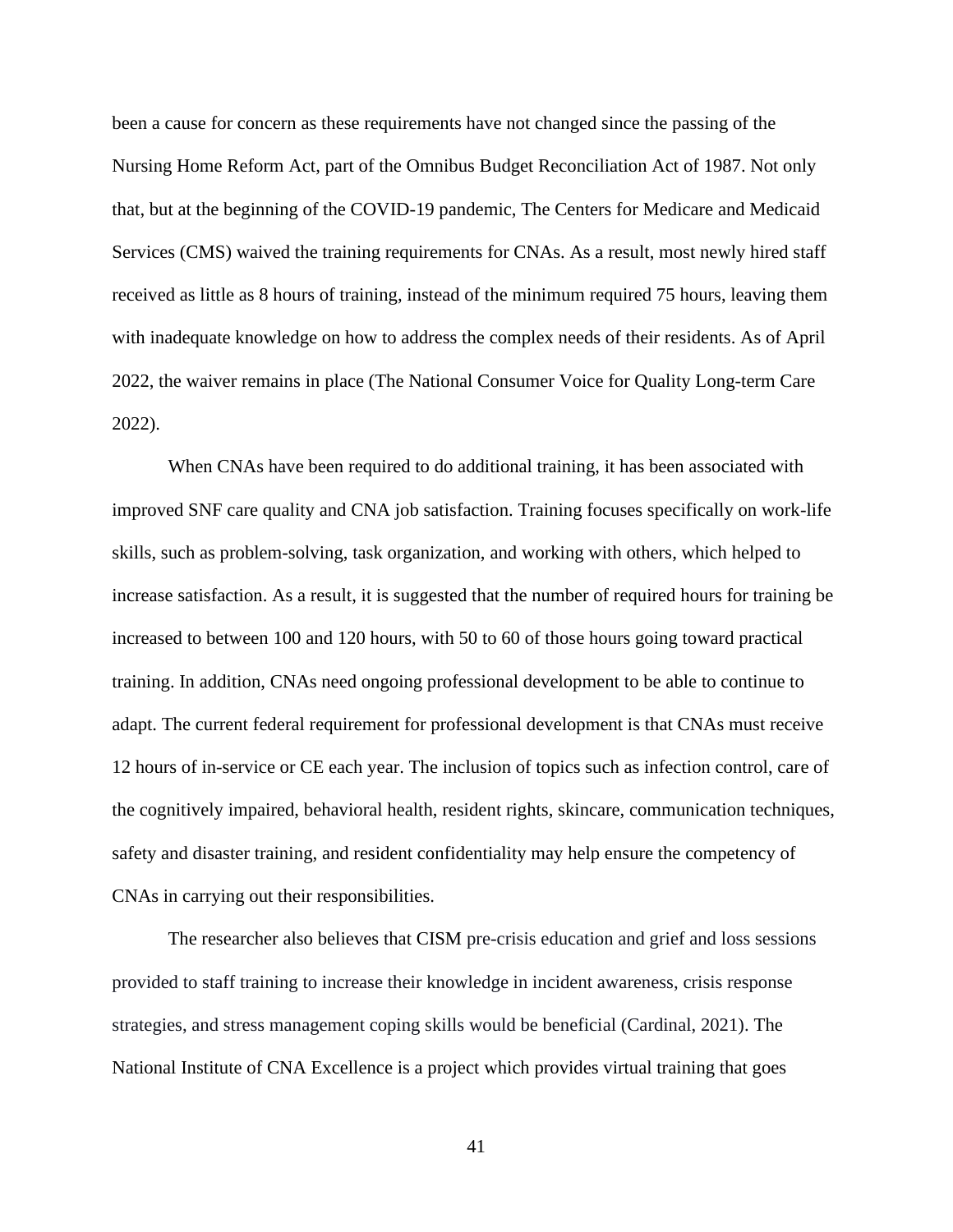beyond traditional training in clinical skills to include topics like team building, leadership skills, conflict resolution, resident advocacy, and communication (National Academies of Science, Engineering, & Medicine, 2022). The researcher believes that implicating these virtual training would also be extremely beneficial.

The National Academies of Science, Engineering, and Medicine (2022) also state how high turnover is expensive for nursing homes and negatively affects the quality of the care provided to residents. The authors found that the top reasons CNAs leave their jobs include lack of respect, low salary, staff shortages, lack of appreciation by the facility, lack of teamwork among the staff, lack of tools to do the job, lack of good relationships with supervisors, and not being informed of changes before they are made. Further, they mention how the immediate supervision of CNAs workers is typically carried out by both LPN and RNs. These relationships are often challenging because of power dynamics arising from the hierarchical structure of most nursing homes, incivility, bullying, and undue time demands. But when these groups work together to communicate and support one another, it makes for a better relationship, better teamwork, and provides more supportive behaviors. (National Academies of Science, Engineering, & Medicine, 2022).

Relationships among workers can also be improved by leadership training for all levels of supervisors and managers, improving information sharing between nurses and CNAs, team building, and involving CNAs in care management decisions (National Academies of Science, Engineering, & Medicine, 2022). Ultimately SNF leadership is responsible for creating a desirable working environment in the SNF. This includes providing a culture of values that foster respect, trust, collaboration, and team building. (National Academies of Science, Engineering, & Medicine, 2022).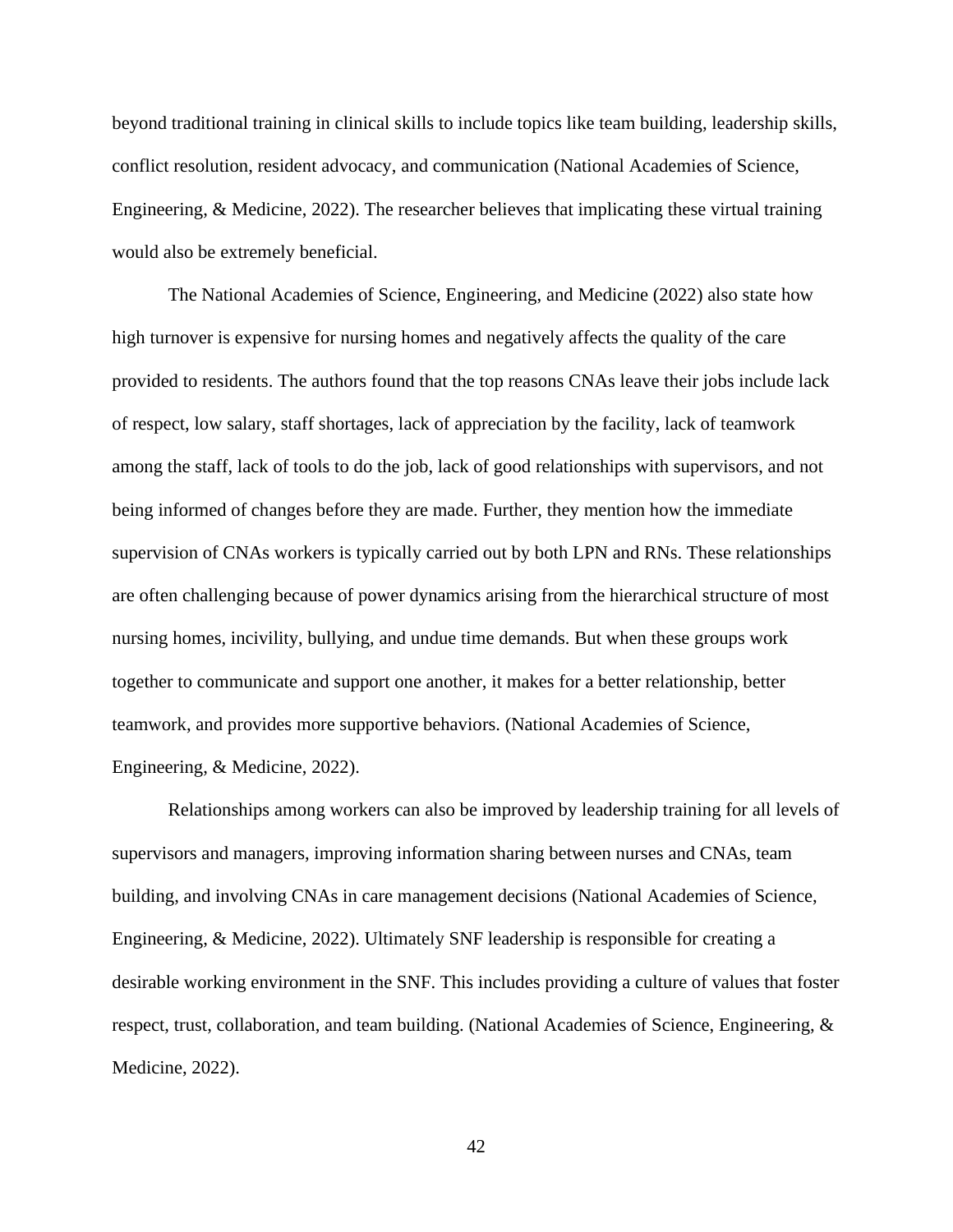According to Snyder, Chen, and Vacha-Haase (2007), the reasons behind CNA's underreporting CIs-whether it involves their coworkers, supervisors, or residents-include experiencing pressure against reporting from coworkers or supervisors. Not only that, but CNAs also have been found to perceive institutional reporting policies to be complicated and timeconsuming and believe the supervisor and facility will not follow up on reports. There was also hesitancy connected to the fact that reports are not anonymous (Snyder et al., 2007). In terms of CIs involving CNA coworkers, an allegation form can be submitted to file a complaint against a CNA through the Michigan Department of Licensing and Regulatory Affairs (LARA). The goal of the complaint process is to help protect vulnerable residents from abuse, neglect, and mishandling of property by CNAs. Complaints may be filed by a facility or an individual and may be filed anonymously. There is also the option to file a complaint with The Bureau of Community and Health Systems accepts and processes complaints against SNFs. It is recommended that along with resources such as contact information like the Long-term Care Ombudsman, and reporting procedures through the SNF, CNAs receive information for reporting coworkers and the facility itself through LARA and the state.

#### *Limitations of Proposed Study*

Limitations to this study included recruitment of participants and time constraints to complete the study. Initially, the researcher aimed to recruit 12-16 individuals to participate in two focus groups made up of 6-8 people. Although the researcher reached out to various sources, there was limited interest. Due to time constraints, the researcher switched to individual interviews and began recruiting again. The researcher was able to recruit three individuals and schedule an interview, but two of the three failed to show up. However, the one individual from that group who participated was able to recruit some of their coworkers.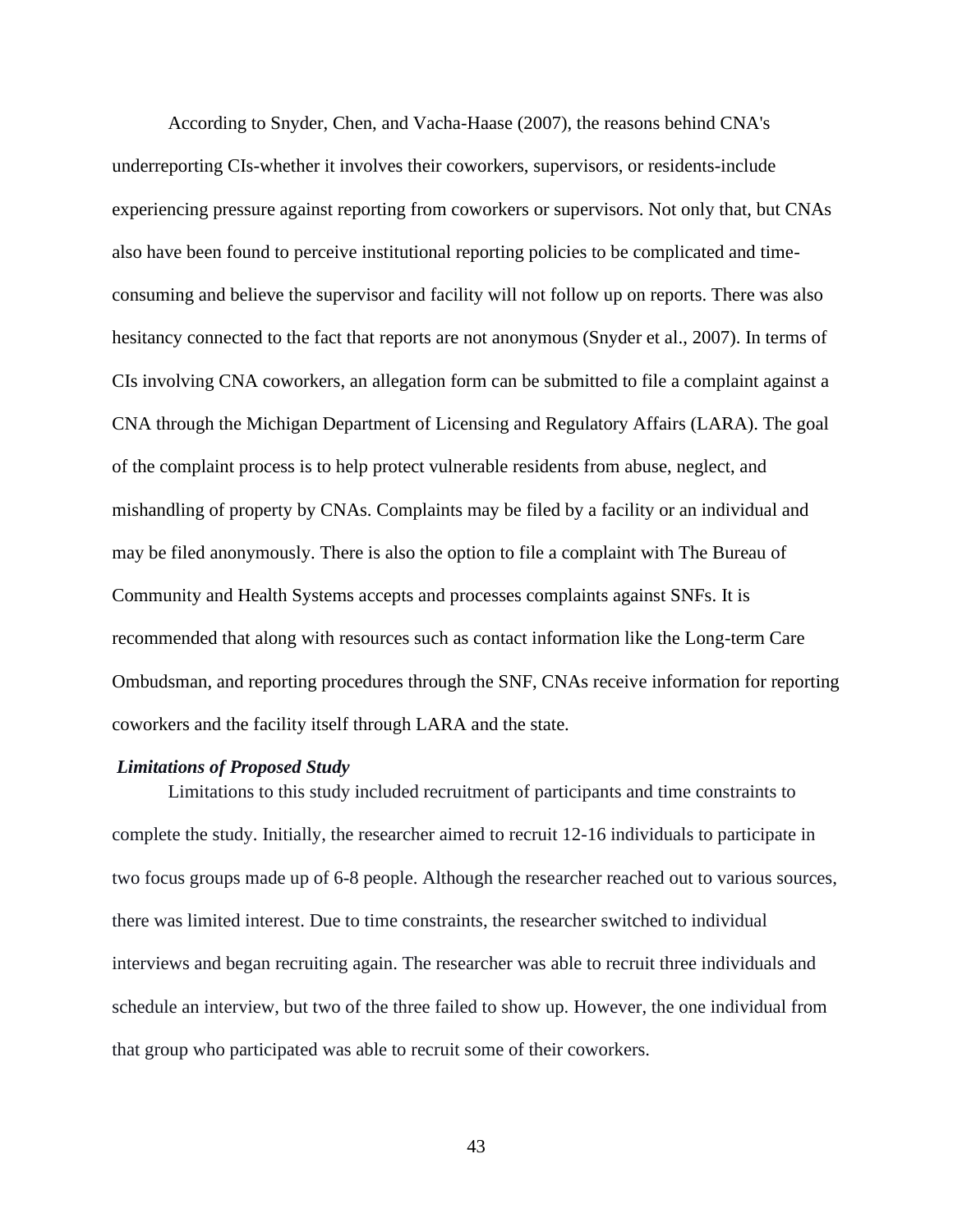Although the snowball sampling was helpful, all the participants are from the same facility, which creates the potential to limit the number of differing experiences provided. This also created a sampling bias. For future studies, the researcher recommends expanding the geographical area of CNA participants establishing other parameters to set the boundaries of the research. The availability of digital technology makes the study accessible outside geographical boundaries set by distance.

Although the researcher aimed only to interview CNAs who are currently employed by an SNF, due to limited participants and the time constraint, the researcher still decided to interview Mia. The decision ended up being beneficial, as Mia was eager to participate and felt, in her own words, freer to reminisce and reflect on her experience. Having some distance from the experiences seemed to be beneficial in the participant's ability to recount their experience. Because of this, further research with CNAs who no longer work at an SNF and those who are currently employed at an SNF are recommended, as both groups bring critical and essential information that will help create change.

The researcher believes that the limited time to complete this study and its crosssectionalism will impact the available findings. Future studies should create a longitudinal study working with CNAs regarding CIs and emotional support. Furthermore, this research study does not provide CISM for the CNA participants; it is just discussed to see if it would be a beneficial intervention based on their needs. Future studies should work with SNFs to provide CISM to the CNAs and research the actual application.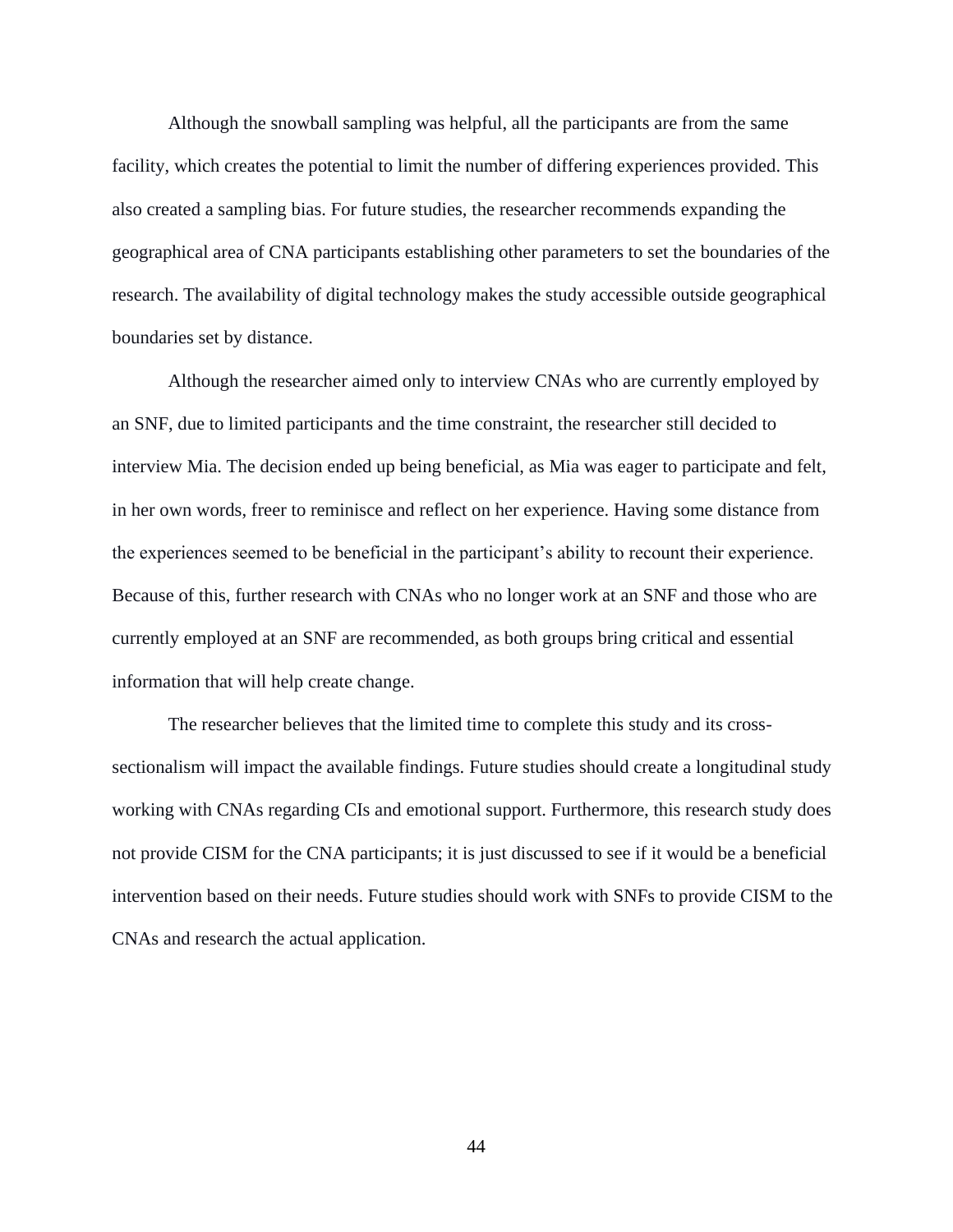# **Appendix A**

### **Questions for Participants**

- 1. Why did you initially decide to become a CNA?
- 2. Describe the stressors you experience on the job (physical, emotional, etc.)
- 3. How do you cope with work stress?
- 4. What emotional support resources does your facility provide?
- 5. What can your facility do to make you feel better supported?
- 6. How supported do you feel by your supervisor?
- 7. What are your thoughts on a CNA support group?
- 8. Explain what CIs are. What CIs have you experienced as a CNA?
- 9. What are your thoughts on participating in a CISM session?
- 10. What might be potential challenges or barriers to participating in a CISM session at work?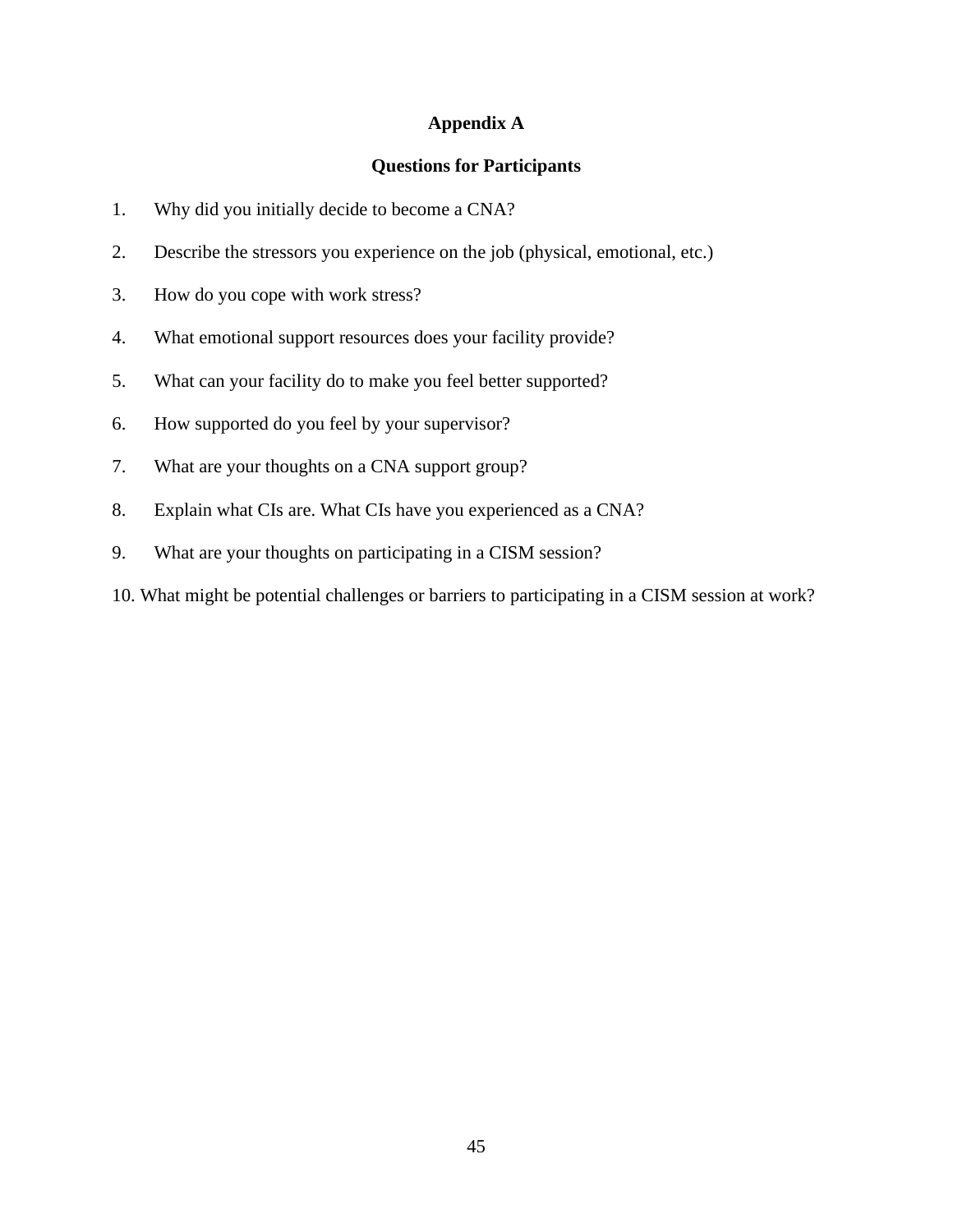# **Appendix B**

# **Informed Consent Form**

**Title:** Supporting our silenced care workers: Exploring the use of critical incident stress management

# **Principal Investigator:** Andrea Miller

**Thesis Committee Members:** Dr. Paola Leon School of Social Work, Dr. Lihua Huang School of Social Work, Dr. Sally Pelon School of Social Work

- 1. **Purpose:** The purpose of this research study is to describe the emotional support needs of certified nursing assistants (CNAs) who routinely experience critical incident stress and to explore whether critical incidents stress management (CISM) would be a helpful emotional support resource for CNAs within the West Michigan area.
- 2. **Procedures:** You will be asked to be a part of a one-on-one interview. The interview will be held virtually using the teleconferencing software Zoom. If you are not familiar with Zoom, you will be responsible for looking over the information on Zoom that is provided to you to minimize technology errors. If you choose to participate, you will be required to keep your camera on the entire session. If your internet connection becomes unstable, inform the researcher in the Zoom chat. You can then turn your camera off, which can help with the connection. If that does not help, you can call into the meeting on your phone. Instructions on how to do so will be provided to you before the session. The session will run for 45 minutes to 1 hour. When the date of the interview arrives, it is your responsibility to find a quiet place away from others to protect you and the other participant's confidentiality. If you cannot do so, please wear earbuds/headphones. The researcher will have guiding questions, but the session will rely on participants sharing their stories and thoughts. However, you are not required to answer any questions you do not want to answer and may stop your participation at any point. None of the procedures are experimental, and there are no out-of-pocket costs to participate.
- 3. **Risks:** Electronic data will be collected and stored on an encrypted storage device for this research project. As with the use of any electronic means to store data, there is a minimal risk that data could be lost or stolen. Participating in this study involves minimal risk. Some of the potential risks or discomforts of your participation include feeling distressed or frustrated recalling the treatment and stressors experienced at your workplace. There is also a minimal risk that electronic data could be lost or stolen, and your employer finds out you participated.
- 4. **Potential Benefits:** There is no direct benefit from your participation in this study. However, the potential benefits to society include a greater understanding of the emotional support needs of CNAs and CISM as a support source. This could contribute to future research and implementation of CISM to support CNAs.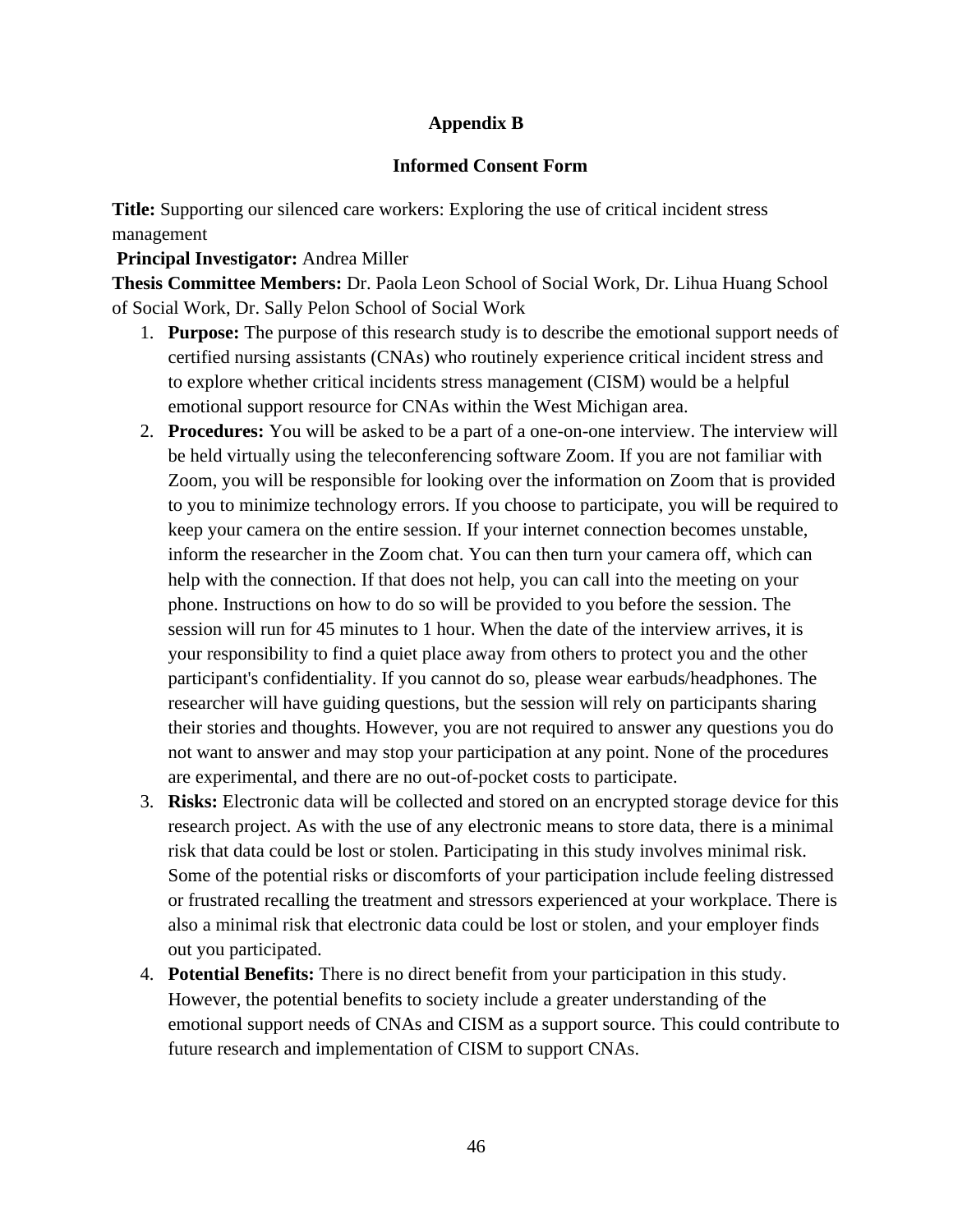- 5. **Voluntary Participation:** Your participation in this research study is entirely voluntary. You do not have to participate. You may quit at any time without any penalty to you.
- 6. **Privacy and Confidentiality:** Your name will not be given to anyone other than the research team. All information collected from you or about you is for this research study's sole purpose and will be kept confidential to the fullest extent allowed by law. In very rare circumstances, specially authorized university or government officials may be given access to our research records for purposes of protecting your rights and welfare or to make sure the research was done correctly. The researcher will assign each participant a number to differentiate between participants during data analysis while still keeping them unidentifiable. In writing the final research paper, the researcher will give pseudonyms to the interviewees and de-identify other individuals discussed during the focus group.
- 7. **Personal Data:** Personal data to be collected in this study includes personally identifiable information such as name and email address, demographic data, racial origin, gender identity, and city location of employment. Sensitive personal data will be handled, processed, and kept on an encrypted portable storage device in a secure location accessible only by researchers conducting this study or by specially authorized university or government officials to ensure the research was done correctly.
- 8. **Data Transfer:** If you provide data to the researchers of this study while you are physically located outside of the United States, your data will be transmitted to a Grand Valley State University campus in the United States for processing.
- 9. **Data Security:** GVSU is committed to keeping your data secure. We have put in reasonable physical, technical, and administrative data protection measures for this research. If you suspect a data breach has occurred, please contact the Vice Provost for Research Administration at Grand Valley State University, 1 Campus Drive, Allendale, MI. Phone: 616-331-3197. Email: rci@gvsu.edu. The interview will be recorded on a password-protected device: Dell Intel Core 15 10th Generation laptop will be used for the focus group via Zoom. The Zoom sessions will be recorded only to the cloud, not the laptop. As soon as the recording is ready, the recording will be transferred to a Panopto secured folder where Andrea Miller will be the only one with access. The researcher will then transcribe the interview, and upon completion, the video recording will be deleted. The transcriptions will be saved on an encrypted storage device. The researcher will assign each participant a number to differentiate between participants during data analysis while still keeping them unidentifiable. In writing the final research paper, the researcher will give pseudonyms to the interviewees and de-identify other individuals discussed during the interview. After the thesis defense, the transcriptions will be deleted, and the only thing remaining will be the final research paper.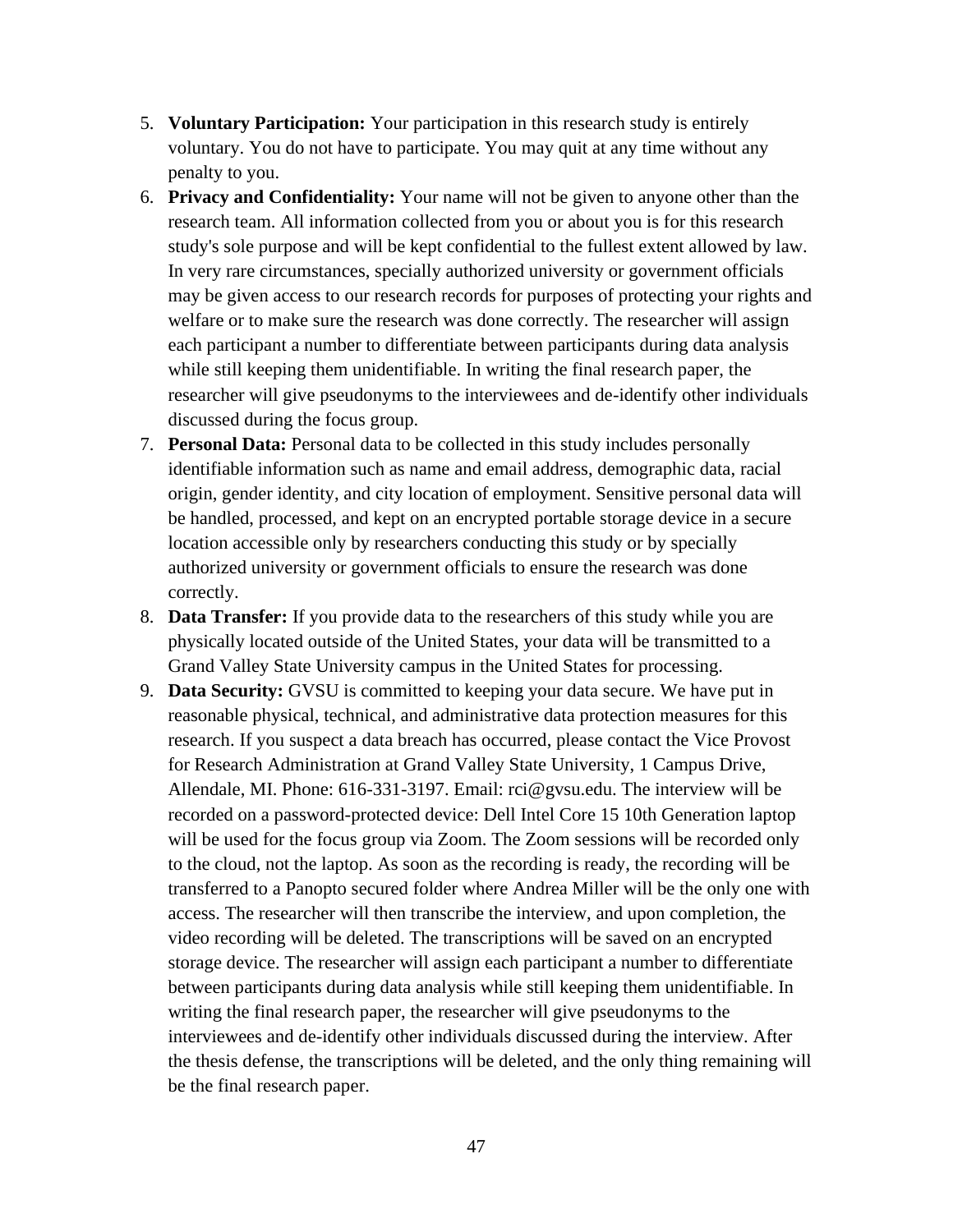- 10. **Data Retention:** Personal data will be retained until the completion of this research and the final research presentation by May 2022.
- 11. **Withdrawing Consent:** You have the right to withdraw your consent to the collection and processing of personal and sensitive data at any time. If you would like to withdraw from participating in this study, please contact the lead researcher: Andrea Miller Phone: 616-322-7284. Email: millerah@mail.gvsu.edu. If you would like to request that your personal data, be removed from this study, please contact the Vice Provost for Research Administration at Grand Valley State University, 1 Campus Drive, Allendale, MI. Phone: 616-331-3197. Email: rci@gvsu.edu.

**Note: The university requires data removal requests to go through the Vice Provost for Research Administration (VPRA) to ensure compliance with the General Data Protection Regulation. The PI will be contacted by the VPRA and/or ORCI with further instructions if any requests for data removal are received.**

**Agreement to Participate:** By verbally consenting, you are agreeing to the following:

- The details of this research study have been explained to me, including what I am being asked to do and the anticipated risks and benefits
- I have had an opportunity to have my questions answered
- I voluntarily agree to participate in the research as described on this form
- I voluntarily agree to have my personal data used for this study and agree that the data can be transferred to the United States if originally collected outside of the United States
- I may ask more questions or quit participating at any time without penalty.

# **Contact Information**

If you have any questions about the study, you may contact

NAME: Andrea Miller PHONE: 616-322-7284 EMAIL: millerah@mail.gvsu.edu

If you have any questions about your rights as a research participant, please contact the **Office of Research Compliance & Integrity at Grand Valley State University, 1 Campus** Drive, Allendale, MI. Phone: 616-331-3197. Email: rci@gvsu.edu.

This study has been reviewed by the Institutional Review Board at Grand Valley State University (Protocol # 22-245-H)."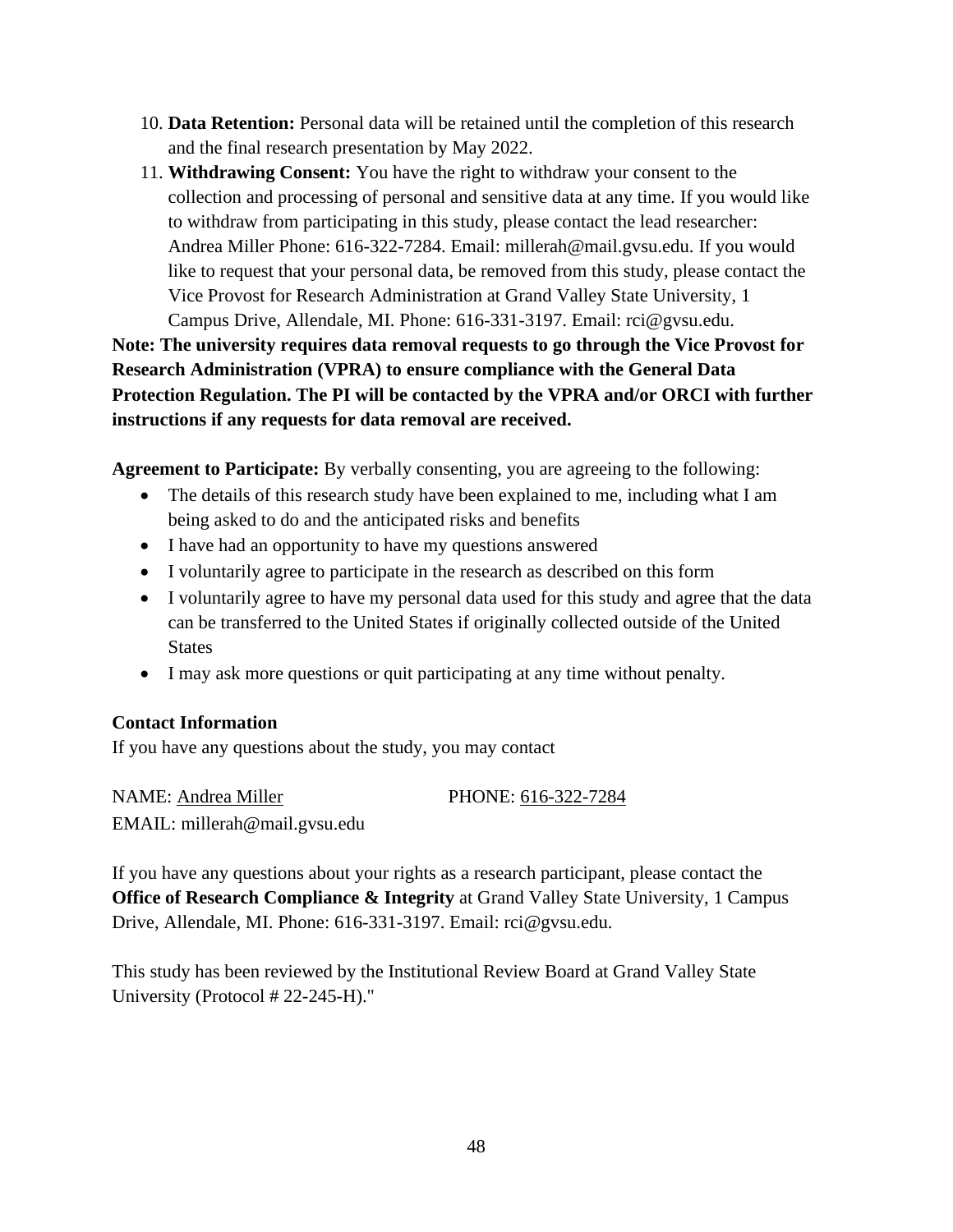# **Appendix C**

# **Emails to Participants**

# **Recruiting Email**

# Hello!

My name is Andrea Miller, and I am an MSW student currently working on a research project for my thesis. I am doing a study on whether critical incident stress management would be a beneficial emotional support resource for certified nursing assistants within the West Michigan area. I would like your help finding people willing to participate in a 45 minute to 1-hour focus group.

A focus group is a type of research where the researcher facilitates a collective interview of typically six to eight participants. Through a group dynamic, comes interactions and data that would not be possible in other types of research such as one-on-one interviewing. Focus groups have the ability to offer a powerful insight into people's thoughts and feelings, which allows the researcher to gain a more detailed and richer understanding of the group's perspective (Lavrakas, 2008).

How do you know if someone is qualified?

- Is the person a certified nursing assistant?
- Are they employed by a skilled nursing home facility in the west Michigan area?
- Are they 18 years old or older?

If you answered "yes" to all of these questions, please email me; or if you know someone who may qualify, please share our information with this person and ask them to contact us ASAP to discuss our study with this person!

Please respond by emailing me personally at millerah@mail.gvsu.edu directly, rather than replying to this email.

Thank you so much for your help!

Andrea Miller

Note: Participation is voluntary at all times, and you will be deidentified in order to protect your identity.

\*\*\*\*\*\*\*\*\*\*\*\*\*\*\*\*\*\*\*\*\*\*\*\*\*\*\*\*\*\*\*\*\*\*\*\*\*\*\*\*\*\*\*\*\*\*\*\*\*\*\*\*\*\*\*\*\*\*\*\*\*\*\*\*\*\*\*\*\*\*\*\*\*\*\*\*\*\*

# **Email with Screening Questionnaire**

Hello!

Thank you so much for your interest in my study! Before I can officially accept you as a participant, please take a moment and fill out a quick screening questionnaire here: [https://gvsu.co1.qualtrics.com/jfe/form/SV\\_9B8mcybIXHM1I4C](https://gvsu.co1.qualtrics.com/jfe/form/SV_9B8mcybIXHM1I4C)

Once that has been completed, I will send you the consent form to review.

If you have any questions, please feel free to email me.

Thank you so much!

Andrea Miller

Note: Participation is voluntary at all times, and you will be de-identified in order to protect your identity.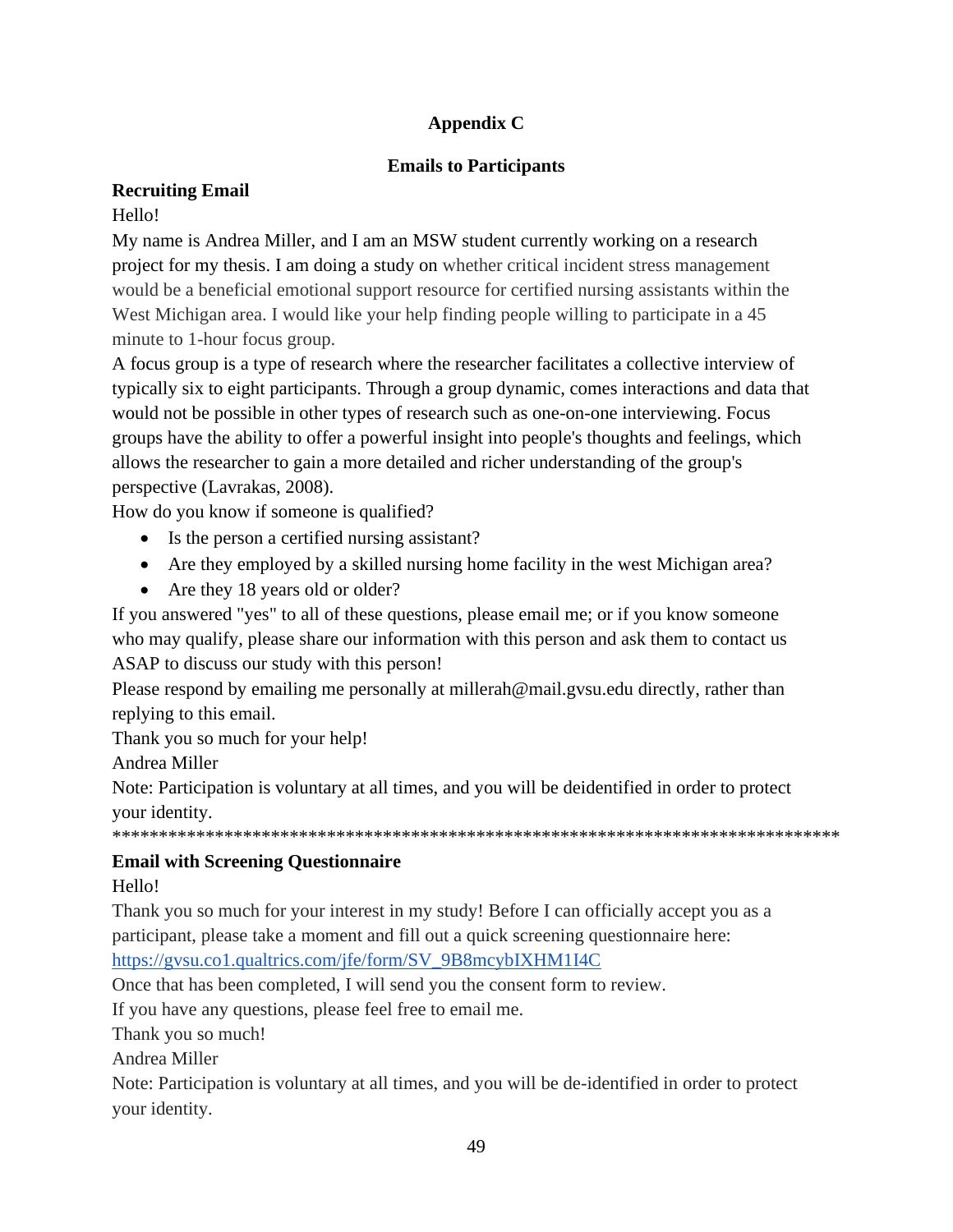\*\*\*\*\*\*\*\*\*\*\*\*\*\*\*\*\*\*\*\*\*\*\*\*\*\*\*\*\*\*\*\*\*\*\*\*\*\*\*\*\*\*\*\*\*\*\*\*\*\*\*\*\*\*\*\*\*\*\*\*\*\*\*\*\*\*\*\*\*\*\*\*\*\*\*\*\*\*

### **Consent Form Email**

# Hello!

Thank you so much for filling out the screening questionnaire!

Now that I know you are eligible to participate attached is an informed consent document. Please read it through carefully. At the beginning of the focus group session, I will have you verbally consent to participate.

If you have any questions, please feel free to email me.

Thank you so much!

Andrea Miller

Note: Participation is voluntary at all times, and you will be deidentified in order to protect your identity.

**\*\*\*\*\*\*\*\*\*\*\*\*\*\*\*\*\*\*\*\*\*\*\*\*\*\*\*\*\*\*\*\*\*\*\*\*\*\*\*\*\*\*\*\*\*\*\*\*\*\*\*\*\*\*\*\*\*\*\*\*\*\*\*\*\*\*\*\*\*\*\*\*\*\*\*\*\*\***

### **Email with Meeting Information**

Hello!

Your interview will be on: **(insert date and time here)**

Here is the link for the meeting, along with its passcode: **(Link will be placed here)** GVSU requires a waiting room for protection, so I will let you into the meeting once I see your name.

### **Technical Support Articles**

- · **Audio Issues[:](https://support.zoom.us/hc/en-us/articles/201362283-Testing-computer-or-device-audio)** [https://support.zoom.us/hc/en-us/articles/201362283-Testing](https://support.zoom.us/hc/en-us/articles/201362283-Testing-computer-or-device-audio)[computer-or-device-audio](https://support.zoom.us/hc/en-us/articles/201362283-Testing-computer-or-device-audio)
- · **Video Issues:** [https://support.zoom.us/hc/en-us/articles/202952568-My-Vide0-](https://support.zoom.us/hc/en-us/articles/202952568-My-Vide0-Camera-Isn-t-Working) [Camera-Isn-t-Working](https://support.zoom.us/hc/en-us/articles/202952568-My-Vide0-Camera-Isn-t-Working)
- Software Issues: [https://windowsreport.com/zoom-video-not](https://windowsreport.com/zoom-video-not-working/#:~:text=If%20restarting%20your%20computer%20does,of%20Zoom%20video%20not%20working)[working/#:~:text=If%20restarting%20your%20computer%20does,of%20Zoom%2](https://windowsreport.com/zoom-video-not-working/#:~:text=If%20restarting%20your%20computer%20does,of%20Zoom%20video%20not%20working) [0video%20not%20working](https://windowsreport.com/zoom-video-not-working/#:~:text=If%20restarting%20your%20computer%20does,of%20Zoom%20video%20not%20working)
- · **Uninstalling Zoom:** [https://support.zoom.us/hc/en-us/articles/201362983-How-to](https://support.zoom.us/hc/en-us/articles/201362983-How-to-uninstall-Zoom)[uninstall-Zoom](https://support.zoom.us/hc/en-us/articles/201362983-How-to-uninstall-Zoom)
	- · **Reinstalling/Installing Zoom[:](https://zoom.us/download)** <https://zoom.us/download>

If you have any more questions about Zoom, take a look at the Zoom support webpage here[:](https://support.zoom.us/hc/en-us) <https://support.zoom.us/hc/en-us> or feel free to ask me!

During the interview, we will be discussing different stressors and incidents that have happened at work. These topics could potentially bring up feelings and emotions of distress, frustration, sadness, anger, etc. Below are some free mental health services to support you and help you cope with this interview as well as in the future.

· If you are experiencing emotional distress in the context of the COVID-19 crisis, get help from the Michigan Stay Well Counseling via the COVID-19 Hotline: Call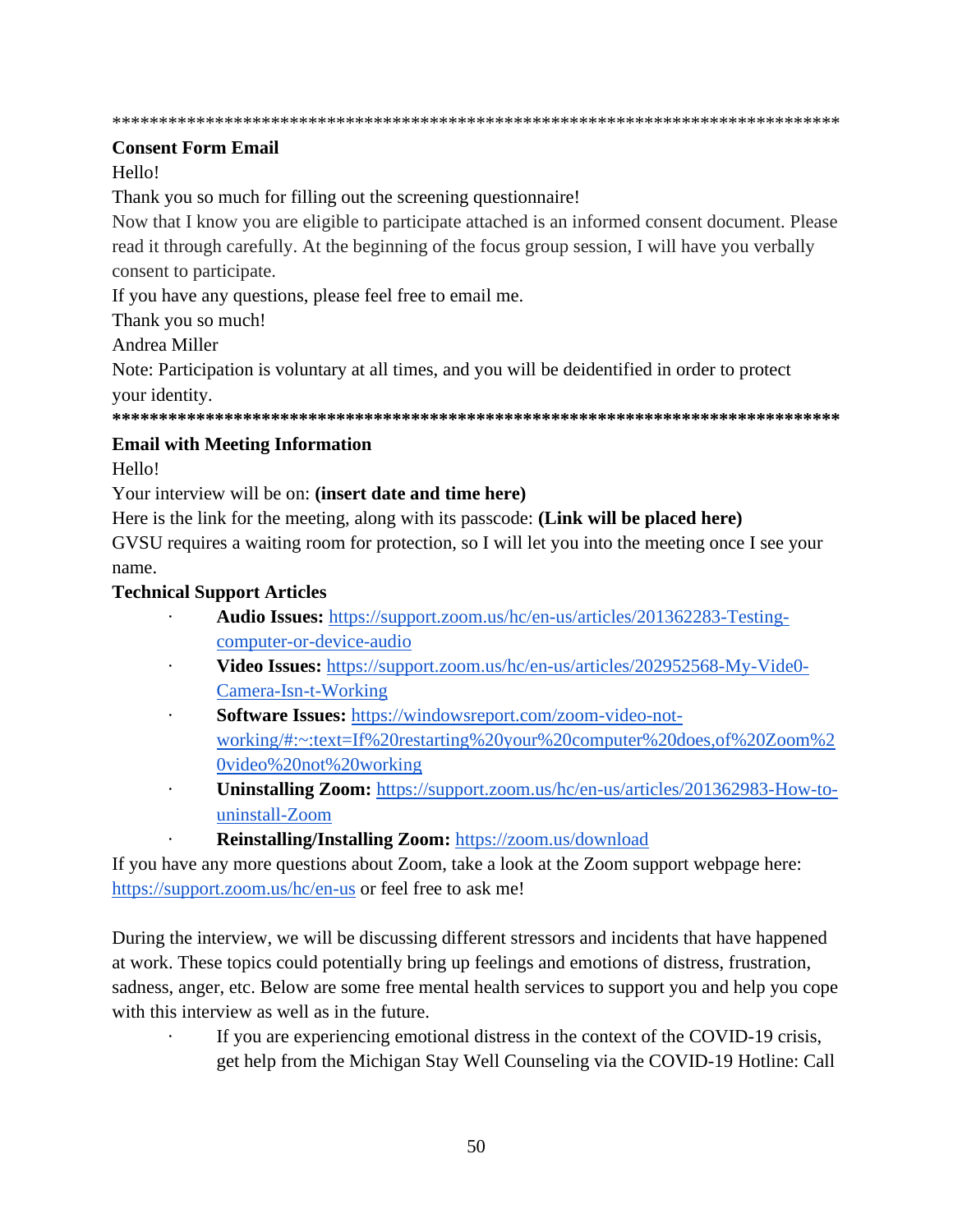1-888-535-6136 Press "8" to talk to a Michigan Stay Well counselor. Counselors are available 24/7.

- Supporting Emotional Health of the Health Care Workforce[:](https://www.michigan.gov/documents/coronavirus/Healthcare_Workers_Final_685876_7.pdf) [https://www.michigan.gov/documents/coronavirus/Healthcare\\_Workers\\_Final\\_685](https://www.michigan.gov/documents/coronavirus/Healthcare_Workers_Final_685876_7.pdf) [876\\_7.pdf](https://www.michigan.gov/documents/coronavirus/Healthcare_Workers_Final_685876_7.pdf)
- Online Discussion Groups for Healthcare Workers and First Responders[:](https://www.michigan.gov/coronavirus/0,9753,7-406-98178_99557_104763-548373--,00.html) [https://www.michigan.gov/coronavirus/0,9753,7-406-98178\\_99557\\_104763-](https://www.michigan.gov/coronavirus/0,9753,7-406-98178_99557_104763-548373--,00.html) [548373--,00.html](https://www.michigan.gov/coronavirus/0,9753,7-406-98178_99557_104763-548373--,00.html)
- Crisis Text Line[:](https://www.crisistextline.org/) <https://www.crisistextline.org/> text HOME to 741741 to connect with a Crisis Counselor
- SAMHSA Treatment Referral Helpline: 1-877-726-4727 Get general information on mental health and locate treatment services in your area. Speak to a live person, Monday through Friday from 8 a.m. to 8 p.m. EST.
- National Suicide Prevention Lifeline[:](https://suicidepreventionlifeline.org/chat/) 1-800-273-8255 or Live Online Chat: <https://suicidepreventionlifeline.org/chat/>
- · If you want local help from the nearest Community Mental Health Services Program (CMH)[:](https://cmham.org/membership/cmhsp-directory/) <https://cmham.org/membership/cmhsp-directory/>

I am looking forward to our session!

Thank you!

Andrea Miller

Note: Participation is voluntary at all times, and you will be deidentified in order to protect your identity.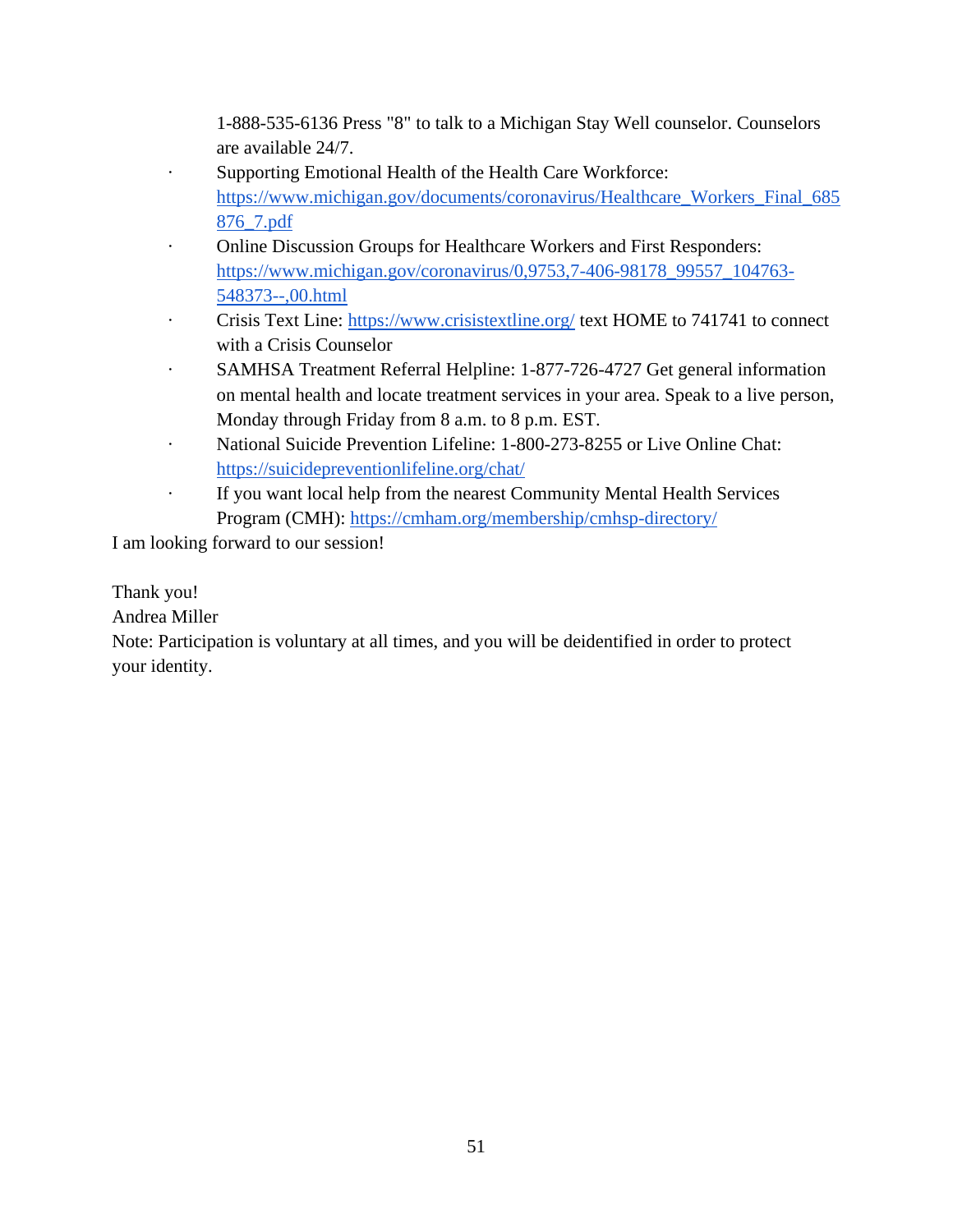# **Appendix D**

# **Qualtrics Survey**

[https://gvsu.co1.qualtrics.com/jfe/form/SV\\_9B8mcybIXHM1I4C](https://gvsu.co1.qualtrics.com/jfe/form/SV_9B8mcybIXHM1I4C)

Please write your name here Please state your race

- African American or Black
- Hispanic/Latino
- Asian
- American Indian or Alaska Native
- White/Caucasian
- Pacific Islander
- Other

Are you 18 years or older?

- Yes
- No

Please state your gender

- Male
- Female
- Non-binary / third gender
- Prefer not to say
- Other

Are you currently employed by a skilled nursing home facility?

- Yes
- No

Please state where the nursing home you are employed by is located. You do not need to say the name of the facility, just the town/city in which it is located in.

Please state both the days of the week and times that you would be available to participate in the focus group over Zoom.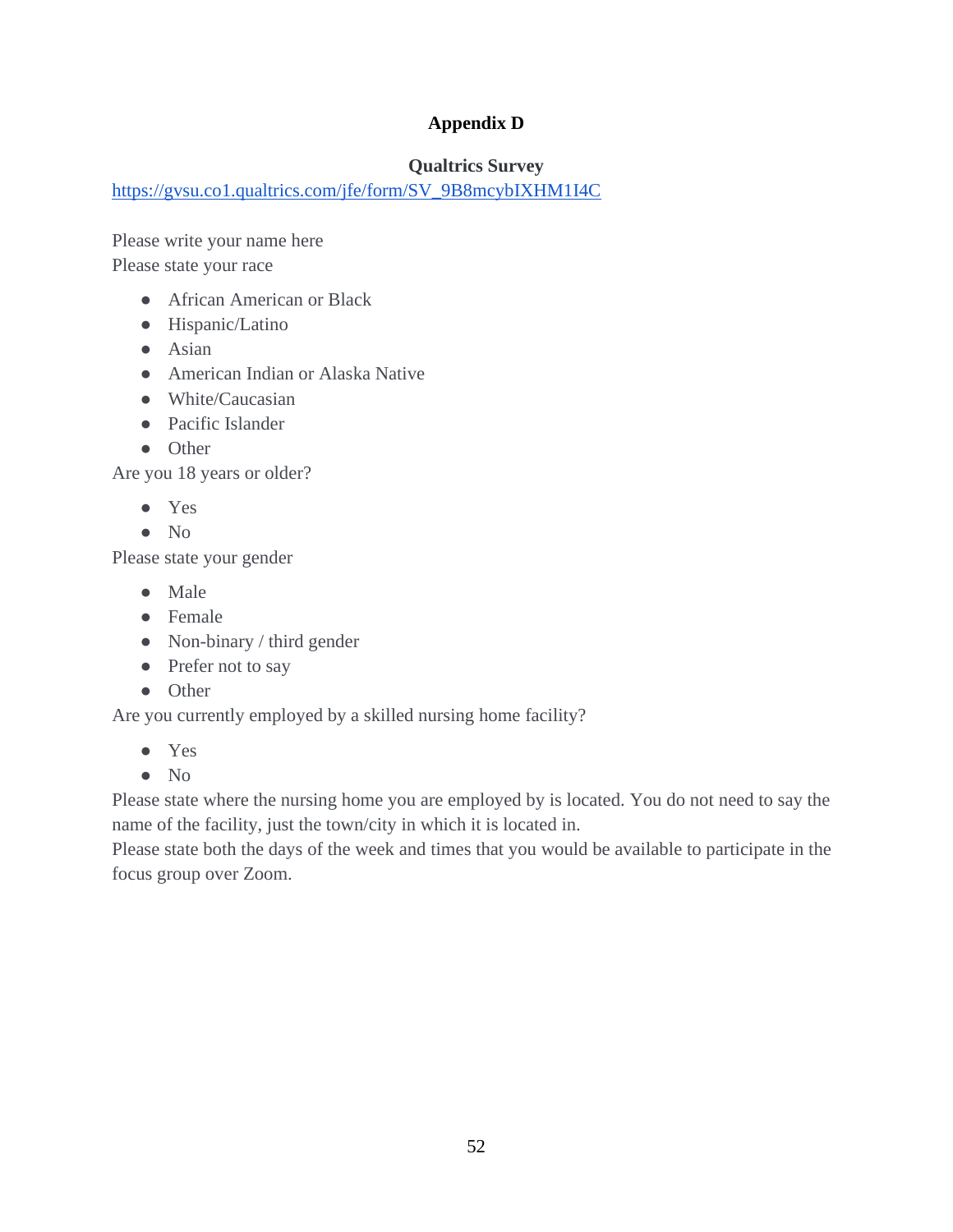#### **References**

- American Psychological Association (2020). *Dictionary: Emotional support*. American Psychological Association https://dictionary.apa.org/emotional-support
- Antai-Otong D. (2001). Critical incident stress debriefing: A health promotion model for workplace violence. *Perspectives in Psychiatric Care, 37*(4),125–139. https://doiorg.ezproxy.gvsu.edu/10.1111/j.1744-6163.2001.tb00644.x
- Burack R. O., Chichin, R. E. (2001). A support group for nursing assistants: Caring for nursing home residents at the end of life. *Geriatric Nursing (22)*6. 299-307. https://pubmed.ncbi.nlm.nih.gov/11780003/
- Cardinal, Sherry. (2021). What is CISM? CISM International[.](https://criticalincidentstress.com/what_is_cism_) https://criticalincidentstress.com/what\_is\_cism\_.
- Chapman S., & Harrington, C. (2020). Policies matter! Factors contributing to nursing home outbreaks during the COVID-19 pandemic. Policy, Politics, & Nursing Practice, 21(4), 191–192. https://doi.org/10.1177/1527154420959021
- Denny-Brown N., Stone, D., Hays, B., & Gallaghe, D. (2020). COVID-19 intensifies nursing home workforce challenges. US Department of Health & Human Services: Office of the Assistant Secretary for Planning and Evaluation n.p. https://aspe.hhs.gov/basicreport/covid-19-intensifies-nursing-home-workforce-challenges#note1
- Dreher M. M., Hughes G. R., Handler A. P., Tavakoli S. A. (2019 September). Improving retention among certified nursing assistants through compassion fatigue awareness and self-care skills education. Journal of Holistic Nursing (37)3. 296-308. https://journalssagepub-com.ezproxy.gvsu.edu/doi/pdf/10.1177/0898010119834180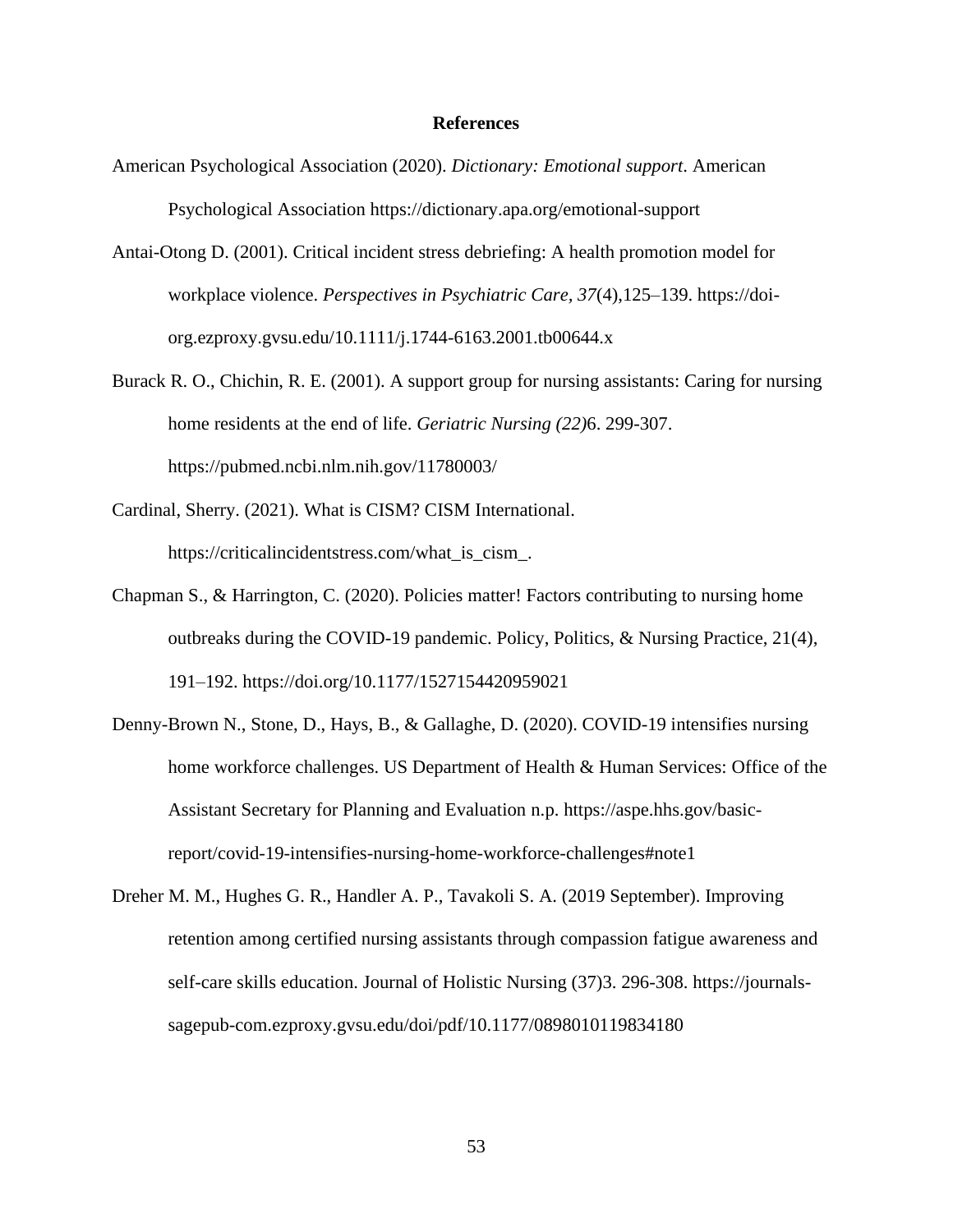Ersek M., Kraybill, Miller B., & Hansberry J. (2000). Assessing the educational needs and concerns of nursing home staff regarding end-of-life care. Journal of Gerontological Nursing, 26(10), 16-26.

https://www.proquest.com/docview/204151879?accountid=39473

- Everly, G.S. & Mitchell, J.T. (1997). Critical Incident Stress Management (CISM): A New Era and Standard of Care in Crisis Intervention. https://icisf.org/a-primer-on-critical-incidentstress-management-cism/
- Fisher, L. T., & Wallhagen, M. I. (2008). Day-to-day care: the interplay of CNAs' views of residents & nursing home environments. Journal of gerontological nursing, 34(11), 26– 33. https://doi.org/10.3928/00989134-20081101-04
- Flannery, R.B., Anderson, E., Marks, L., Uzoma, LL (2000). The assaulted staff action program (ASAP) and declines in rates of assault: Mixed replicated findings. Psychiatr Q 71. 165- 175. https://doi.org/10.1023/A:1004680504051
- Fryer, S., Bellamy, G., Morgan, T., & Gott, M. (2016). "Sometimes I've gone home feeling that my voice hasn't been heard": a focus group study exploring the views and experiences of health care assistants when caring for dying residents. BMC palliative care, 15(1), 78[.](https://doi.org/10.1186/s12904-016-0150-3) https://doi.org/10.1186/s12904-016-0150-3
- Geiger-brown J., Muntaner C., Lipscomb J., & Trinkoff A. (2004). Demanding work schedules and mental health in nursing assistants working in nursing homes, Work & Stress (18)4. 292-304, DOI: [10.1080/02678370412331320044](https://doi.org/10.1080/02678370412331320044)
- Kaldy J. (2021, January 1). Not a pizza party: How to help frontline staff during the COVID-19 pandemic. Caring for the Ages, 22(1), 19.

https://doi.org/10.1016/j.carage.2020.12.007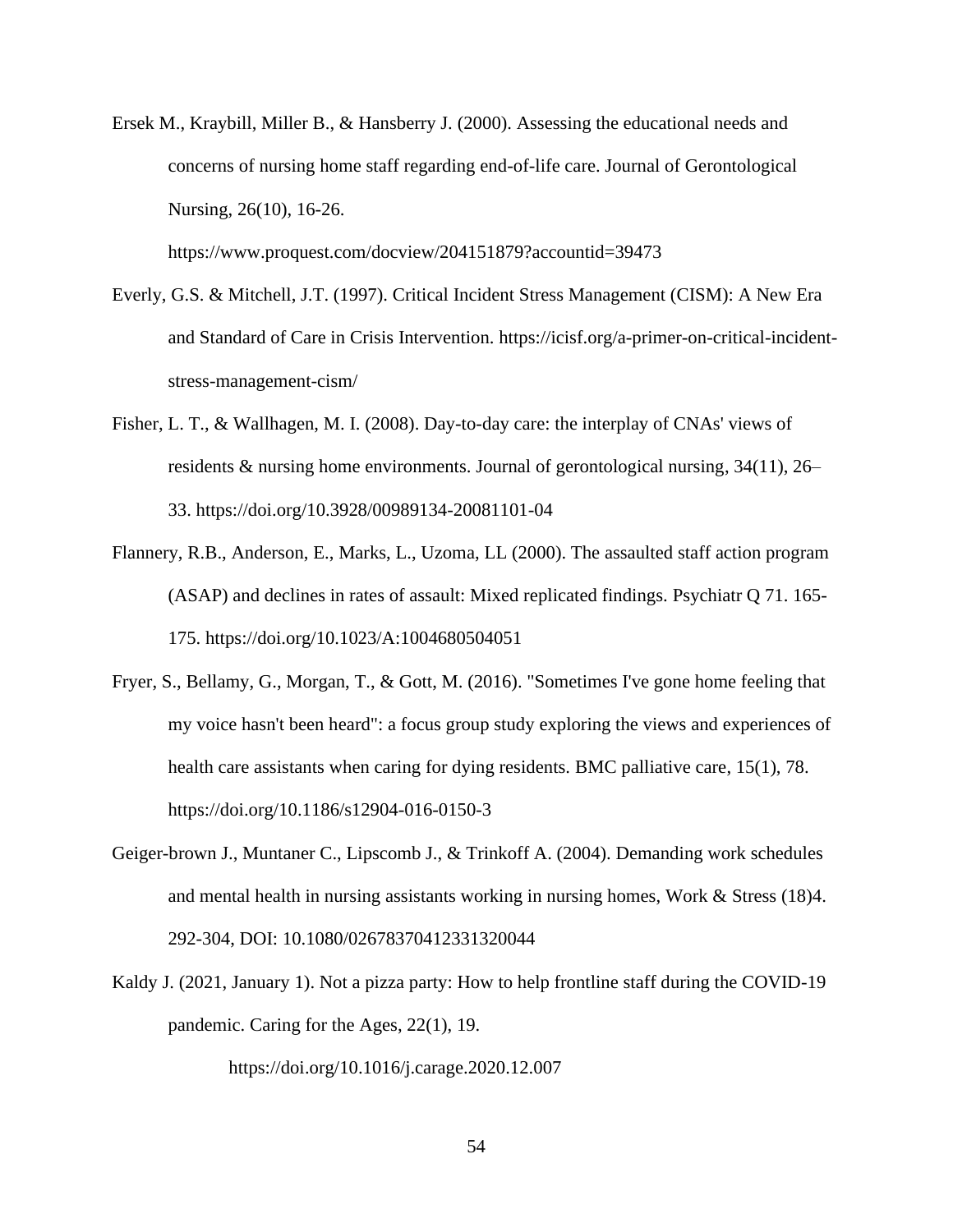- Knickman J. R., & Snell E. K. (2002). The 2030 problem: Caring for aging baby boomers. Health Services Research, 37(4). 849–884.https://doiorg.ezproxy.gvsu.edu/10.1034/j.1600-0560.2002.56.x
- Lachs M. S., Rosen T., Teresi J. A., Eimicke J. P., Ramirez M., Silver S., & Pillemer K. (2013). Verbal and physical aggression directed at nursing home staff by residents. Journal of general internal medicine, 28(5), 660–667. https://doi.org/10.1007/s11606-012-2284-1
- Lapane, K.L., Dube, C.E., & Jesdale, B.M. (2016). Worker injuries in nursing homes: Is safe patient handling legislation the solution? The Journal of Nursing Home Research Sciences, 2 1-15. https://www.ncbi.nlm.nih.gov/pmc/articles/PMC7278261/
- Lavrakas, P. J. (2008). Focus group in: Encyclopedia of survey research methods SAGE Research Methods. doi: 10.4135/9781412963947
- Lim J. J., Childs J., & Gonsalves, K. (2000). Critical incident stress management. AAOHN Journal 48(10).

https://journals.sagepub.com/doi/pdf/10.1177/216507990004801007#:~:text=In%20the% 201980s%2C%20Jeffrey%20Mitchell,these%20workers%20to%20normal%20duties.

- Marney, N., Johar, K. S., DO, and Allison, J. E. (2007, April). Is critical incident stress management effective? Federal Practitioner. 15-26. https://cdn.mdedge.com/files/s3fspublic/Document/September-2017/024040015.pdf
- Matthews L. K., Baird M., Duchesne G. (2018). Using online meeting software to facilitate geographically dispersed focus groups for health workforce research. Qualitative Health Research 28(10). 1-8. https://doi.org/10.1177/1049732318782167
- Maxwell W. (2020). Critical incident in workplace: Safety, functional and administrative issues. Crisis, Stress, and Human Resilience: An International Journal, 1(4). 233-240.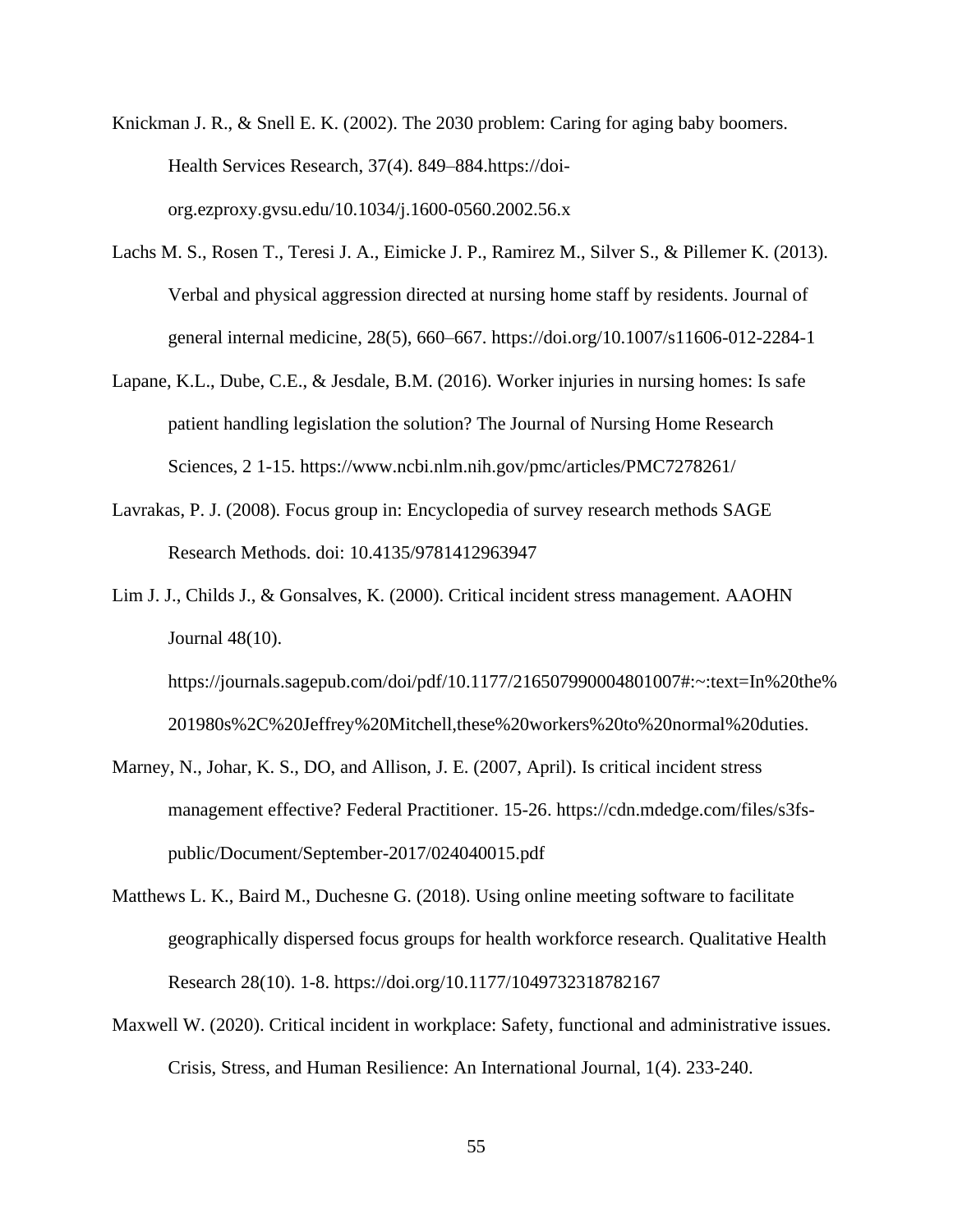https://www.crisisjournal.org/article/12212-critical-incident-in-workplace-safetyfunctional-and-administrative-issues

- Mayer, D., M. (2018). Critical incidents in health care. Medsurg Nursing, 27(4), 231–237. https://web-b-ebscohostcom.ezproxy.gvsu.edu/ehost/pdfviewer/pdfviewer?vid=1&sid=c2163191-968c-4fb7- 94f0-2ba25e57c8a0%40sessionmgr102
- Mayo Clinic. (2022). Job burnout: How to spot it and take action. https://www.mayoclinic.org/healthy-lifestyle/adult-health/in-depth/burnout/art-20046642
- Mitchell, G. (2015). Use of interviews in nursing research. Nursing Standard 29(43), 44–48. doi:10.7748/ns.29.43.44.e8905
- Michigan Department of Licensing and Regulatory Affairs. (2022). Nurse aide complaints. https://www.michigan.gov/lara/bureau-list/bchs/file-complaint/cna
- MITRE (2020, September). Coronavirus commission for safety and quality in nursing homes: Commission final report. P.1-67. https://sites.mitre.org/nhcovidcomm/wpcontent/uploads/sites/14/2020/09/FINAL-REPORT-of-NH-Commission-Public-Release-Case-20-2378.pdf
- Muntaner C., Van Dussen J. D., Li Y., Zimmerman S., Chung H., Benach J. (2006). Work organization, economic inequality, and depression among nursing assistants: A multilevel modeling approach. Psychological Reports (98) 585-601. https://journals-sagepubcom.ezproxy.gvsu.edu/doi/pdf/10.2466/pr0.98.2.585-601
- National Academies of Science, Engineering, and Medicine. (2022). The national imperative to improve nursing home quality: Honoring our commitment to residents, families, and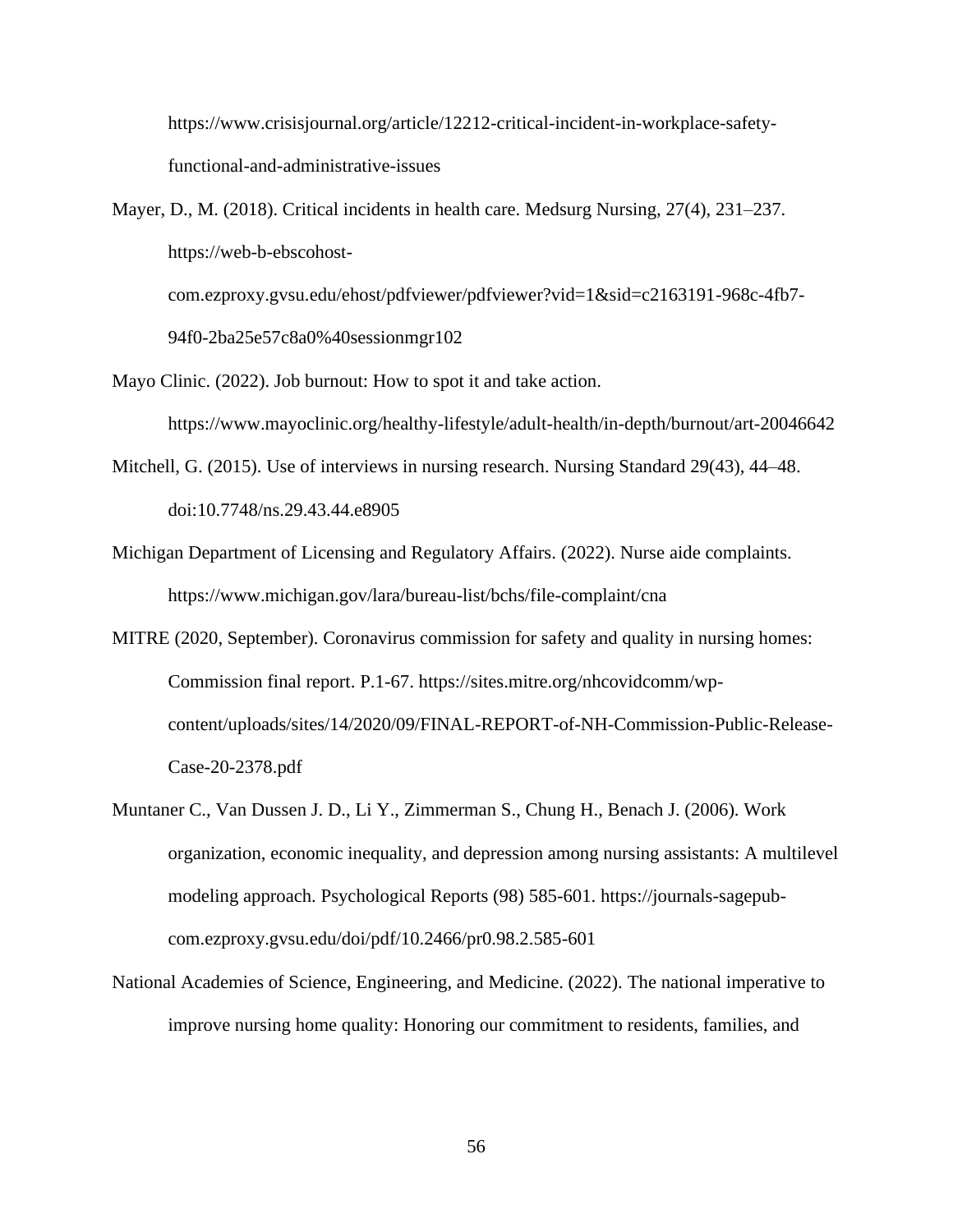staff. Washington, DC: The National Academies Press. (p.47-302). https://doi.org/10.17226/26526.

Occupational Safety and Health Administration (2021). Safety and health guides: Critical incident stress guide. United States Department of Labor. https://www.osha.gov/emergency-preparedness/guides/critical-incident-stress

- Pfefferle, S. G., & Weinberg, D. B. (2008). Certified nurse assistants making meaning of direct care. Qualitative health research, 18(7), 952–961. https://doi.org/10.1177/1049732308318031
- Plaku-Alakbarova B., Punnet L., & Gore R.J. (2018). Nursing home employee and resident satisfaction and resident care outcomes. Safety and Health at Work (9)4. 408-415. https://doi.org/10.1016/j.shaw.2017.12.002
- Santhosh, L., Rojas, J., & Lyons, P. (2021, February 8). Zooming into Focus Groups: Strategies for Qualitative Research in the Era of Social Distancing. ATS Scholar 2(2). https://doi.org/10.34197/ats-scholar.2020-0127PS
- Schaufeli, B. W., (2017). Applying the job demands-resources model: A 'how to' guide to measuring and tackling work engagement and burnout. Organizational Dynamics (46). 120-132.
- Snyder, L. A., Chen, P. Y., & Vacha-Haase, T. (2007). The underreporting gap in aggressive incidents from geriatric patients against certified nursing assistants. Violence and Victims, 22(3), 367–379[.](https://doi.org/10.1891/088667007780842784) <https://doi.org/10.1891/088667007780842784>
- Stefanacci, R.G., Cusack, C.L.(Eds.). (2016). The long-term care team of the future. Annals of Long-Term Care.24(4), n.p. https://www.managedhealthcareconnect.com/articles/longterm-care-team-future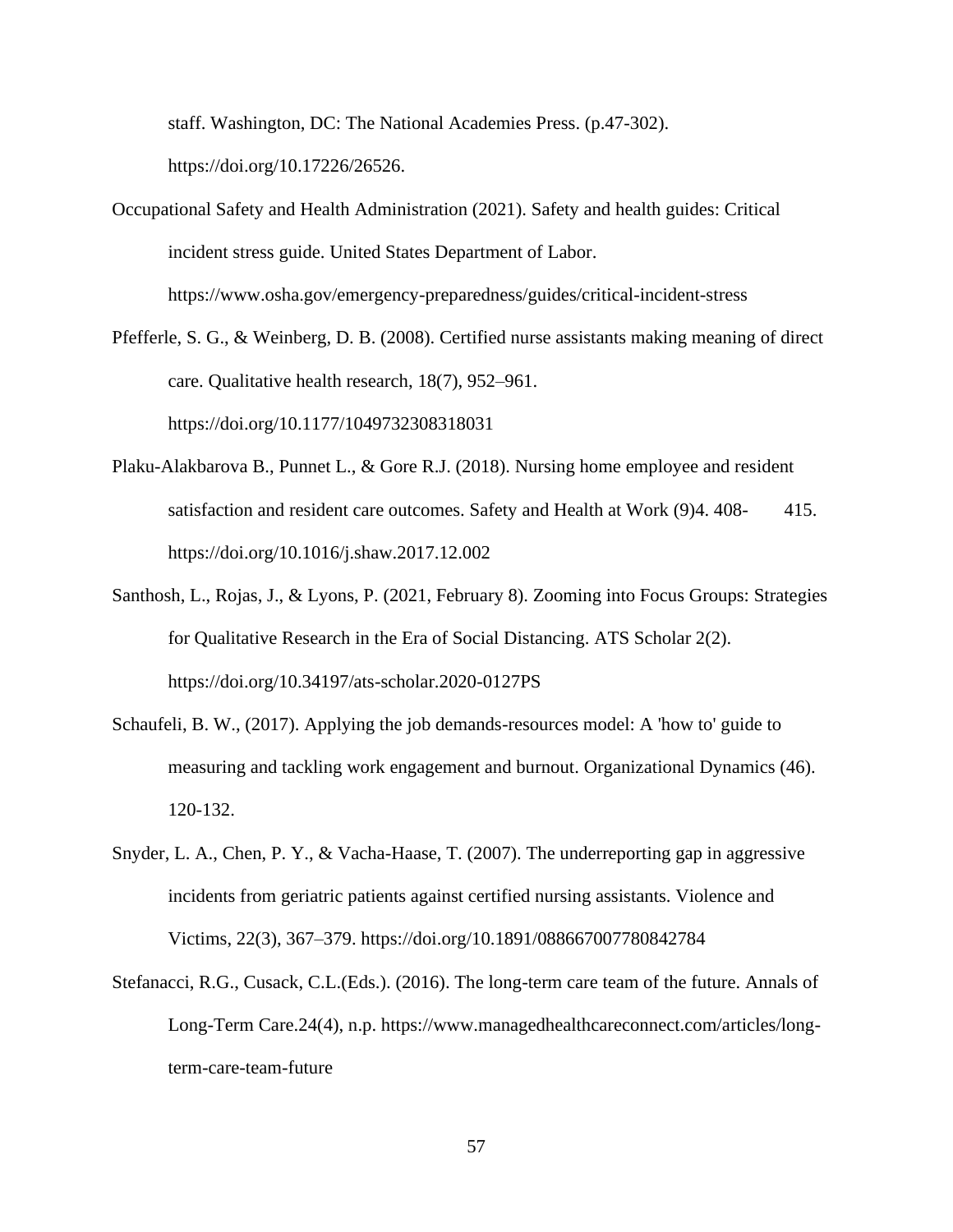- Swab, J. (2020, March). Critical incident stress management: Perspectives on its history, frequency of use, efficacy, and success. Crisis, Stress, and Human Resilience: An International Journal 1(4). file:///C:/Users/andre/Downloads/12211-critical-incidentstress-management-perspectives-on-it-s-history-frequency-of-use-efficacy-andsuccess% $20(3)$ .pdf
- The National Consumer Voice for Quality Long-term Care. (2022). Inadequate staffing during the COVID-19 pandemic: and its catastrophic effects on nursing home residents. https://theconsumervoice.org/uploads/files/issues/suffering-in-lockdown.pdf
- Travers, JL, Teitelman, AM, Jenkins, KA, Castle, NG. (2019). Exploring social‐based discrimination among nursing home certified nursing assistants. Nursing Inquiry 27(1). 1- 14 https://doi-org.ezproxy.gvsu.edu/10.1111/nin.12315
- Travers, J.L., Schroeder, K., Norful, A.A., Aliyu, S. (2020) The influence of empowered work environments on the psychological experiences of nursing assistants during COVID-19: A qualitative study. BMC Nursing 19(98). n.p. https://doi.org/10.1186/s12912-020- 00489-9
- Travers, JL, Caceres, B.A., Vlahov, D., Zaidi, H., Dill, J.S., Stone, R.I., & Stone, P.W. (2021, February 13). Federal requirements for nursing homes to include certified nursing assistants in resident care planning and interdisciplinary teams: A policy analysis. Nursing Outlook. DOI: 10.1016/j.outlook.2021.01.004
- Van Riesenbeck I., Boerner K., Barooah A., Burack R. O. (2015, July). Preparedness for resident death in long-term care: The experience of frontline staff. Journal of Pain and Symptom Management (50)1 9-16.